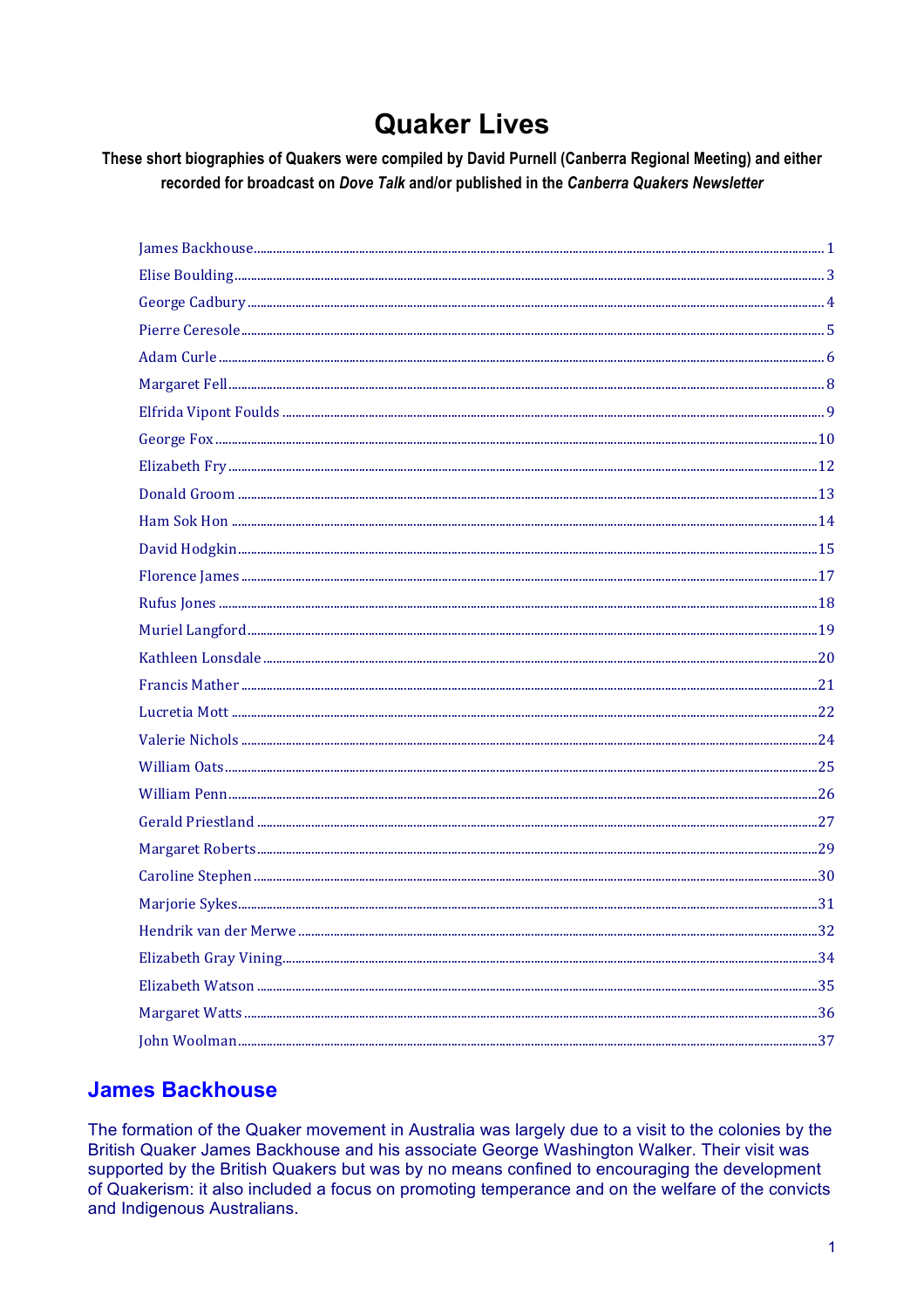James Backhouse was born in Darlington, in the county of Durham in England in 1794, into a wellestablished Quaker family. Educated at a Quaker boarding school, James then worked in a grocery, drug and chemical business and studied botany in his spare time (notably while he had several winters with tuberculosis). He joined his brother in purchasing a nursery in 1816, and in 1822 he married Deborah Lowe and they had two children. Through his involvement in the Quaker community he came to feel called by God to visit Australia. Through his friend Elizabeth Fry he learned more about her concern for the convicts being sent to Australia. After some years during which James' concern was tested within Quaker meetings, he was offered financial support from London Yearly Meeting. As his wife had died in 1827, his sister offered to care for his children while he went away, and he invited George Washington Walker to accompany him. They reached Hobart in February 1832. (Quote from William Oats *– this we can say* 2.53)

The underlying purpose of the visit was to preach the gospel of Christian love – in other words they saw it as a missionary journey. They arrived in 1831 after a voyage on the Science. They had letters of introduction from the British Government to the Governors of New South Wales and Van Diemen's Land. They began a long series of walks across many parts of the colonies, meeting a wide range of people in all walks of life. They especially held meetings with convicts in road-gangs, partly to preach love and partly to check on their wellbeing and report to the Governors. They also met settlers and were offered hospitality as they discussed the problems facing these people in isolated areas. James Backhouse kept a detailed diary of the trips.

With a deep concern for the convicts, James Backhouse visited many of the penitentiaries, especially in Van Diemen's Land, and spoke directly with Governor Arthur about ways to improve the conditions regarding diet, health, education, employment, and access to religious instruction. They proposed rewards be offered to the convicts to encourage their progessing from servitude to freedom. The Governor came to value these reports, and spoke of Backhouse and Walker as 'individuals unbiased and unprejudiced..(and).. very likely to afford useful suggestions to the local government'. Although not all the proposals for change were adopted, it seems clear that Backhouse and Walker influenced for the better the policies towards convicts at that time. James Backhouse worked in consultation with the Governor and with Elizabeth Fry back in England to seek ways to ensure that future boatloads of female settlers were well cared for and protected during their long voyage. (Quote from Florence James, *this we can say* 3.32)

When meeting Aboriginal people, James Backhouse took an approach similar to that of his Quaker predecessor John Woolman who met with Indians in the USA. Backhouse sought to learn from Aborigines about their customs and attitudes, and treated them more as equals than as inferior savages. He said the following:

'After having seen something of the natives of Van Diemen's Land, the conviction was forced upon my mind that they exceeded the Europeans in skill, in those things to which their attention has been directed from childhood, just as much as Europeans exceeded them in the points to which the attention of the former had been turned under the culture of civilisation…Were the two to change stations, it is not too much to assume that the untutored native of the woods would much sooner learn to obtain food by acquiring the arts of civilisation than the person from the civilised society would by acquiring the arts belonging to the savage life'.

Backhouse and Walker wrote important reports to governments on the state of Indigenous dispossession in Van Diemen's Land, New South Wales and South Australia. Backhouse advocated that Aborigines be given greater protection under the law and that land rights be restored in some way. Although they were not able to influence the direction of many government policies of the day, they provided a valuable contribution towards promoting greater understanding of the ways of Indigenous Australians and the need for the occupiers to give more attention to their needs. (Quote from Backhouse, *this we can say* 5.10)

During their visit, Backhouse and Walker spoke strongly against the impact of alcohol on the lives of many people, and its corrupting influence on the governments in all the Australian colonies. They organised public meetings, issued tracts, and persuaded prominent people to join the temperance cause.

They also encouraged the formation of savings banks, and promoted the use of nondenominational religious text books in schools. When he returned to England, James Backhouse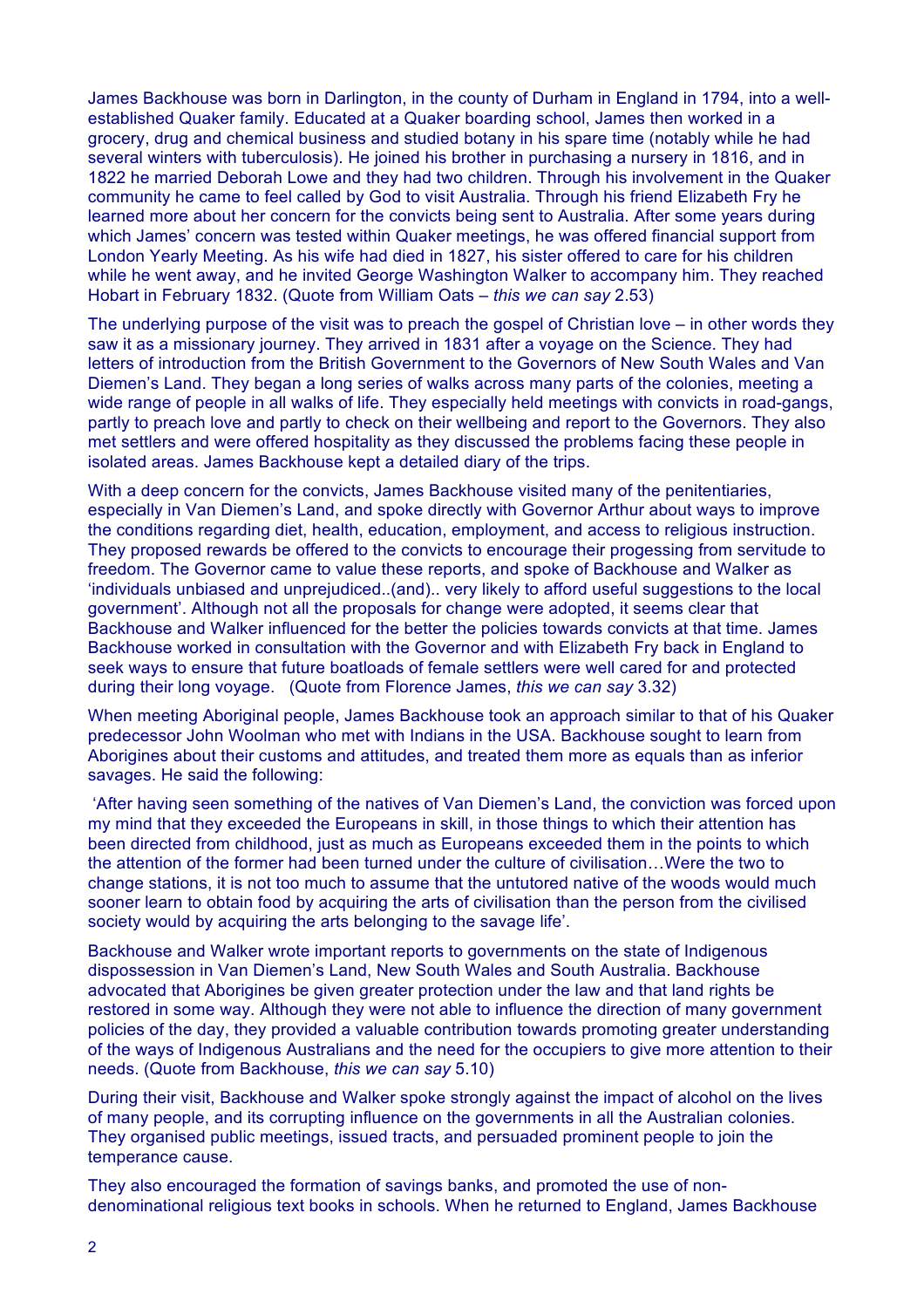published a book of his travels – *Narrative of a Visit to the Australian Colonies* – and this included valuable botanical drawings of the plants in the places visited. He maintained a close interest in Australia, especially the emerging Quaker groups, and gave Kew Gardens copies of botanical recollections of Australia. He died in 1869.

The first Quaker meetings in Australia emerged in Hobart and Sydney as a result of the visit of James Backhouse and George Washington Walker. The first meetings for worship were held in 1832 in Hobart, and eventually a formal structure was set up.

I acknowledge the following publications in preparing this talk: *A Question of Survival*, by William Oats, and the entry in the *Australian Dictionary of Biography.*

# **Elise Boulding**

Sometimes called the 'matriach' of peace research, Elise Boulding contributed on many levels throughout her long life. Born Elise Biorn-Hansen in Oslo, Norway in 1920, she moved with her family to the USA when she was very young. They were greatly affected by the German invasion of Norway in World War II, and this experience led Elise to conclude that violence was not the answer to the world's problems. She became active in the anti-war movement, and joined the Quakers at the age of 21. She had already developed a strong religious basis to her peace witness, and saw the importance of peace as both personal and interpersonal on a daily basis.

It was within Quakers that she met and then married Kenneth Boulding, an English economist with a strong interest in peace. They had five children, and Elise became both a homemaker and activist, especially through her writing on the foundations of peace. In reflecting later on her family life, Elise wrote that she and Kenneth saw the task of their marriage as 'creating a home of peace from which to help build a more peaceful world'. Having children increased the challenge, but 'we knew we had to practise at home what we wanted for the world'. She emphasised the role of women and children in the peace process.

After achieving a Masters degree in sociology at Iowa State College, and a PhD at the University of Michigan, she and Kenneth were Scholars in Residence at Dartmouth College. She created the nation's first peace studies program while chairing the Sociology Department there. Elise's life encompassed research, writing and teaching, networking and building communities of learning. She is credited with over 300 publications. According to Mary Lee Morrison in a reflection on Elise, 'her theoretical work on the role of the family in educating toward social change, and the role women have played in peacemaking, together with her ideas on transnational networks and their relationship to global understanding are considered seminal contributions to twentieth century peace education thought'.

Among the associations which were strengthened by Elise Boulding were the Women's International League for Peace and Freedom (WILPF), of which she became international chair, and the International Peace Research Association of which she was a founder. She was a cofounder of the Consortium on Peace, Research, Education and Development, and took a leading role in the International Sociological Association. In the American Association for the Advancement of Science she led work on climate change, population, and arms control. The American Futures Society, the World Policy Institute, and the United Nations University in Tokyo all benefited from her involvement. Within the Quaker movement she was on the board of the Quaker United Nations Office in New York and represented Quakers at the inaugural gathering of the global Interfaith Council. She also helped the American Friends Service Committee develop its policies, and was part of the Committee on Friends Responsibilities in Higher Education and Research.

Her energy seemed boundless, but she periodically used retreats to re-charge. The most significant of these was in 1973 when she spent a year in a mountain cabin near Boulder in Colorado where she began writing her work on the role of women – *The Underside of History: A View of Women through Time*. The book, published in 1976, explored the changing roles of women over the centuries. She noted that in hunter-gatherer societies women were largely equal with men and had the roles of breeding, feeding and producing. As societies changed, roles became more separate – men's space was public, women's private. She considered that the foundation for peace was empowering women to deconstruct a history of patriarchy and construct true equality.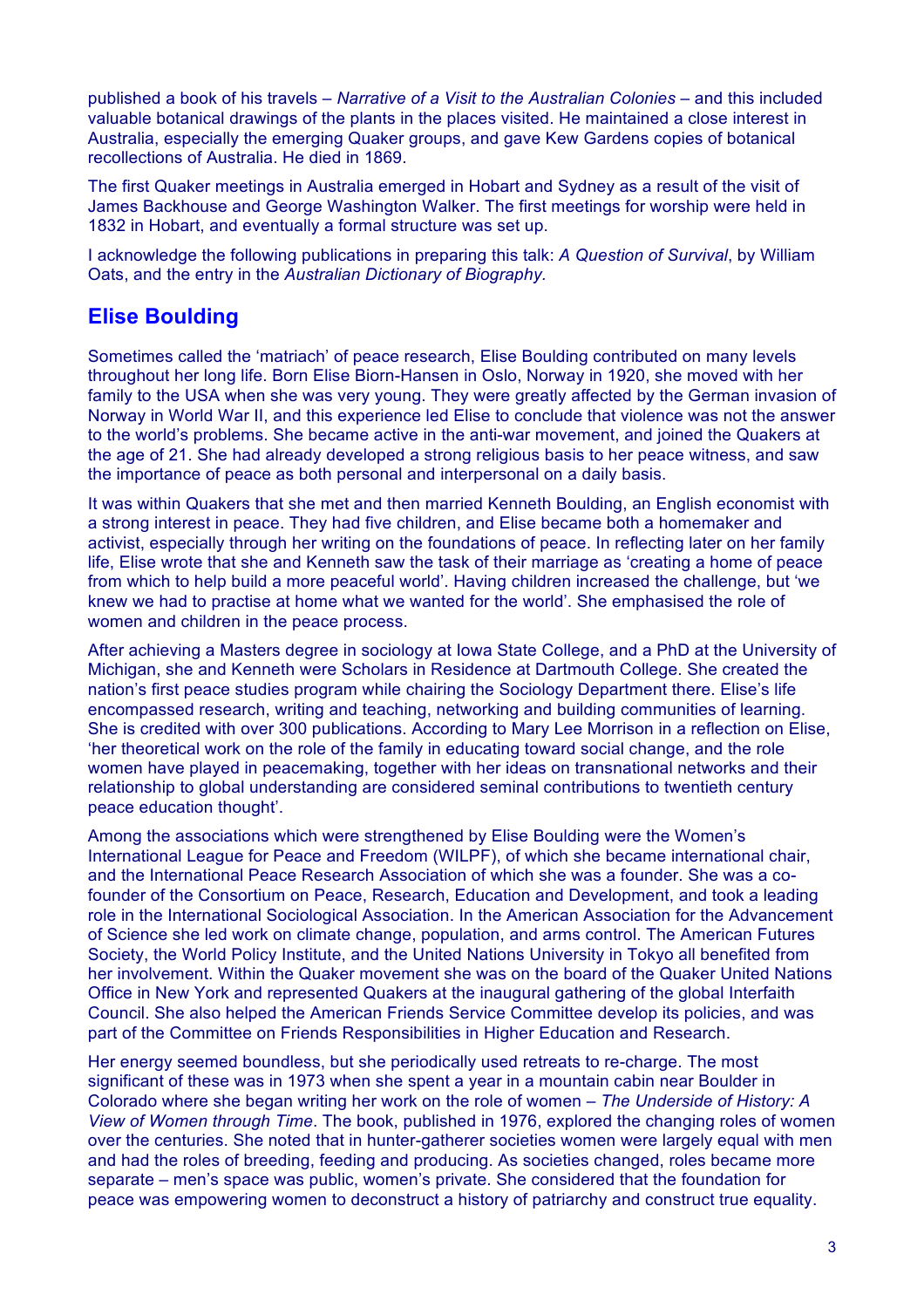In relation to children, Elise Boulding took the view that they needed to be more valued and included than has been common in our culture. In a lecture to Australian Quakers in 1996, she identified three concepts that have segregated children from adult society  $-$  (a) children are weak, unformed human beings who need protection, (b) children's experience and knowledge are so limited that they have no information or skills of use to adult society, and (c) society is so complex that only specially demarcated spaces staffed by professionally trained adults can prepare children to live in it. She challenged what she saw as a basic disrespect for children, and spoke of the potential to 'engage jointly with young people in developing the pioneering activities that will make the twenty-first century more peaceful, more just, more fun to live in'.

In a book called *Cultures of Peace* published in 2000, Elise Boulding drew attention to the many examples in history where people have co-operated with each other rather than engaged in war and violence. She saw the task of building a global peace culture as essential for solving international conflict.

Kenneth Boulding died in 1993. Elise continued many of her activities in retirement. In 2000 she was given the Courage of Conscience Award by the Peace Abbey in Massachusetts. She died in June 2010.

References:

*Wikipedia* entry on Elise Boulding

Mary Lee Morrison: *Remembering Elise Boulding, Peace Research Pioneer* Elise Boulding – *Our Children, Our Partners* (Backhouse Lecture 1996) Elise Boulding on close relationships, 22.34 of *Quaker Faith & Practice* (1995)

# **George Cadbury**

The name Cadbury strikes a chord for most people, as it is associated with confectionery, especially chocolate. It is a name linked with the Quakers over many years, and it is an example of how a small family business developed into a large international company. It was started in 1824 by a young Quaker, John Cadbury, in Birmingham, England. At that time, Quakers had few professions they could enter because of their beliefs being non-conformist, so business was one avenue where they excelled. Quakers came to be prominent in the chocolate business – with names Fry, Rowntree and Cadbury. By 1831 the Cadbury firm had changed from a grocery shop to a manufacturer of drinking chocolate and cocoa. Today it is part of the Cadbury Schweppes company.

George Cadbury was a son of John and Candia Cadbury, and was born in 1839. After being educated in Quaker schools, George and his older brother Richard took control of the company. At a time when the business was flagging, they took a risk and were the first to sell cocoa – the beans were roasted, winnowed, ground and then mixed with sugar to make chocolate powder. The resulting drink became very popular, and sales increased rapidly, beyond England to Europe and North America. It also happened to be at a time when the quality of food products was being scrutinised, and the Quaker products passed all the tests. Late in  $19<sup>th</sup>$  century the company introduced Cadbury's Dairy Milk using fresh full cream milk, and this became the country's largest selling chocolate bar.

Despite the demands of a growing business, George Cadbury was committed to spending time helping those less privileged, and he said 'we can do nothing of any value to God except in acts of genuine helpfulness done to our fellow men'. On Sundays he taught classes at the Birmingham adult school, which was non-sectarian.

In 1879 a new 15-acre factory site called Bourneville was purchased outside Birmingham, and in due course over 300 houses were built for the workers. A school, hospital, reading rooms and wash-houses were built for the people of the village. Sporting and recreational facilities were provided, working hours were shortened, medical and dental treatment were offered, and a food canteen was added. Workers were able to gain access to holidays, trips, educational courses and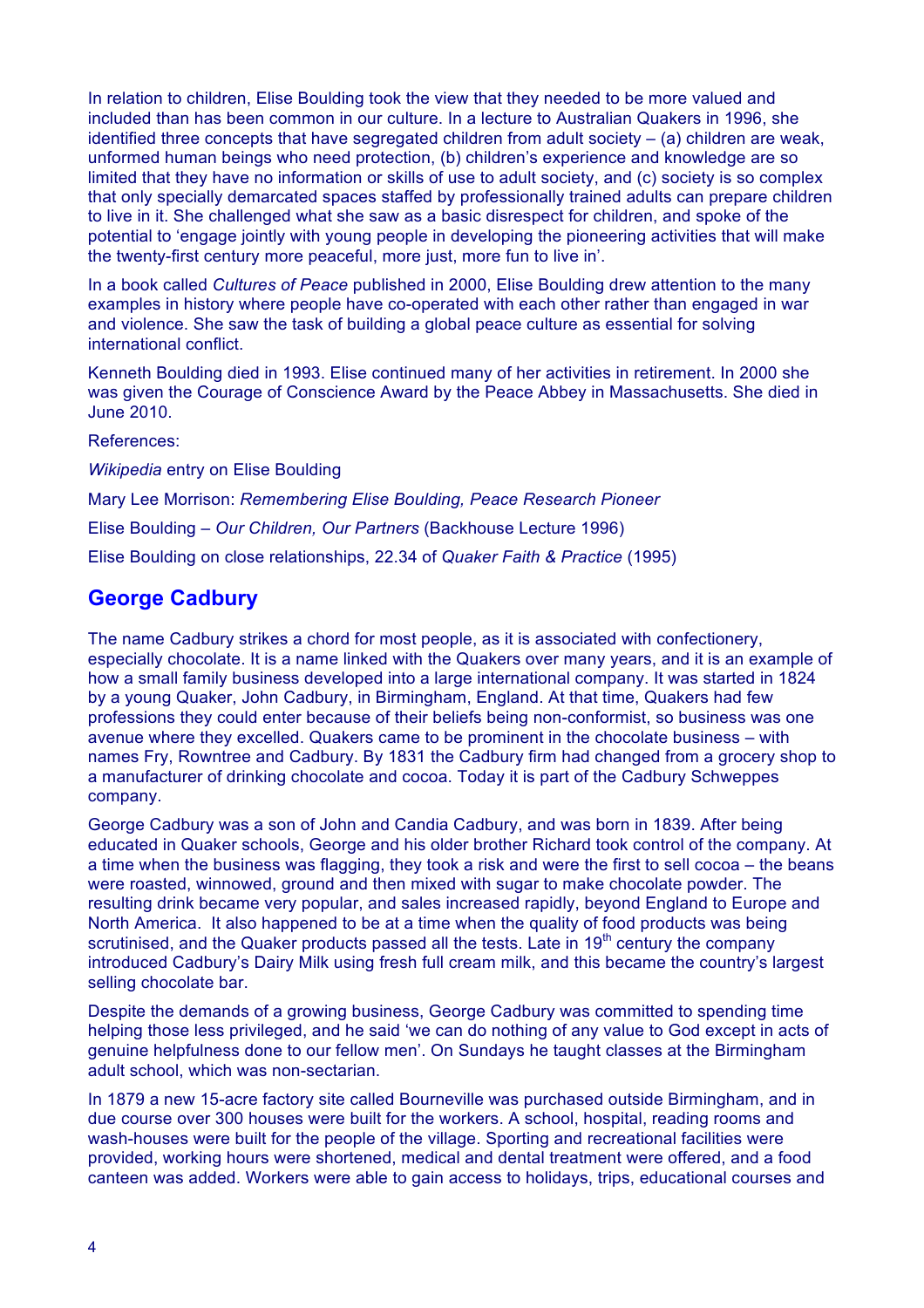savings schemes. George's wife Elizabeth was an active participant with him in the planning of the village.

Despite some controversy within the Society of Friends about the ethics of business practices such as advertising, the Quaker chocolate businesses managed to combine promotion with an emphasis on the good quality of their products. Of course, as the industrial practices changed, the paternalistic approach of the Quaker entrepreneurs was challenged to some extent, and labour unions came to exert more influence.

George Cadbury extended his interests well beyond business. He represented the Liberal Party on the Birmingham Town Council and Worcestershire County Council. He purchased a newspaper and campaigned for old age pensions and against sweated labour. He built a large building on his estate where entertainment and food could be offered to about 25,000 children from deprived areas of Birmingham once a year. He took an active anti-war stance against the Boer War and helped form the Union of Democratic Control (UDC) at the beginning of the First World War. This became the largest anti-war organisation in Britain.

Here are some of the quotable comments made by George Cadbury:

In an interview in 1898, he said: 'Largely through my experience among the back streets of Birmingham I have been brought to the conclusion that it is impossible to raise a nation, morally, physically, and spiritually in such surroundings, and that the only effective way is to bring men out of the cities into the country and to give every man his garden where he can come into touch with nature and thus know more of nature's God'.

In a speech to the Trade Union Congress in 1905, he said: 'The evils of poverty will never be cured by the prohibition of liquor or of betting – the twin curses of Britain today. Even if these evils were prohibited, other evils would arise while men live in the depressing and demoralising surroundings they do. True radicals must go to the root of the matter, that is, I believe, land monopoly'.

In an interview with Bishop Gore he said: 'I have for many years given practically the whole of my income for charitable purposes, except what is spent upon my family. Nearly all my money is invested in businesses in which the first thought is of the welfare of the people employed'.

He died in 1922 after a life of unusual vitality and breadth of concerns.

References: The National Archives Learning Curve in UK, and the book *Quakers, Morals and Money* by James Walvin.

#### **Pierre Ceresole**

Pierre Ceresole was born in 1879 at Lausanne, Switzerland. His father Paul was a colonel of the Swiss army, a judge in the Federal Court and for a time president of the Swiss Federal Council. Pierre had six brothers and three sisters, and sadly lost his mother Secretan when he was nine years old. He had a good education initially in classics and then studied mathematics with a plan to become an engineer. By 1908 he was lecturing at the Federal Institute of Technology of Zurich.

Pierre was not attracted by wealth or position, and gave the state the money he inherited from his father as he felt he did not deserve it. In 1910 he undertook a long journey through the USA, working in a variety of manual jobs, as well as teaching French at a university in Hawaii. He then went on to Japan in 1912 and worked as an engineer in the Kobe branch of a Swiss company Sulzer. When war broke out in 1914 he returned to Switzerland. He became more and more disillusioned by the misery and madness of war, and thought it was appalling that Christians allowed themselves to be used for the war, thereby making the nation-state into an idol.

He joined with those who were conscientious objectors to the war. Although poor health saved him from being called up as a soldier, he decided to refuse to pay defence tax and made his decision public, saying that it reflected his Christian conscience. As a result he was imprisoned, the first of ten such episodes during his life. He managed to continue teaching at a private school for two years in between periods of imprisonment. In 1919 he gave up his career as an engineer to work full time for peace.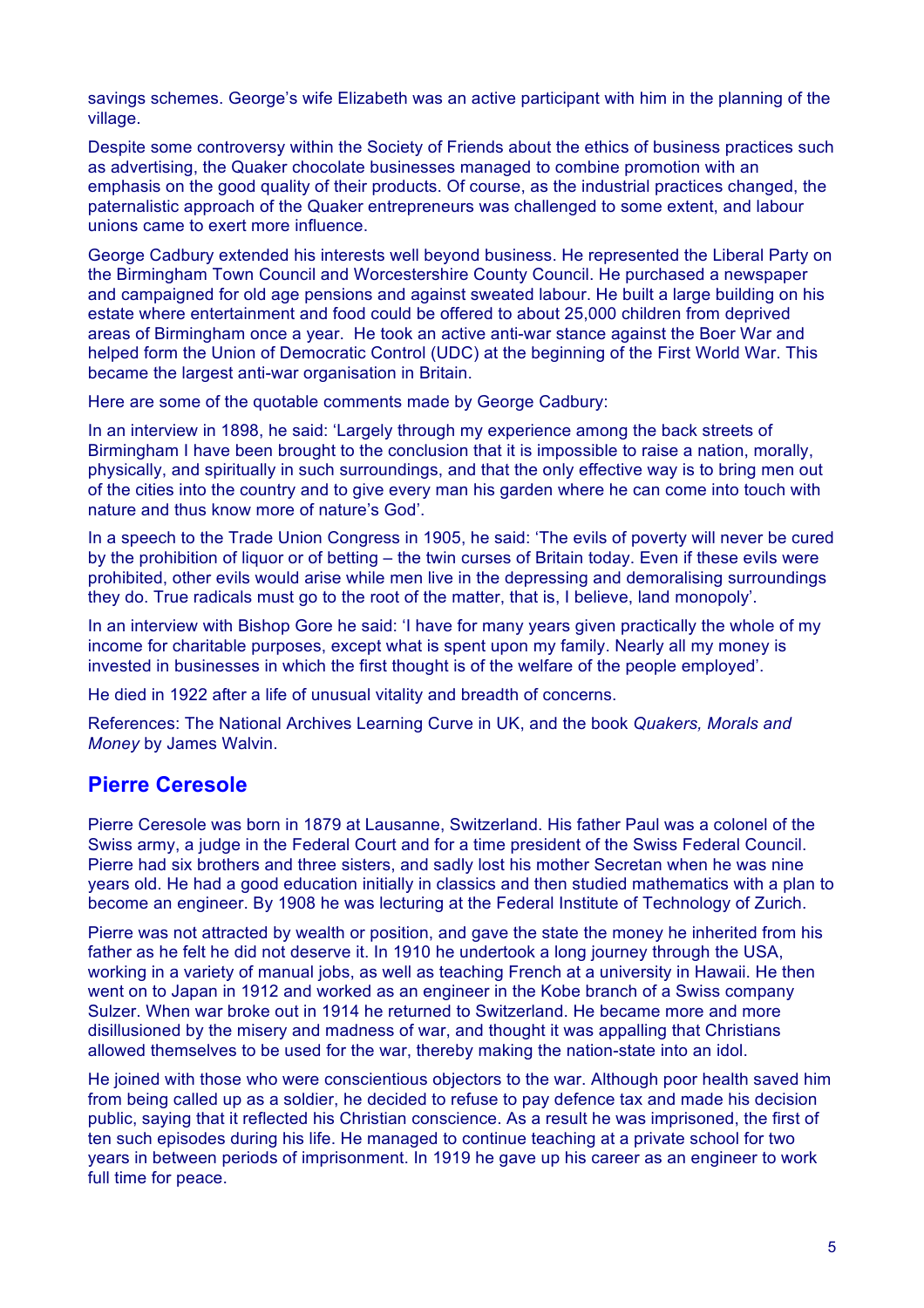Pierre Ceresole became aware of the Quakers during this time, and admired their efforts to make pacifism a reality in daily life. He accepted the idea that young people needed to be trained for peace instead of for destruction. He soon found an opportunity to put this into practice, by going with several other pacifists and volunteers from Germany, Austria, England, Holland and Switzerland to an area near Verdun in France that had been a battlefield in the war. They cleaned the debris of war and built new houses. This was the first example of non-military national service, and even his brother Ernest, a colonel in the Swiss army, joined in the five-month work group.

In 1920 this movement became known as *Service Civil International*. In the years that followed, there were 32 work camps in response to crises such as avalanches, floods, and earthquakes. The countries included Switzerland, France, England, Lichtenstein, and eventually India. Many hundreds of volunteers were engaged in these projects. Pierre met Mahatma Gandhi in India, and later acted as interpreter for him during a visit to Lausanne.

It was in 1936 that Pierre Ceresole decided to join the Religious Society of Friends, after many years working alongside Quakers. This step accorded with his strong conviction that the only salvation open to humans was to have the courage to go further seeking truth. He saw fear for oneself as the greatest enemy – fear of changing, fear of parting with money, fear of death. In 1937 he explained his approach to life in these terms:

Reduce and simplify your material needs to the point where you can easily satisfy them yourself, so that those who live for the Spirit and claim to live for it do not correspondingly increase the material burden weighing on other people, cutting them off from the possibility or even the desire to develop their spirit also. (*Quaker Faith & Practice* (Britain Yearly Meeting), 23.15.)

On another occasion, he said of children:

Speak to each child as if you were addressing the utterly truthful upright individual which under your guidance he may one day become. (*Quaker Faith & Practice*, 23.78)

As World War II began, Pierre was maintaining his witness against war. He published so-called confidential material from official military sources that showed the real extent of the horrors of war, and found himself in gaol once again. Around this time he married Lise David and their home became a centre for meetings of pacifists and others keen to stop the war. Despite failing health, Pierre attempted to enter Germany to confront German leaders and persuade them to end the war. He was captured and put in prison. Shortly after his release, he died (1945). In a prayer he wrote shortly before his death, the following words appear:

Lord, that your Spirit inspires us and guides us, that your will is done.

Give us the force to carry out our task without pride, without egoism, without laziness and without cowardice….

Learn us to collaborate wholeheartedly, without self-interest, dirty selfish ambition, and without narrow-minded vanity, in the common search for truth.

*Service Civil International* celebrated its 90<sup>th</sup> anniversary in 2010, and one event was the retracing of Pierre Ceresole's journey in 1933 from Switzerland across the border into Germany, a trip he did many times. CSI is today one of the largest international volunteer organisations, dedicated to promoting a culture of peace through practical work and exchanges.

*References:*

Alfred Manuel, Biography of Pierre Ceresole (*Vivre sa Verite*, Switzerland, 1950).

Service Civil International, website, and document on its founder Pierre Ceresole.

*Quaker Faith and Practice* (Britain Yearly Meeting), 23.15 (1995).

### **Adam Curle**

Adam Curle was a peacemaker without peer. He worked tirelessly to create harmonious relationships at all levels – personal, interpersonal, community, national and international. He was born Charles Thomas William Curle in July 1916 in the town of L'Isle-Adam north of Paris. He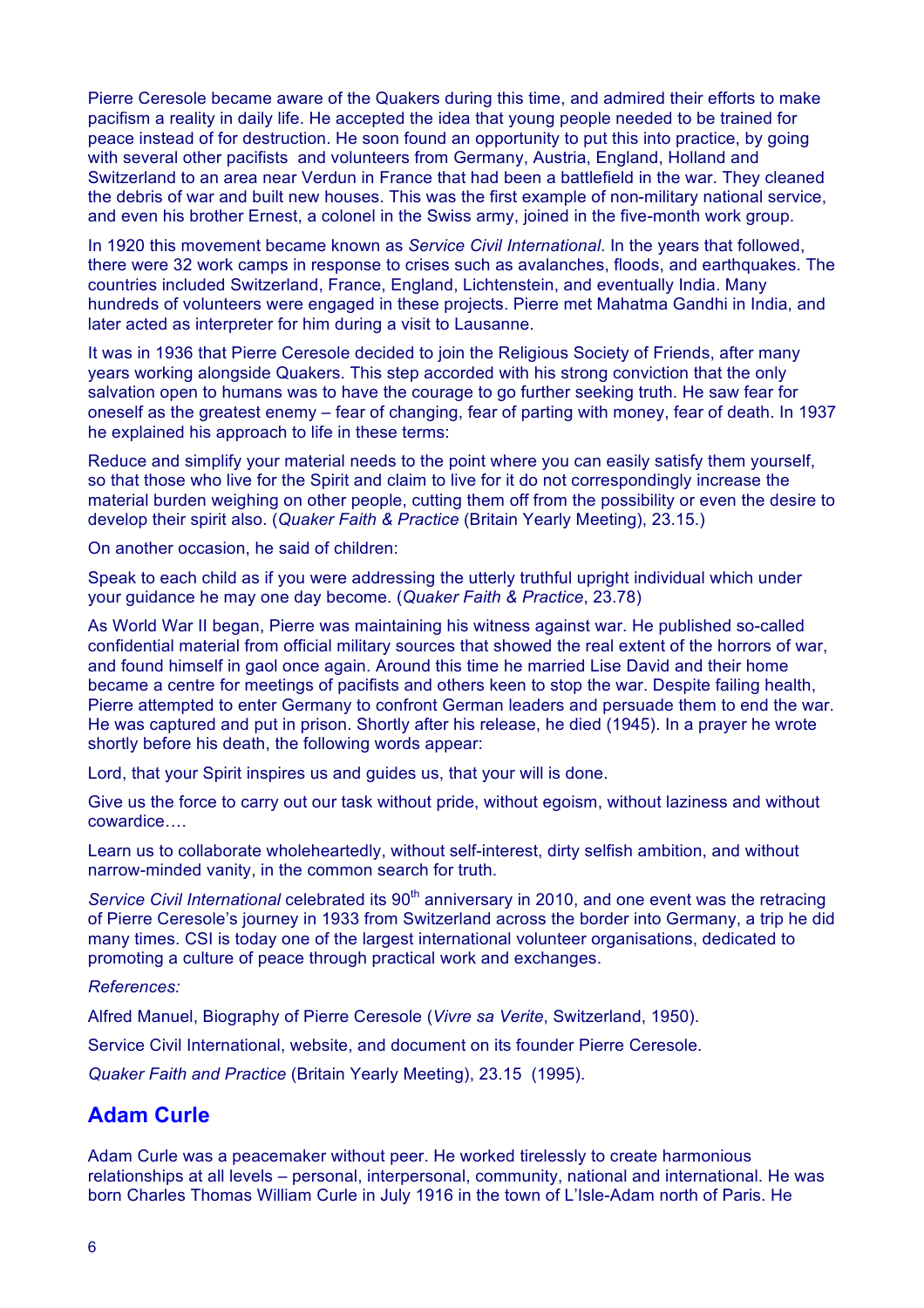came to be known by the name Adam, taken from his birthplace. His father Richard was a journalist and writer and a close friend of the novelist Joseph Conrad. His mother Cordelia was famous by association, as her sister Adeline married the composer Ralph Vaughan-Williams. Adam's mother sowed the seed of pacifism in his mind, as she had lost three brothers in war.

Adam studied history and anthropology at Oxford University, and joined the army, serving in World War II. He was never afraid for his own safety, and this stood him in good stead in his later role as a peacemaker in dangerous situations. He came gradually to a strong commitment to peace. Near the end of the war, he became involved in the Civil Resettlement Unit to help resettle prisoners of war. This gave him insight into the psychological trauma of war. After the war he worked from 1947 to 1950 at the new Tavistock Institute of Human Relations in London. Then in 1950 he accepted a position of Lecturer in Social Psychology at Oxford, and in 1952 he moved to Exeter University as Professor and Head of Education and Psychology.

His personal life had changed too. He had married Pamela Hobson in 1939, and they had two daughters, Christina and Anna. The marriage ended after several years, and in 1958 Adam met and married Anne Edie from New Zealand, and they had a daughter Deborah. Anne had been working as a community health officer in East Pakistan, where Adam had gone to advise the Pakistan Planning Commission on Social Affairs in 1956.

From 1959 to 1961 Adam Curle was Professor of Education at the University of Ghana in Africa, travelling extensively to develop education, social and development plans. It was in Ghana that Adam and Anne joined the Religious Society of Friends, which became a critical part of their lives. They moved to the USA where Adam took a position with the new Harvard Centre for Studies in Education and Development, and he stayed from 1962 to 1973. This drew him into the area of understanding conflict and how to create the conditions of peace. He again travelled widely - in Nigeria, Tunisia, Central America and Barbados. Between 1967 and 1970, he served as a mediator in the Nigerian Civil War and also in the Pakistan-Indian war.

British Quakers were instrumental in setting up the first chair of Peace Studies at a university, and Adam Curle became the first Professor at Bradford University in 1973. In his inaugural lecture he adopted a comprehensive definition of what education for peace should entail, and he published extensively on this theme for many years. He emphasised that the peaceful response to any conflict begins with each individual, in their heart and mind, and this then leads to outward action. He demonstrated in his life the connection between the international and the local – being a mediator in international conflicts whilst also working at grass roots level to educate and encourage others in the ways of peace. The Bradford course included practical experience 'in the field' as part of its expectations of the students. In 1981 he wrote as follows:

'I am as much concerned with the human condition in general as with specific conflicts, which often represent only the tip of a pyramid of violence and anguish…I am concerned with all the pain and confusion that impede our unfolding and fulfilment…. In this sense the social worker, the teacher, the wise legislator, or the good neighbour is just as much a peacemaker as the woman or man unravelling some lethal international imbroglio'. (*Quaker Faith & Practice*, 24.35).

When he left the university job in 1978, Adam Curle continued his many peace interests, often under Quaker auspices. He became a peacemaker in areas of conflict such as Zimbabwe, South Africa, Northern Ireland, Sri Lanka and the Balkans. He wrote and spoke about what he called the 'tools for transformation' which included mediation, problem-solving, negotiation, policy analysis, advocacy, and non-violent activism. In Croatia he was the inspiration for the Osijek Peace Centre, and he was awarded the Gandhi Peace Prize in 2000.

Adam was a deeply spiritual person, with an interest in Tibetan Buddhism and the Dalai Lama as well as Quaker life and thought. He appreciated music, played the flute, and was a keen gardener with his wife Anne. His personal warmth and wisdom were appreciated by all who met him. The University of Bradford School of Peace Studies has continued to flourish since his early initiatives, and remains the largest of such centres in the world.

Adam Curle died in 2006 at the age of 90. He left a legacy which included the acceptance of peace and conflict research as a legitimate academic pursuit, and led to the expansion of peace studies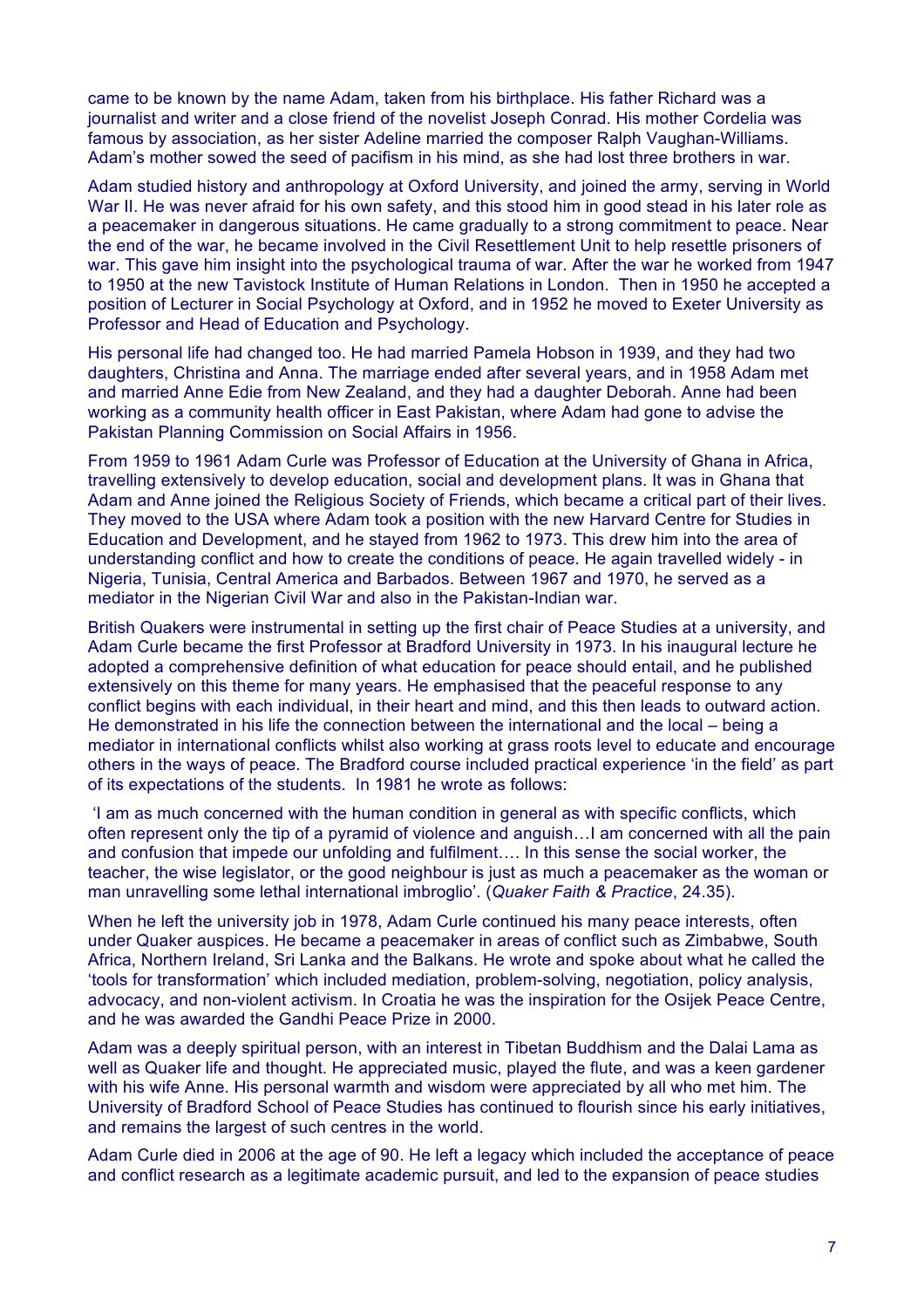programs around the world. He impressed many people with his charismatic commitment to peace and love for all humanity. His approach was summed up in a statement he made in 1990:

'The effects of our actions are largely beyond our control. Any happening they may influence has multiple causes that can never be unravelled….we must have faith that if we purify our hearts making our motives more compassionate, what we do will strengthen unimaginably the great forces that can save humanity'.

*References*:

Tom Woodhouse (Bradford Peace Studies), Obituary for Adam Curle (2006).

Barbara Mitchels, blog in October 2006.

*Quaker Faith & Practice* (Britain Yearly Meeting, 1995).

*this we can say* (Australia Yearly Meeting 2003), 3.5

### **Margaret Fell**

Margaret Fell was one of the most prominent and significant of the early Quakers, and was known as 'the mother of Quakerism'. Born Margaret Askew in 1614 in Lancashire, England, she married Thomas Fell who became a judge and Member of Parliament. Their home, Swarthmoor Hall, was often managed by Margaret Fell during Thomas' absences as a circuit judge. In 1652 George Fox – at that stage an itinerant preacher with no organised following – came to Swarthmoor Hall. Margaret Fell and her daughters and servants became convinced of the truth of his spiritual message.

Here is what she wrote later about that encounter:

…he said how Christ was the light of the world and lighteth every one that cometh into the world, and that by this light they might be gathered to God.. and he said.. you will say, Christ saith this, and the apostles say this, but what canst thou say?

Margaret Fell was challenged by this and saw that the Scriptures had been used as words only without awareness of the Spirit behind them. She was convinced of what George Fox was saying. With the support of Thomas Fell who was sympathetic to the cause, Margaret Fell made Swarthmoor Hall a centre of Quaker activity. She served as unofficial secretary for the movement, receiving and forwarding letters from travelling Friends. She also wrote many epistles herself, and handled funds. After Thomas Fell died in 1658, Margaret Fell continued with her Quaker work, despite harassment from government forces. She often interceded on behalf of Quakers who were arrested or persecuted.

In 1660 Margaret Fell was the principal author of a Declaration by a group of Friends, including George Fox, to King Charles II supporting freedom of conscience in religious matters. The Declaration said in part:

We are a people that follow after those things that make for peace, love and unity; it is our desire that others' feet may walk in the same, and do deny and bear our testimony against all strife and wars and contentions…

This Declaration was the basis of the Peace Testimony of 1661 which stressed that Quakers wanted to see change but would use only non-violent means to achieve it.

In 1664 Margaret Fell was arrested for failing to take an oath of allegiance and holding Quaker meetings in her house. Here is how she described the experience:

They said – if I would not keep meeting at my house, they would not tender me the oath. I told them I should not deny my faith and principles for any thing they could do against me, and while it pleaseth the Lord to let me have a house, I would endeavour to worship him in it. So they caused the oath to be read, and tendered it to me, and when I refused it...they made a *mittimus* and committed me prisoner to Lancaster Castle…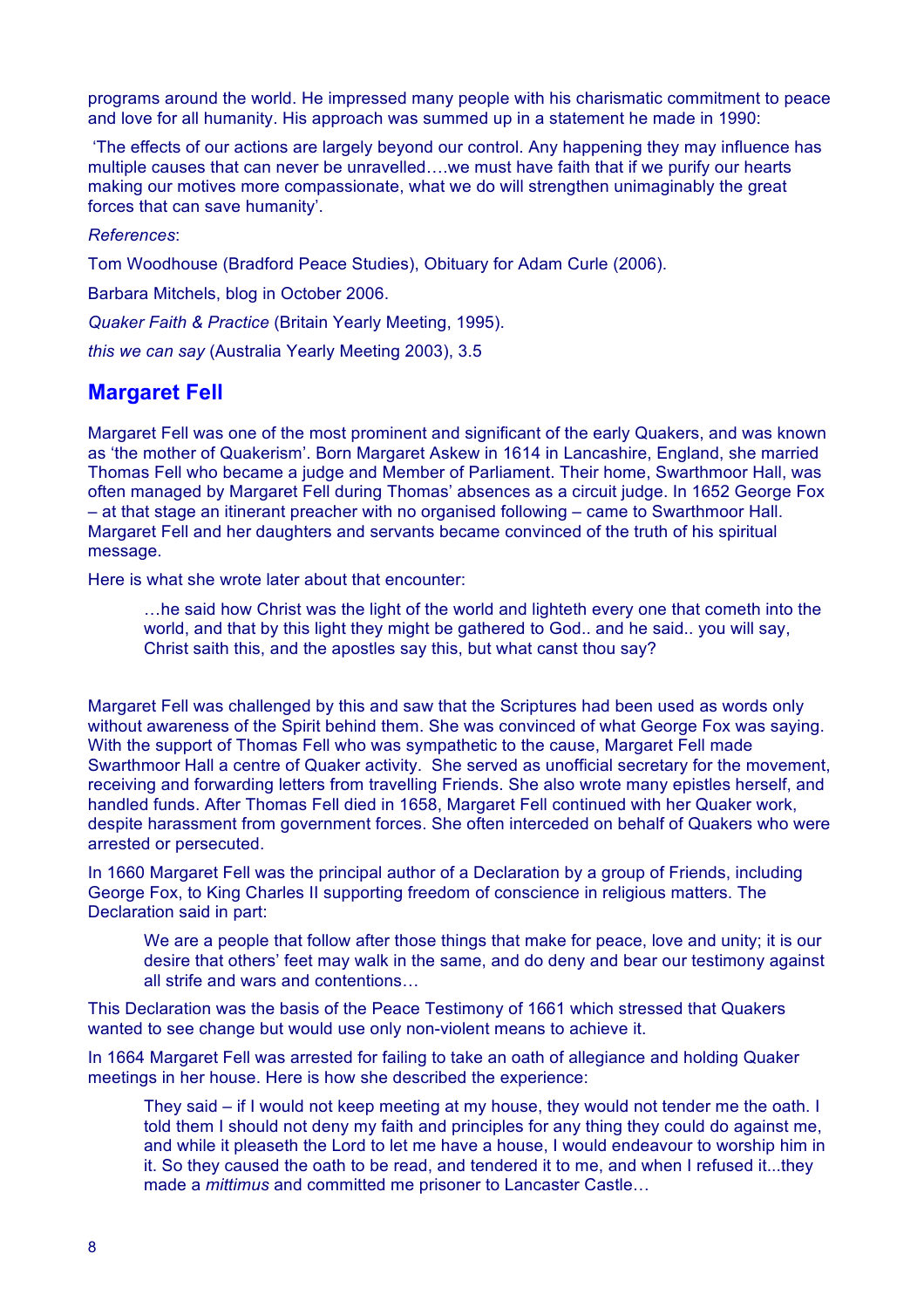She remained in gaol for 4 years, during which time she wrote religious pamphlets. The most notable of these was called *Women's Speaking Justified: a Scripture-Based Argument for Women's Ministry*. Eventually she was released by order of the King, and married George Fox in 1669. They spent little time together, as they each focused on the urgent work they felt called to do. George Fox went to America on a religious mission, and was imprisoned on his return in 1673. They did manage to spend some time together at Swarthmoor Hall developing the structure of the Quaker movement.

After George Fox died in 1691, Margaret Fell continued to be active in the Society of Friends. She was still alive when a measure of legal tolerance of Quakers was achieved. She died in 1702. Her influence on the emerging Quaker movement was vital, and she put much energy into ensuring its solid establishment with firm principles and clear structures. Throughout she insisted on the grounding of Quakerism in prophetic Christianity, and stressed that corporate unity was to be directed by the Spirit.

Let me end with another quote from Margaret Fell herself:

The Truth is one and the same always, and though ages and generations pass away, and one generation goes and another comes, yet the word and power and spirit of the living God endures for ever, and is the same and never changes.

This is David Purnell. I acknowledge the writings of Bill Samuels, and the Britain Yearly Meeting publication *Quaker Faith and Practice* (1994) for some of the content of this presentation.

Additional references:

Margaret Fell's Red Dress –story by Martin Kelly's blog (The Quaker Ranter)

Margaret Fell Fox – brief bio plus photo

Swarthmoor Hall – photos etc taken in recent days.

Bill Samuels' review of a book about Margaret Fell edited by Terry Wallace.

Wikipedia entry

Doug Gwyn report of her convincement etc.

*this we can say* entry by Margaret Fell about her arrest (marked)

*Quaker Faith & Practice* entries 19.46 (statement to Charles II) and 19.61 (Truth).

#### **Elfrida Vipont Foulds**

Born in 1902, Elfrida Vipont Foulds was youngest daughter of Edward Vipont Brown, a medical doctor in general practice, and Dorothy Crowley – both Quakers. She had two siblings. She attended the Mount School – a Quaker establishment in York, England. Her parents were very keen on theatre, music and art, at a time when many Quakers had their doubts about the value of the arts to someone with religious convictions.

Elfrida trained as a professional singer in London, Paris, and Leipzig, but was unable to develop a long-term career in that field. In 1926 she married a research technologist, Percy Foulds. They had four daughters and she started writing in 1930 when the children were small. During World War II she was Head of a Quaker school in Lancashire. The school was a refuge for children from the bombed cities of Manchester, Liverpool and Leeds. Elfrida found the teachers, brought professional musicians who created a children's orchestra, and sustained the children with her own story-telling.

Her Quaker life included service with the Friends Education Council, which was established in 1931 to support the development of Quaker schools in Britain. She was on the Committee of Ackworth Friends School, and wrote a history of that school. In addition, she was part of the Friends Service Council, the relief and peace agency of British Quakers which won the Nobel Peace Prize in 1947 for its worldwide work in assisting refugees and building international understanding. She was on the Library Committee and a member of the Friends Historical Society. She was active in the work of the London Yearly Meeting, including as executive committee clerk,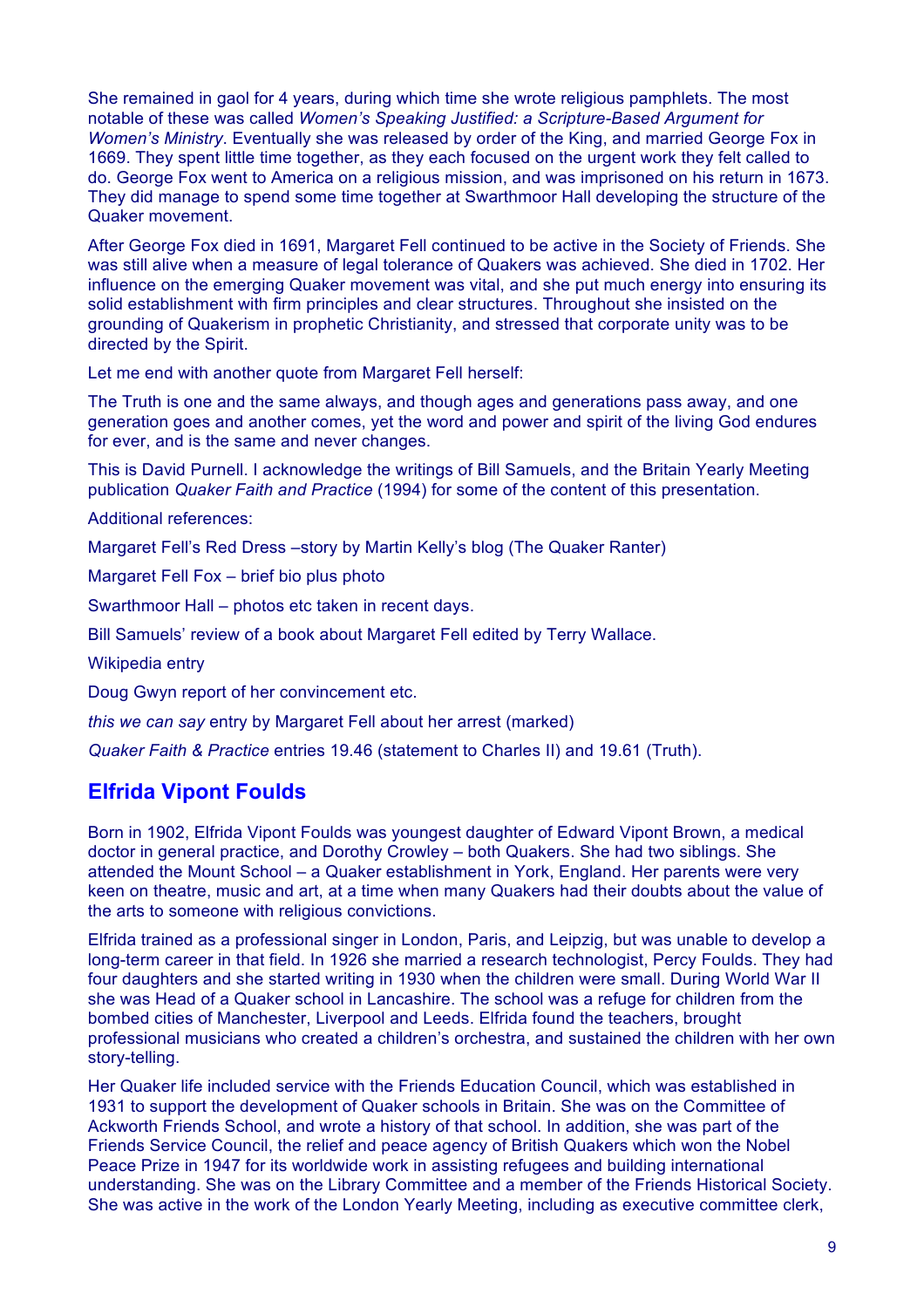and helped in the process of revising its book of discipline. She also wrote a number of books about the history and practice of Quakerism in Britain and beyond. Examples were *George Fox and the Valiant Sixty* (1975), *Let Your Lives Speak* (1953), *Quakerism – A Faith to Live By* (1966), and *Why Young Friends?* (1987).

Yealand Conyers in Lancashire became her home. That part of England, known to Quakers as the 1652 country, was where the movement started. In 1952, the  $300<sup>th</sup>$  anniversary of Quakerism, she and others began a program about the area that has become a regular feature of Quaker education. Visiting Quakers from many parts of the world can come to a greater appreciation of the significance of those early locations of the movement – Pendle Hill, Swarthmoor Hall, Firbank Fell, and Brigflatts.

Inspired by the Lancashire landscape, Elfrida Vipont Foulds wrote more than 40 books, many for teenagers and children. The most well known set are *The Lark in the Morn* (1948) and *The Lark on the Wing* (1950*)*, which focus on the story of young Quaker Kit Haverard who seeks a musical career despite many obstacles. The second of these books earned her the Carnegie Medal in 1950. One of the most favourite of her children's books is *The Elephant and the Bad Baby* (1969*)*, with illustrations by Raymond Briggs. The story is about a baby and its elephant friend who go out on a romp in the town, until the elephant decides the baby is not polite enough and must be brought home for pancakes.

Another focus of her writing was stories about people in the arts – Henry Purcell the composer (1931), and authors Jane Austen, Charlotte Bronte (1966) and George Eliot (1970).

After her husband died in 1954, Elfrida made her living by writing, despite bouts of poor health. In addition, she was an inspiring lecturer, speaking about her books and on Quakerism. She became a well-loved speaker at Quaker gatherings in Britain, USA, Australia and New Zealand. In 1987 she was given an honorary degree from Earlham College in Richmond, Indiana USA, and the citation said in part: 'you have given the personal witness of a lifelong search for and commitment to the truth'.

The full story of her life was published in 2010 by Susan Hartshorne, a British Quaker who is niece of Elfrida.

#### *References:*

Wikipedia entry about Elfrida Vipont Foulds.

Facebook page about her.

Dictionary of Literary Biography – biography of Elfrida.

Paul Lacey, review of Susan Hartshorne's book, in *The Friend* (30 Nov 2010)

# **George Fox**

George Fox, the founder of the Religious Society of Friends (Quakers), was born in Leicestershire, England, in 1624 and lived until 1691. He kept a Journal of his experiences. He was shocked by the failure of those who claimed to be Christian to live up to Christian standards. He became disillusioned and searched for spiritual help from many different people for four years. He turned inward and heard a voice telling him that Jesus could speak directly to his condition. He also saw a vision of an ocean of light overcoming an ocean of darkness.

For several years George Fox travelled widely around England, at a time of great upheaval when the monarchy had been replaced by Oliver Cromwell, and found many people who were in unity with his message. In 1652 he went up Pendle Hill in Lancashire and preached at length, attracting many followers. His message was that God spoke directly to people without intermediaries like priests. Other significant parts of his message were –

- There is that of God in everyone
- Peace and holiness go together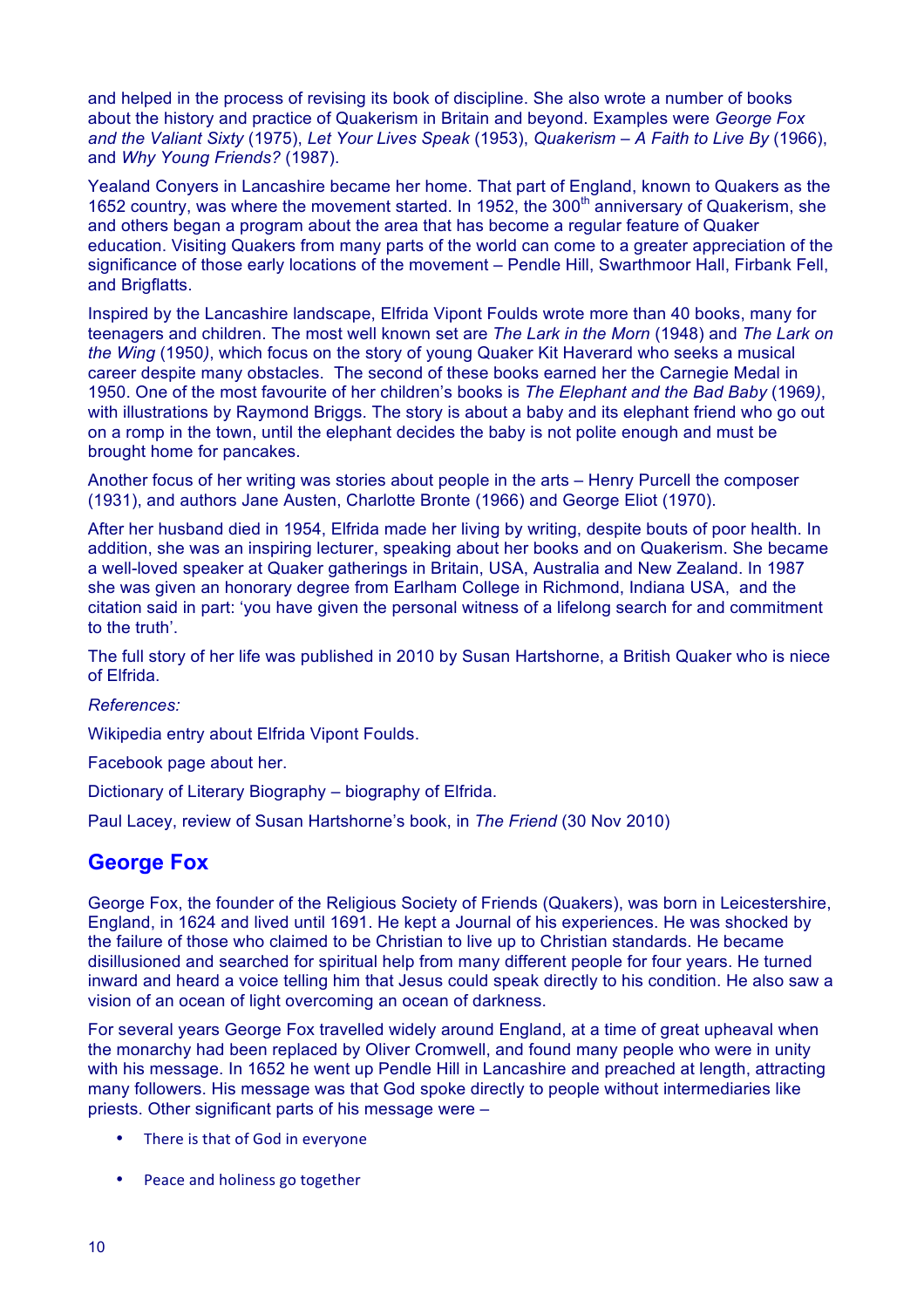- God's power is over all creation
- It is the inward life that is most important: outward ceremony and creed are not sufficient
- Personal integrity and truthfulness are essential
- The leadings of the Spirit are more vital than the words of Scripture
- Men and women have an equal place in the movement.

George Fox was imprisoned for several years for his unorthodox views, and many other early Quakers had a similar fate. During one such time in prison, George Fox wrote to others in the Quaker movement as follows:

Keep in the wisdom of God that spreads over all the earth. Spare no place, spare not tongue or pen, but be obedient to the Lord God and go through the world and be valiant for the Truth upon earth; tread and trample all that is contrary under …. Be patterns, be examples in all countries, places, islands, nations, wherever you come, that your carriage and life may preach among all sorts of people, and to them: then you will come to walk cheerfully over the world, answering that of God in every one.

The Quaker movement grew rapidly. Some Quakers, notably William Penn, went to the American colonies and set up Quaker communities. George Fox visited them, and in his Journal records the experience of a trip in Virginia:

In this voyage we met with foul weather, storms, and rain, and lay in the woods by a fire in the night. Here lived a Friend called the widow Wright. Next day we had a great meeting in Nancemum, of Friends and others….After the meeting, we hastened towards Carolina, yet had several meetings by the way.. a very good meeting we had at William Yarrow's at Pagan creek, which was so large that we were fain to be abroad, the house not being big enough to contain the people. A great openness there was, the sound of truth spread abroad…

Later he speaks of another meeting.

The governor, with his wife, received us lovingly; but a doctor there would needs dispute with us. And truly his opposing us was of good service, giving occasion for the opening of many things to the people concerning the light and spirit of God, which he denied be in every one, and affirmed it was not in the Indians. Whereupon I called an Indian to us and asked him whether when he did lie or do wrong to anyone there was not something in him that did reprove him for it. He said there was such a thing in him…so we shamed the doctor before the governor and people.

These extracts from his Journal give something of the flavour of George Fox's amazing commitment and determination to engage with others about the truths he had discovered for himself. He continued as an inspiration to the Quaker movement throughout the rest of his life, and he shared some of his remaining years with his wife Margaret Fell, another vital contributor to the early Quaker movement.

I conclude with a comment from William Penn about George Fox:

He had an extraordinary gift in opening the Scriptures. He would go to the marrow of things and show the mind, harmony and fulfilling of them with much plainness and to great comfort and edification. But above all he excelled in prayer. The inwardness and weight of his spirit, the reverence and solemnity of his address and behaviour, and the fewness and fulness of his words have often struck even strangers with admiration, as they used to reach others with consolation

This is David Purnell. I acknowledge the publication *Quaker Faith and Practice* (Britain Yearly Meeting 1994) for some of the material used in this presentation.

Additional references: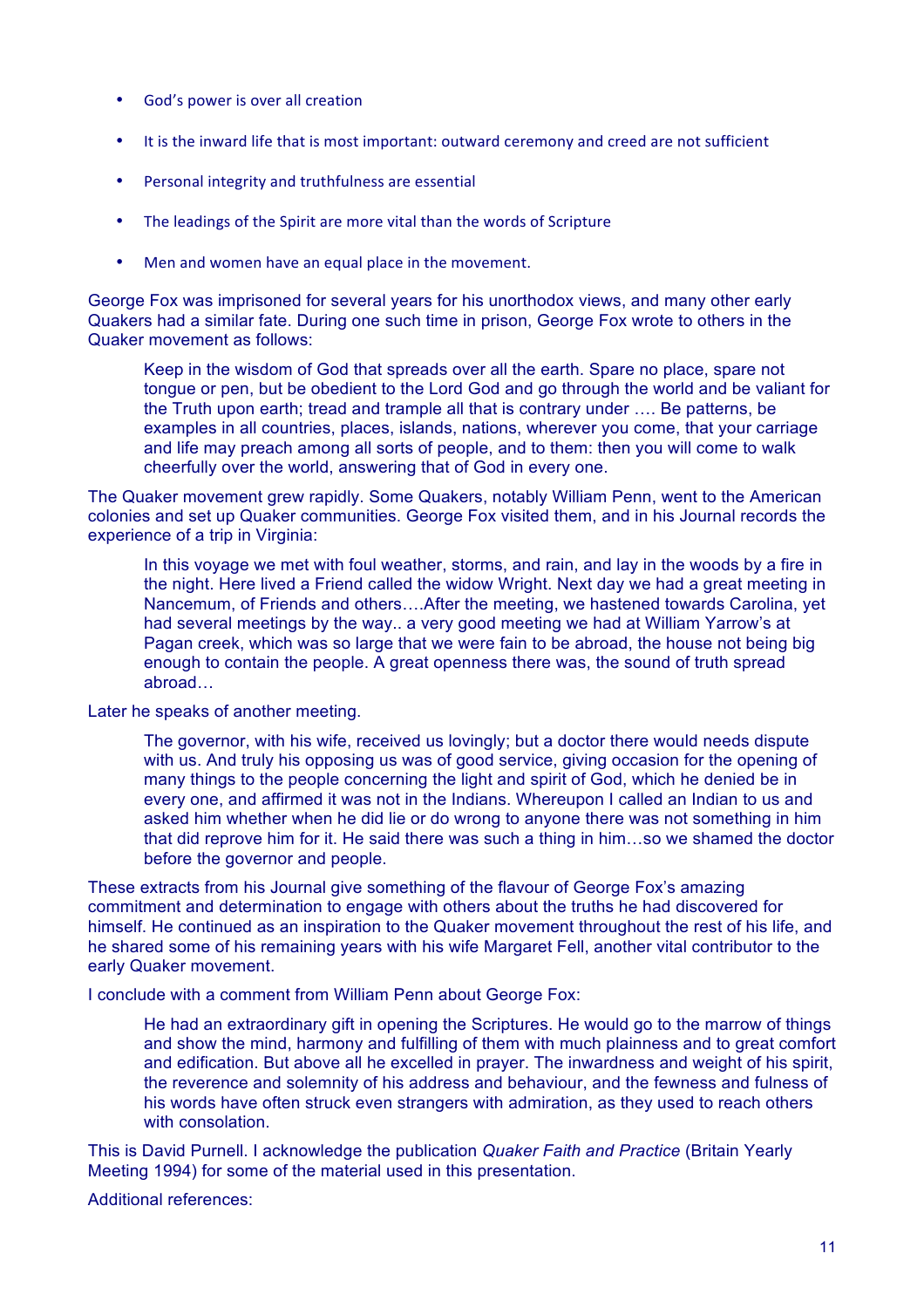His Early Life: Extract from Wikipedia entry, (also photo).

Quaker Reader (p. 47) has more about his 'seeing the light' (Christ speaking to his condition).

Margery Post Abbott (A Certain Kind of Perfection) – comment at beginning of chapter on George Fox (p. 115)

Douglas Gwyn (Seekers Found) – see quote about theology of Fox (marked)

Wikipedia also has a section on how the Society took shape.

# **Elizabeth Fry**

Elizabeth Fry is best known for her work to reform the prison system in England. She inspired other women to play a fuller role in the wider society beyond their important role in the home. Elizabeth was born in 1780 to a wealthy Quaker family – her parents were Joseph and Catherine Gurney. At that time the Quaker movement was in its 'quietist' phase, consolidating rather than reaching out. It was therefore something of a shock to other Quakers that members of the Gurney family wore fashionable and colourful clothes rather than the Quaker grey that had become the norm.

Elizabeth (or Betsy as she was often called) was encouraged by her mother to become educated, and she learnt history, geography, French and Latin, unlike most girls of her time. She kept a diary from a young age. She accompanied her mother on visits to the sick and poor in the district. Her mother died when Betsy was 12, and this was a major blow. As she struggled to decide on her right path in life, Betsy was influenced by a number of experienced Friends – notably William Savery and Priscilla Gurney. She wrote around that time of her uncertainty about the course to follow, and of her desire to do right in everything. As a result she developed an acute sense of her calling to live her faith through practical help to others. She began running a Sunday School in her family home. Many of the children she taught were from poorer areas and some even worked in factories.

Elizabeth married Joseph Fry in 1800, and found in him a husband who supported her working outside the home. The Fry family were wealthy tea, coffee and spice merchants, and Elizabeth found it hard to get on with them at times, as her own sense of social justice was emerging. Initially she focussed on her family, and she had twelve children over a period of 20 years, and was fortunate to have servants and sisters to help in the household. Fearing that she might become 'the careworn and oppressed mother', Elizabeth started visiting the Islington Workhouse (which provided work and shelter for the destitute). She taught the children there. She also became more active in the Society of Friends and travelled extensively among Friends.

In 1812 Elizabeth was approached by Stephen Grellett, a Quaker who had become alarmed by the awful conditions of prisoners in the women's prison at Newgate. Elizabeth immediately started sending warm clothing and asked other Friends to make baby clothes. Elizabeth and her sister-inlaw then visited the prison and persuaded the authorities to let them see the women there. The conditions were indeed desperate, so Elizabeth began visiting regularly with clothing and clean straw for the sick to lie on. The authorities feared that she would be in physical danger because the prisoners were wild and savage, but Elizabeth went calmly to meet the women and was well received. She prayed with them and they more moved by her words of love for them.

Two of Elizabeth's daughters, Katherine Fry and Rachel Cresswell, later spoke of her work in the following terms:

She encountered in the prisons every grade and variety of crime: the woman bold and daring and reckless, revelling in her iniquity and hardened in vice, her only remaining joy to seduce others; the thoughtless culprit, not lost to good and holy feeling nor dead to impression from without; and lastly the beginner, she who from her deep poverty had been driven to theft or drawn by others into temptation. Elizabeth Fry marked all these and despaired of none amongst them.

Seeing the opportunity to do something constructive, Elizabeth worked with a group of Quaker women, and with her husband's support, to establish a school in the prison. Following initial opposition, the authorities accepted the plan. The group became the Association for the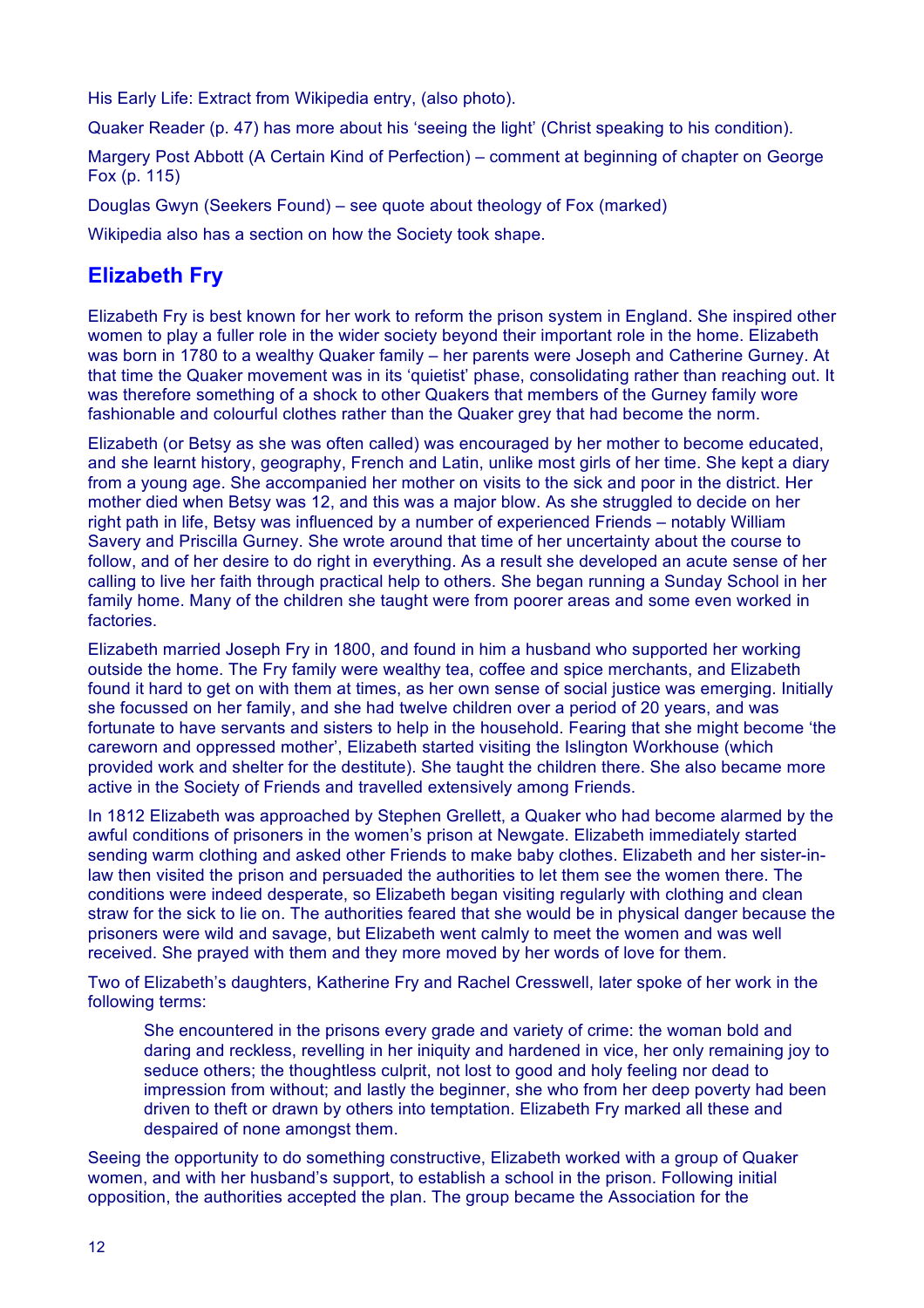Improvement of the Female Prisoners at Newgate, funding the appointment of a matron, and organising for materials to be provided so that prisoners could sew, knit and make goods for sale. They visited the prison regularly to read the Bible. Eventually the Lord Mayor of London saw what was being done and agreed to pay part of the matron's wages. Drawing on her experience within the Society of Friends and with the prison, Elizabeth Fry gave evidence to a Committee of the House of Commons in 1818 on the lives of the prisoners, and recommended that useful employment be maintained, and that supervision be done by women not men. Because of the depth of her knowledge and commitment, she exerted considerable influence on public policy.

Elizabeth Fry then turned to the treatment of prisoners sentenced to transportation to the colonies, including Australia. Her first step was to arrange for prisoners being transported to be taken to the docks in closed carriages to protect them from public ridicule. Then in the time before the ships sailed, Elizabeth and her Association visited the prisoners to give them a 'useful bag' of things they would need on the journey – such as patchwork for quilts.

There seemed to be no end to the areas of practical support that Elizabeth Fry gave. She set up societies for helping the poor and homeless, libraries for coastguards, and a training school for nurses. The new Prison Act of 1823 was influenced by her advocacy. She travelled widely to report on her knowledge of women in prison, and this led to initiatives being taken in other parts of Britain and in Europe. She became a strong opponent of the death penalty. She paid a price for her public role, as even among the Quakers there were those who questioned her for seeking too much publicity and not using funds properly. She herself said in 1844: 'The more I have been made much of by the world, the more I have been inwardly humbled'.

This is David Purnell. I am indebted to an article in the American journal *Quaker Life* for much of the material used in this presentation.

Additional References:

Setting up the prison school, (p.4) in paper by Quaker Home Service. Later the comment by June Rose (p.5). James Walvin The Quakers has an entry on p.131 about her personal difficulties. *Quaker Faith & Practice* para 21.30 contains an interesting querying of Friends' attitude to the arts.

#### **Donald Groom**

One of the strongest advocates of nonviolence, Donald Groom, contributed much to the life of the Australian Quaker movement, even though his time here was short. He was born in England in 1914, a few months before the outbreak of World War 1, and his early life was greatly affected by his father's decision (as a Quaker) to be a conscientious objector and the consequent ill-treatment his father endured. He became aware of the importance of valuing each person. He studied accountancy and secretarial work through the Co-operative Movement and took university tutorial courses through the Workers Educational Association.

After Donald attended the international Young Friends Conference in 1938, he felt led to offer for service in Spain during the civil war to help children and infirm victims. He then moved to Paris to become Director of Relief for Spain. He met there a young Indian who spoke of Gandhi's efforts to achieve independence for India through nonviolent means, and this inspired Donald's interest. He married Erica Hodgkin (another Quaker) in 1939 and they went together to India in 1940, where they served until 1956, when Erica returned to England with their three children (all of whom later moved to Australia).

Donald became closely associated with Mahatma Gandhi, learned Hindi, and took responsibility for the rural development work at Rasulia Friends Centre. He helped plan the World Pacifist Meeting in India after Gandhi's death, and launched the Fellowship of Friends of Truth – an attempt to bring members of several great faiths of India into a union of hearts. After the family left he spent five years working with Vinoba Bhave in the Land Gifts Movement, and walked over five thousand miles during that period.

When Donald returned to England in 1961 he spent time as Field Secretary for the Friends Peace Committee and as General Secretary of the National Peace Council. He campaigned for funds to assist Indian land-gift villages with vital works such as seed banks, water supplies and equipment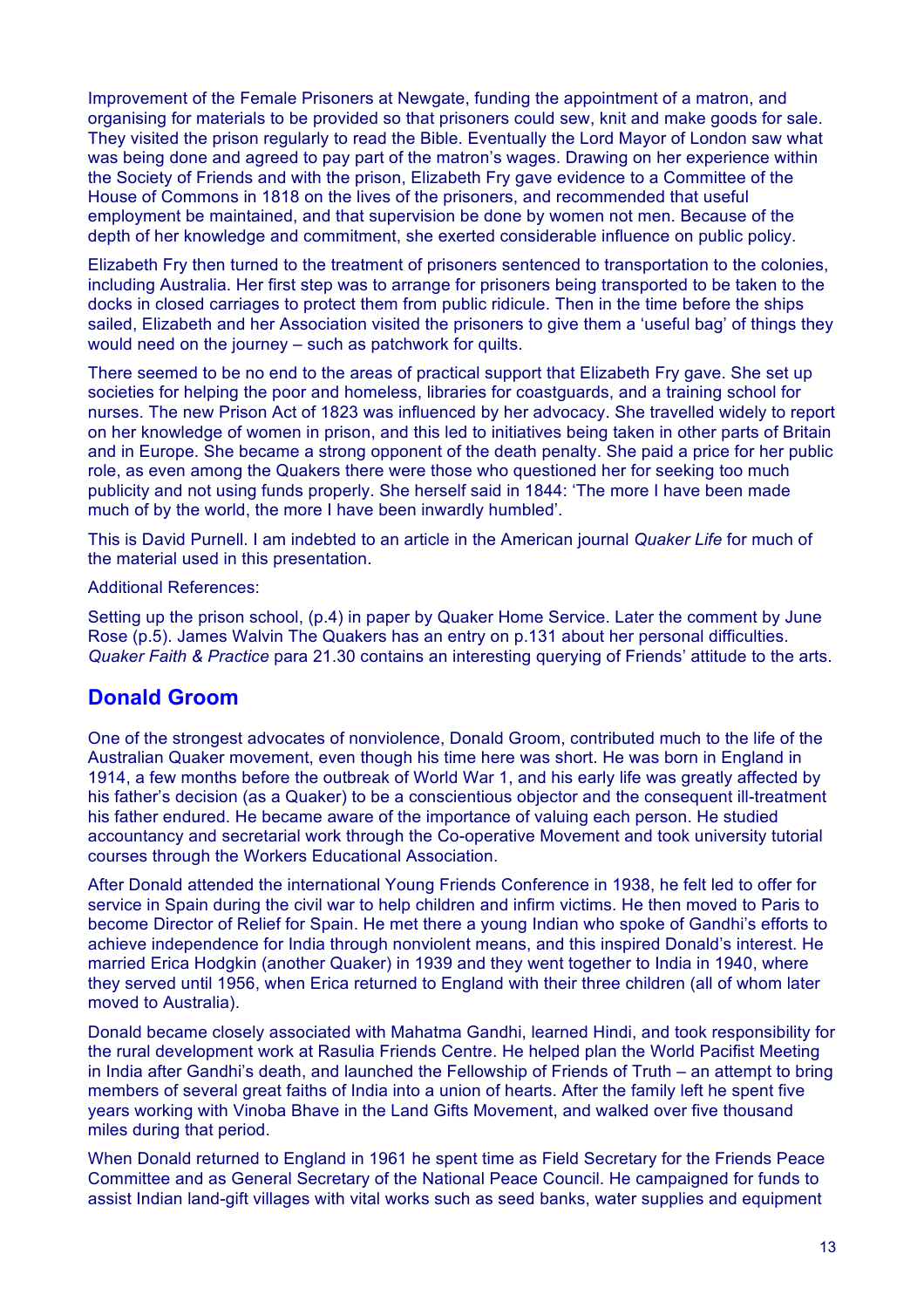for village industry. He also undertook two lecture tours of the USA for the American Friends Service Committee. (Quote from *This we can Say* – 3.104)

In 1970 Donald and Erica moved to Australia and Donald became the first paid secretary for Australian Quakers. His skill in communicating with others, and inspiring young people especially, soon became evident through his presence among Friends and others in Australia. Through schools for nonviolence he helped many who were facing conscription under the National Service Act. He encouraged greater awareness of Asia and of Indigenous Australians. He had a genuine humility that enabled others to fulfil their potential.

Tragically, Donald Groom was killed in a plane accident near Delhi in 1972, while visiting India en route from London where he had been attending meetings of War Resisters International and helping plan the Friends World Committee's international meeting to be held in Sydney in 1973. Typically, his Indian stopover had been so that he could meet Indian leaders whose friendship he had earned over the years. Tributes flowed from around the world.

In reflecting on his life, Donald Groom said in 1970: 'I only had a strange sense of call which gave me a certainty that the future would unveil itself step by step. It was my membership of the Society of Friends which made it possible for me to find a channel of expression.'

Donald's approach to nonviolence was based on a firm view that war and preparation for war brutalise all involved, and that nonviolence expresses the worth and dignity of people. He saw nonviolence as requiring an act of faith based on a belief in the responsiveness of others to an appeal to their higher selves.

In her biography, *Peace Comes Walking*, Victoria Rigney says:

Donald constantly balanced silence and speech, action and reflection. He struggled also with the dilemmas of commitment to family and to public life; to the village as opposed to the city; to politics and religion; to large-scale development and conservation; to elected government and popular movements.

After his death, Australian Quakers established a Donald Groom Fund to promote nonviolence especially in the Asia-Pacific region, and this has continued to support significant and often radical initiatives by individuals and groups over the years.

This is David Purnell. For this talk I have used material published in the *Dictionary of Australian Quaker Biography*, the British Quaker journal *The Friend*, and the biography by Victoria Rigney *Peace Comes Walking*, published in 2002.

#### **Ham Sok Hon**

A very significant Quaker in the Asia-Pacific region was Ham Sok Hon, who lived a life of continuous suffering and poverty as a result of injusti9ce, but remained a soft a gentle person free from anger or resentment. He was born in North Korea in 1901 in a very poor farming and fishing community. His father was a herbal doctor, and his mother was illiterate until she learned to read after joining the Presbyterian Church. She raised silkworms and wove cloth for the family. Ham attended Pyongyang State High School, which could have led to a safe and prosperous future in a country, which was then under the control of Japan.

However Ham became a student activist when he joined the Independence Movement against Japanese colonial rule at the age of 18. As a result he was expelled from school. He chose not to return to school when invited, and committed himself to a new life. He went to Japan to study in 1923, and returned in 1928 to teach history at Osan High School. But he maintained his opposition to Japanese rule and refused higher positions that would have guaranteed a secure future. He protested at the continuing suppression of Korean culture. He was imprisoned four times for his anti-Japanese activities, and apart from his own suffering in gaol, his family suffered the absence of a husband and father.

When Korea was liberated from Japanese rule in 1945, Ham was appointed to a leading education position in North Korea, advising the government. However he would not co-operate with the interim Soviet military government and was wrongly accused of organising a student uprising. He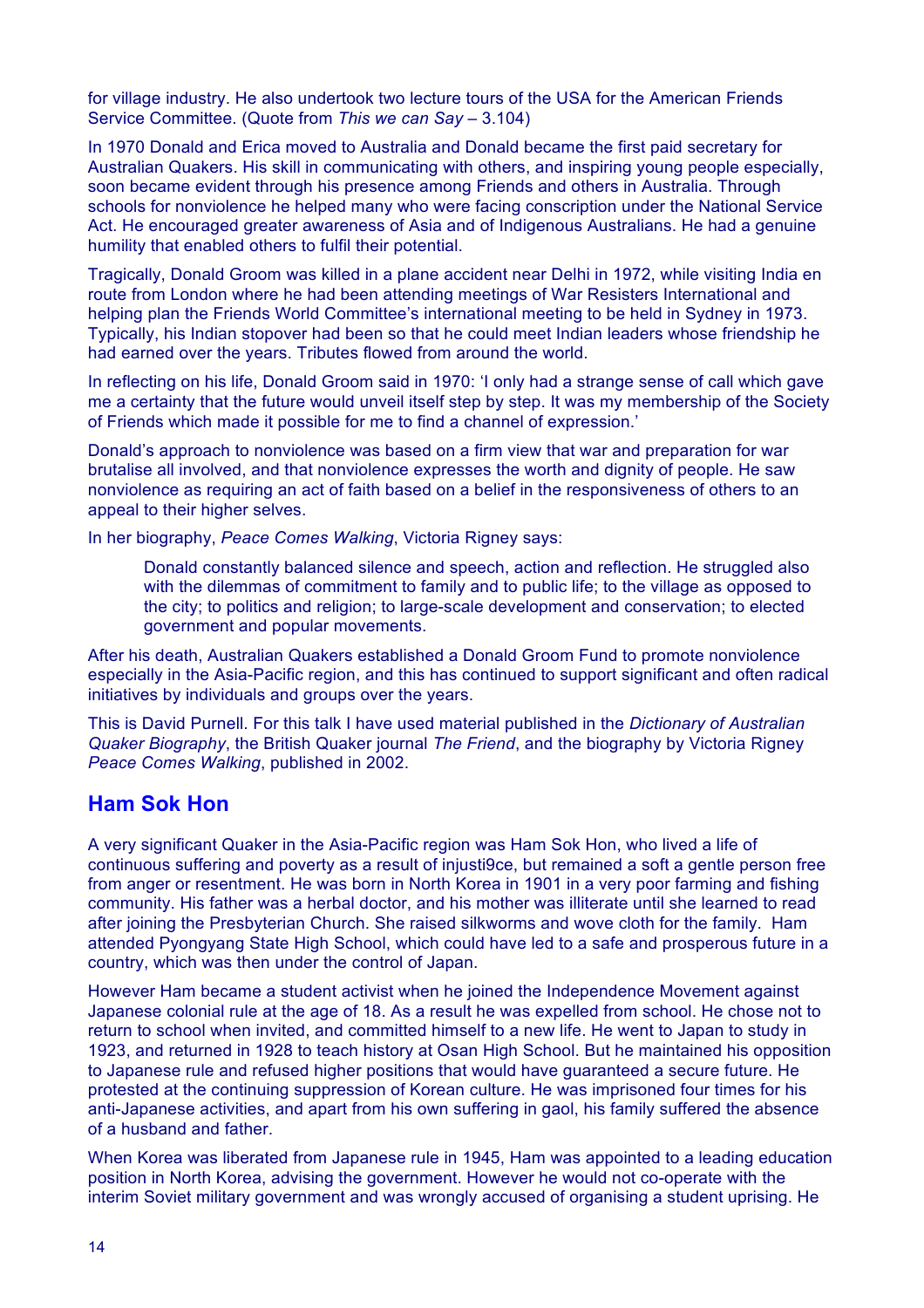was severely beaten and nearly executed by a firing squad before being imprisoned again. After being released, he escaped to South Korea in 1947. Even there, however, he was imprisoned or put under house arrest because of his pro-democracy stances and activities for human rights through his writings and public speeches. He established an outspoken monthly magazine called 'Voice of the People'.

In an interview he gave in 1984, Ham explained why he had joined Quakers in 1967:

Just after the Korean War in 1953, the British Friends Service Council and the American Friends Service Committee helped with the work of rehabilitation of our country. While helping to reconstruct a hospital destroyed during war in Kunsan, they organised a work camp in which several Korean youth participated. This was the first project administered by the Quakers in Korea. Some young Quakers were participants in the work camp as well. I met the Quaker participants and was impressed with their beliefs. Because of this I became interested in Quakerism and later became a Quaker.

In the same interview, Ham spoke of his attitude to religion as follows:

Before I became a Quaker, reading Tagore gave me a more universal viewpoint. Many insist that their own religion is the source of absolute truth. I don't accept this because Truth is not expressed to any one person or organization absolutely. Is it possible that great religious truths can be contradictory'? I don't think so. Many people have different views on this but this is my view. I intentionally mentioned Laotse and Chuangtse as often as I can. Our history is one of suffering. Because of our history, I have mentioned Laotse and Chuangtse.

Ham Sok Hon held to two principles – freedom and love. He was committed to socio-political democracy and to tolerance of all religions. He was nominated by western Quakers for the Nobel Peace Prize. At a conference of social workers in Seoul in the 1980s, Ham impressed an Australian Quaker, Red Mitchell, with the following words – 'Is you comfort of more importance than my words – Jesus came to teach you love. I have come to teach you hate – to hate luxuries, to hat comforts – to hate your importance'. According the Red Mitchell, there was complete silence and deep listening as Ham spoke.

As well as attending the Quaker Meeting in Seoul from 1961, Ham visited Pendle Hill Quaker Study Centre in USA and Woodbrooke Quaker centre in the UK, as well as taking part in several international Quaker gatherings. He became known in Korea for praying for those of all faiths and those imprisoned for their beliefs. In 1976 he and 17 others were arrested for publicly criticising the government and calling for freedom and democracy. He was interrogated and sentenced, but his detention was suspended because of his age. He was confined in his movements after then, but continued to speak fearlessly. When the Olympic Games were held in Seoul in 1988 he convened the Seoul Assembly for Olympeace which drew up a declaration calling for world peace, and wihich was signed by more than 600 prominent citizens, including world leaders and Nobel Peace Prize winners.

Ham died in 1989. In 2000 he was selected by the Republic of Korea as a national cultural figure to be posthumously honored. To mark this the Ministry of Education published 20,000 60-page booklets about Ham and distributed them to all Korean middle and high schools in 2001.

*References*: Kim Sung-soo, Council for the Korean Pact in Anti-Corruption and Transparency.

*this we can say*, entry 5.60 (Red Mitchell).

Interview by Han Yong Sang, 1984

Yoon Goo Lee, *Ham Sok Hon, A Wandering Albatross*.

# **David Hodgkin**

One of the most prominent members of the Australian Quaker movement was David Hodgkin. Born in England in 1914 to Quaker parents Elspeth and Edward Hodgkin, he was surrounded by a strong Quaker community in Darlington, and attended Quaker schools. He then studied for a year at Cambridge University, but preferred business and worked in several firms for five years. In 1938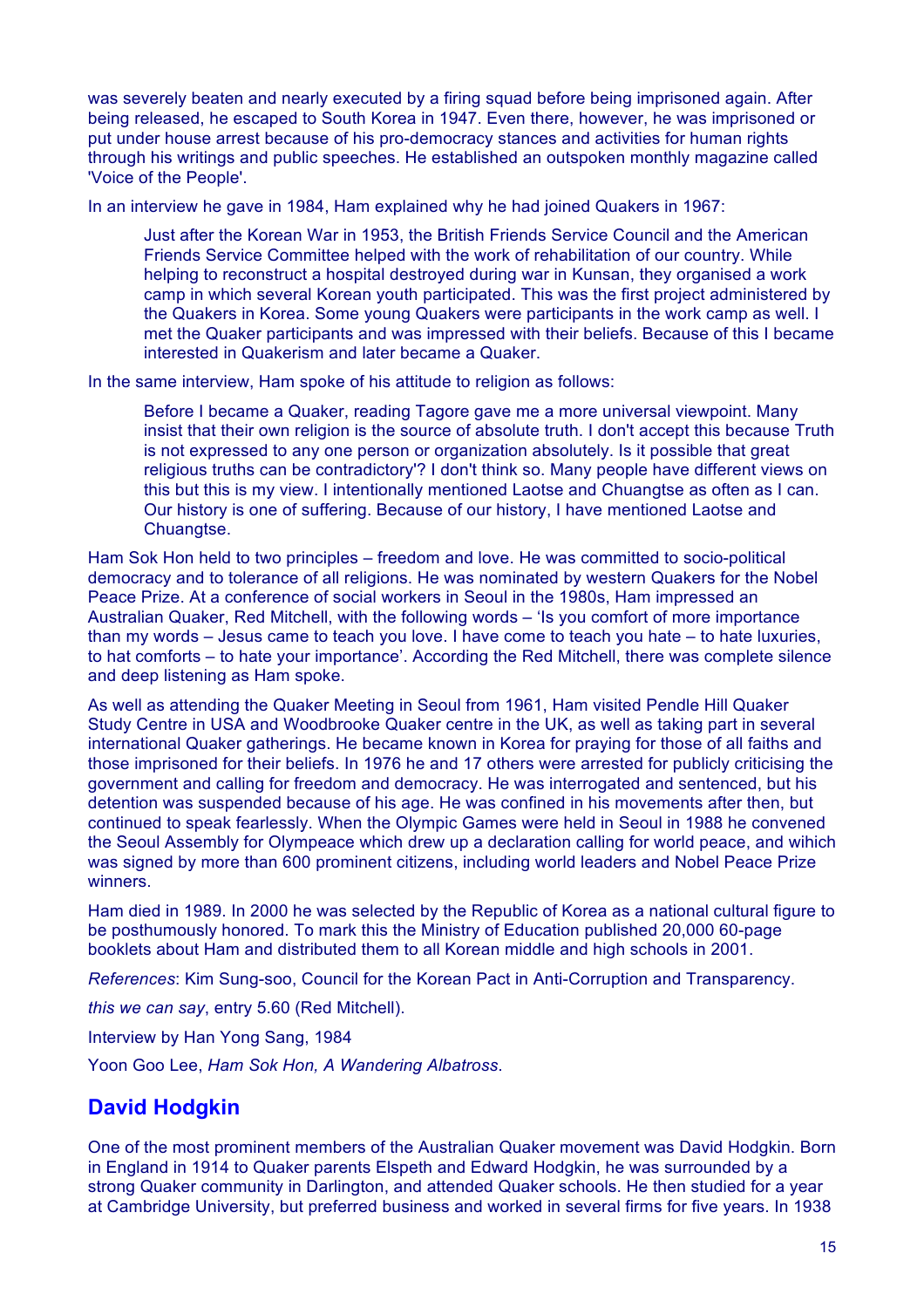Hitler's invasion of Czechoslovakia challenged his ideas about pacifism and he decided he should join the army. When Prime Minister Chamberlain announced he had made a pact with Hitler for peace, David stopped his efforts to be recruited. However when war did become imminent he decided to offer for service at the Friends Centre in Vienna, especially to help Jewish refugees. His Quaker faith was strengthened by the commitment to this work

It was in Vienna that David Hodgkin met Brigit Kelsey, another British Friend, and they married in Hampstead Friends Meeting House in 1940. In 1941 they became the first wardens of the Friends International Centre in London, and apart from making it an important meeting place for Friends, they assisted refugees for the remainder of the war. After the war David took up international affairs as a study, believing in the need to be better informed, and graduated from the London School of Economics. His idea of working for the United Nations did not come to fruition, as their quota of UK officials was filled, so he responded to Sir Walter Moberley's book *Crisis in the Universities* by becoming Assistant Registrar of Hull University College.

In 1953, attracted by the creation of a new university in a new country, David and Brigit moved to Australia, where David took up the position of Assistant Registrar of the Australian National University in Canberra. They and their three sons (who had been born in England) were founding members of the Canberra Quaker Meeting. David served for 22 years, the last five as Registrar. Despite periods of disappointment in his job, David always felt that he had done the work to which he felt called, and he was honoured by his academic and administrative colleagues on his retirement as 'a great servant of the University'. The Chancellor of the University spoke of him as 'quiet but assured and above all accessible to those who have needed him … someone who was able to see the whole wood as well as the trees and been guided by a firm sense of the fundamental purpose for which the university exists'.

Outside of his work, David Hodgkin contributed much on the wider scene, being active in the Australian Institute of International Affairs and the Churches Commission on International affairs. Within the Quaker movement he played a very important role in the Canberra Meeting, as well as nationally. He played a leading role in the transition of the Australia Yearly Meeting of the Society of Friends from being part of the London Yearly Meeting to becoming an independent Yearly Meeting in 1964. He was involved with the Board of the Friends School in Hobart. He spent some time at the Quaker United Nations Program in New York and Geneva and convened several diplomats' meetings in Canberra to encourage dialogue on current international issues. After he retired from the ANU in 1974 he became Yearly Meeting Secretary until his death from leukaemia in 1977.

David Hodgkin was a seeker in the fullest sense. He was an inspired listener and wise counsellor to many. He was thorough in his knowledge of and commitment to the principles of the Society of Friends. In a lecture he gave in 1971, he spoke of having been through a period of spiritual dryness and of having had an experience of renewing his faith after reading Eric Fromm's book *The Art of Love*, and especially the section on the love of God. He said:

There is a constant challenge to us to make the most of our opportunities, both so that we may become more complete persons ourselves and so that the Society may prove powerfully attractive to those drawn to it.

He described what he felt were the precious characteristics of the Society of Friends as follows:

It is based on the experience of the presence of God rather than on accepting statements about God;

It seeks truth from wherever it comes;

- It builds on the good in people, not denying evil but believing they will reject evil if we have faith in their potential for good;
- It believes that faith impacts on all our life;
- It is universal and open to all seekers;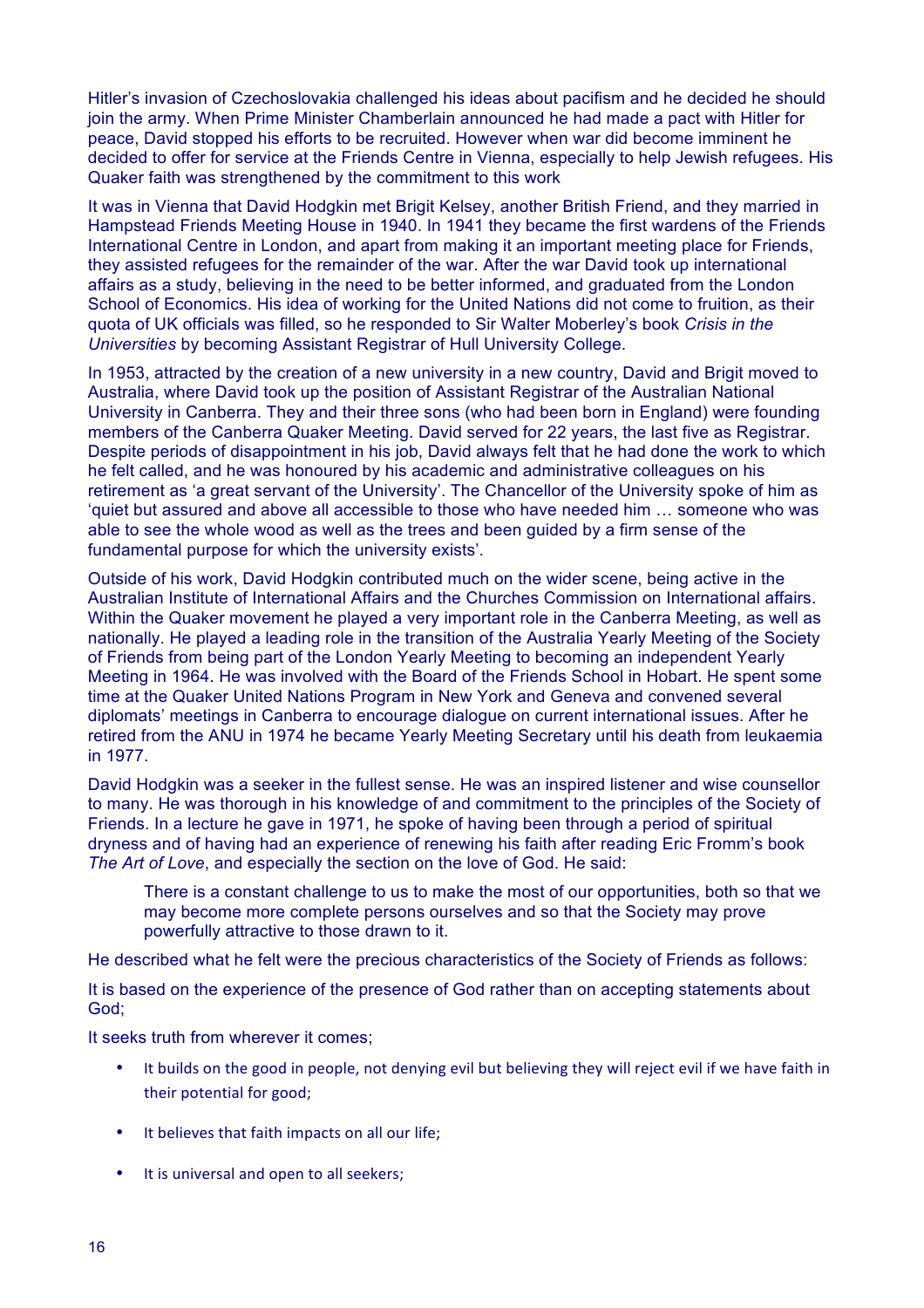It is a caring community that seeks to create a better world.

There are two contributions from David in *this we can say* (1.96 and 3.69) which express David's insights into Quakerism.

David Hodgkin epitomised Quaker traditions through conscientious and creative performance of duties and responsibilities.

References:

*Dictionary of Australian Quaker Biography*, and the booklet *Quakerism: A Mature Religion for Today*, by David Hodgkin.

### **Florence James**

Florence James is best known as a novelist, editor and reviewer. Her name became associated in the public mind with Dymphna Cusack through the publication of their novel *Come in Spinner* which won the *Daily Telegraph* prize in 1948. In her obituary in *The Sydney Morning Herald* after she died in 1993, it was stated that Florence was

… one of the most honourable of human beings. A feminist, a pacifist and a Quaker, she lived her life according to her principles. She was one of the most creative and constructive contributors to the Australian literary culture and a generous and charming friend.

Born in 1902 in New Zealand, Florence moved to Australia in her childhood and attended Sydney University as an arts student. There she met Dymphna Cusack, and together they challenged the imperialistic nature of the curriculum, performed in the dramatic society and supported each other's writing aspirations. Florence received the University Medal for her honours thesis in philosophy. Florence then went to England, where she became a journalist and literary editor for some years, and during this time she interviewed such public figures as Neville Chamberlain, Virginia Woolf, and Maria Montessori. She married Pym Heyting, a Dutch lawyer, and they had two children. She and Christina Stead, the Australian writer, had a close friendship at this time. She returned to Australia in 1938.

During the war, Florence lived with the children and without her husband who was serving in the air force. She edited a magazine for Royal Prince Alfred Hospital and organised charity balls. She and Dympha Cusack developed the idea of a novel about the way the war had thrown decent people off balance, and about its tragic impact especially women. They meticulously collected stories and wove them together in a novel – *Come in Spinner* - that had a significant effect on readers of the time. The publishers were unwilling to print the unabridged version at first, because of its alleged 'coarseness' and because it showed some Australians in a bad light. Eventually, Florence James edited the 1989 version of the complete novel, and it was used as the basis for a TV series.

After the war Florence James returned to England, and her marriage came to an end in 1948. She continued her editing work with the publishers Constable, and later Richmond Towers and Benson, and in this role she was able to promote many Australian women novelists, including such people as Mary Durack, Nancy Cato and Nene Gare. She also wrote for *The Times Literary Supplement.*

It was while in England that Florence James became a Quaker, and became more active in her peace witness. This led to a short stay in Holloway prison in the 1960s, following a sit-in organised by Bertrand Russell's Committee of One Hundred. She took advantage of this time in prison to become informed on the poor treatment of women sentenced for petty crimes.

Florence James returned to Australia and became one of the first to join the newly formed Australian Society of Authors in 1963. She continued to champion women authors. It was a blow, however, when she realised that Christina Stead, with whom she had been friends for many years, used her as the basis of a most unattractive character in one of her novels. A more fortunate development was that the woman who had been housekeeper for Florence James and Dymphna Cusack during their time writing *Come in Spinner* took their advice and wrote her life story (later a film) called *Caddie*.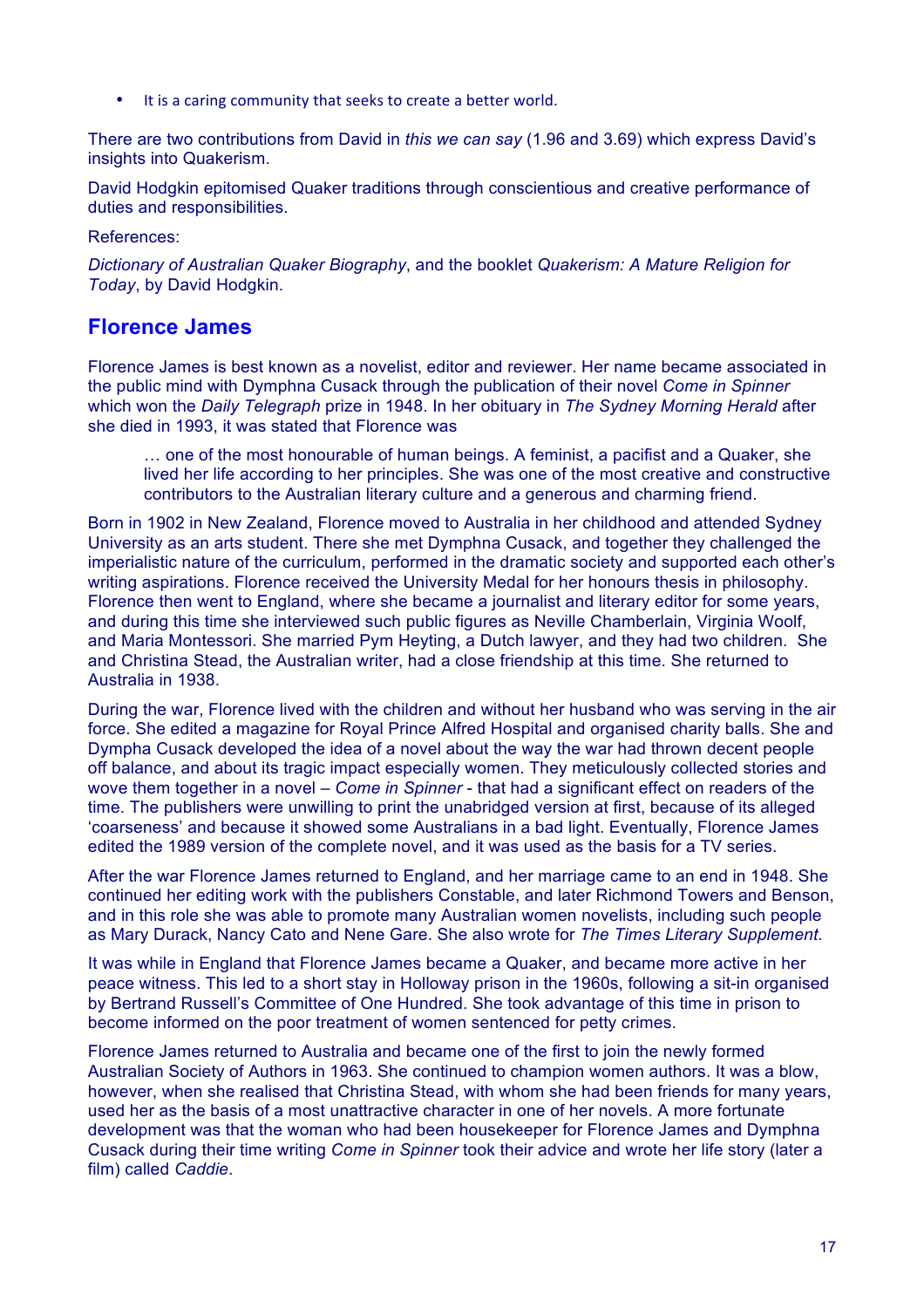Within the Society of Friends, Florence James became known for her regular annual presentation at the Yearly Meeting gatherings summarising the epistles sent from other Quaker groups around the world. She served in various capacities, such as on the Backhouse Lecture Committee which commissioned annual lectures of relevance to Quaker thought and practice. She was a founding member of the Blue Mountains Local Meeting in NSW. In her later years she spent much time reading and still offering support to other writers. She took an interest in Quaker history, and wrote this of the founders of Australian Quakerism, James Backhouse and George Washington Walker:

What an indefatigable pair they were. Their concern for the convicts, for settler both bond and free, and for the Aborigines, never faltered: and overall they discharged with devotion their duty of Christian love.

Florence James died in 1993, just before her 91<sup>st</sup> birthday.

References:

*Sydney Morning Herald*'s obituary, *Dictionary of Australian Quaker Biography*, *this we can say*, the website *Australian Women,* and an article called 'Friends No More', about the friendship of Florence James and Christina Stead, by Sandra Hall.

# **Rufus Jones**

In the first half of the twentieth century, there was an American Quaker who made a substantial contribution to the development of Quaker thought and practice – Rufus Jones.

He was born in 1863 into a Quaker family in Maine, USA, and experienced in his childhood a solid example of religious life from those around him, especially his aunt Peace and uncle Eli who travelled widely as Quaker ministers. He later recalled an incident when, instead of being punished in the usual way for a misdemeanour, he was taken by his mother to his room where she prayed with him.

He attended Haverford College in Pennsylvania and graduated with a Master of Arts degree in 1886. He obtained a further MA from Harvard University in 1901. From 1893 to 1912 he was editor of the *Friends Review* journal. He taught philosophy and psychology at Haverford College from 1893 until his retirement in 1934. He became well known as a Quaker historian and theologian, and was well known as a visiting lecturer at Pendle Hill – the Quaker residential community in Pennsylvania.

In 1917 Rufus Jones helped found the American Friends Service Committee, following an earlier initiative he had taken at Haverford to set up a relief agency. In 1927 he visited Asia and met people in Japan, India and China, including Mahatma Gandhi. His trip helped develop his idea that missionary work should give priority to humanitarian aid while respecting other religions and not aggressively converting people. In 1938 he went with other Quakers to Germany to seek a peaceful way of dealing with the Nazis.

Among Friends, Rufus Jones sought greater unity after the damaging splits in the 19<sup>th</sup> century among American Quakers. His focus on religion as a way of life helped many Quakers to see a vision of a positive spiritual movement that was concerned about faith, peace and justice. He saw the importance of seeking divine inspiration to make us loving and in fellowship with others in a sense of community. In affirming the value of the Quaker approach to mysticism, Rufus Jones emphasised that its aim was to become more aware that the human spirit and the divine Spirit can be in communion. He also saw that mysticism flourished best in a group. In a talk to Young Friends in 1918, he said:

I shall consider religion…as a way of realising and fulfilling life, a way of finding the whole of oneself, the discovery of infinite interior dimensions and possibilities, the finding of almost inexhaustible resources and supplies of power for the continual expansion of personal capacity….

In his early years, Rufus Jones became used to the family ritual of observing silence before meals, and saw these moments as very significant in his spiritual development. He later spoke of silence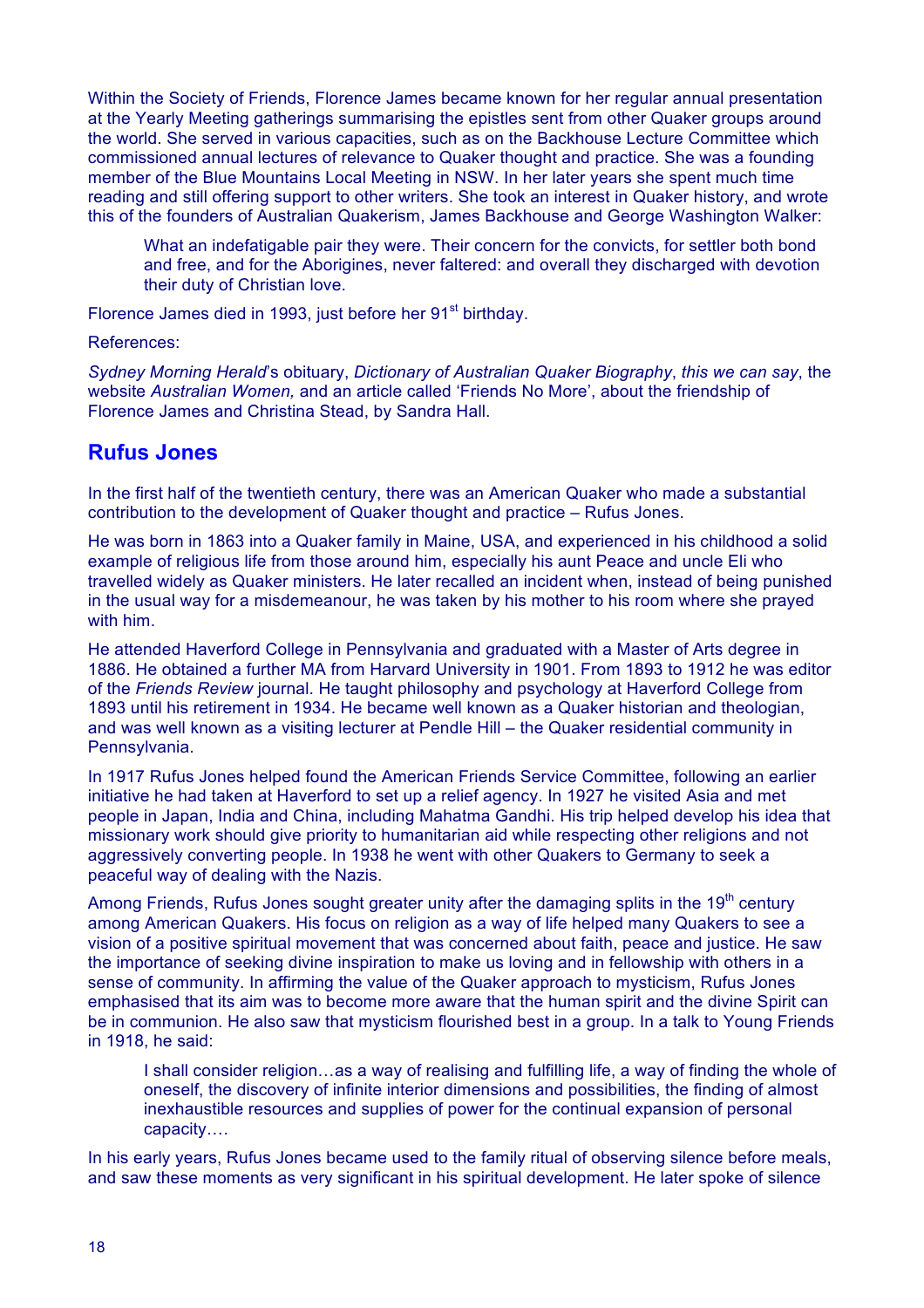as having the potential to be 'an intensified pause, a vitalised hush, a creative quiet, an actual moment of mutual and reciprocal correspondence with God'.

Rufus Jones was to experience several personal crises. He was married in 1888 to Sarah Contant, and their son Lowell was born in 1892. Sarah died of tuberculosis seven years later, leaving Rufus to care for his son. The boy developed diphtheria and, when he appeared to recover, Rufus decided to leave him in the care of his grandmother while Rufus travelled to England to the opening of the new Woodbrooke Quaker College in Birmingham in 1903. During the trip he became troubled, and then felt a presence and a sense of reassurance. He later discovered that his son had died at that time, and as a result he formed a strong conviction of the capacity of love to span separation.

Along with other Young Friends in America, Rufus Jones was instrumental in building support for an international Quaker body, and this led to several international conferences (1920 and 1937) and the formation of the Friends World Committee for Consultation (FWCC) which continues its work today. When asked to chair the 1937 world conference, Rufus Jones expressed his anxiety at the effectiveness of large gatherings, and spoke of pinning his hopes to 'quiet processes and small circles, in which vital and transforming events take place'.

Harry Emerson Fosdick listed Rufus Jones' accomplishments as (a) the leading historian of Mysticism, (b) a great teacher of philosophy, (c) a reformer of the Society of Friends, (d) the outstanding leader in the extension of Quaker service around the world, and (e) an interpreter of vital religion to multitudes in many countries and all churches.

This is David Purnell. I acknowledge the following writings in preparing this talk – *Pendle Hill*, by Eleanor Mather, *A Certain Kind of Perfection* by Margery Post Abbott, Jim Rose on an internet blog, *The Quaker Reader* (edited by Jessamyn West), *Quaker Spirituality* by Rick Moody, and Britain Yearly Meeting's *Quaker Faith and Practice.*

#### Additional references:

*A Certain Kind of Perfection*, p.230/1; *this we can cay,* p.12 (1.17); *Quaker Spirituality*, p. 130, re his Aunt Peace, & p.135 re the bible; *Quaker Reader* p. 433, re his views on mysticism.

#### **Muriel Langford**

I want to share something of the story of an unusual member of the Society of Friends in Australia – Muriel Langford. Born Muriel Webb in London in 1913, she was the youngest of five children in a materially poor but loving family. A scholarship girl, she completed high school and worked in a factory then as secretary to an American mining magnate, learning skills which prepared her for a lifetime of political lobbying later. She attended the Derby Road Methodist Church and married another Methodist, Bernard Langford, in 1936. They took a strongly pacifist stand and during the War typed letters smuggled from prison by conscientious objectors who were being tortured. The letters were sent to politicians and this ultimately led to improved conditions for the objectors.

Bernard lost his bank job because he was a conscientious objector, and he began training as a missionary while Muriel worked as a housekeeper. In 1943 Muriel heard a radio appeal by the Anglican Missionary Society for business people to volunteer as hospital managers in Asia. Bernard and Muriel saw this as God's call and eventually were able to obtain a passage to India in 1944 where they served for 11 years. By the end of that time they had four children, and had fallen in love with the rich Indian culture. Muriel became fluent in Hindi, Telugu and French.

In 1955 they moved to Tasmania where Bernard was ordained an Anglican priest. Muriel became involved in parish matters. In 1957 Bernard was appointed Queensland Secretary of the Australian Council of Churches. In Brisbane Muriel quickly came into contact with Aboriginal people, and among them found a spiritual and emotional home. Muriel at first helped Joyce Wilding to raise funds for a hostel for Aboriginal people. However, Muriel was caught up in moves (inspired behind the scenes by the Queensland Police) to close down the Queensland Council for the Advancement of Aborigines and Torres Strait Islanders in favour of a new group OPAL (One People of Australia League) which they hoped to control. Muriel later regretted her role in all this.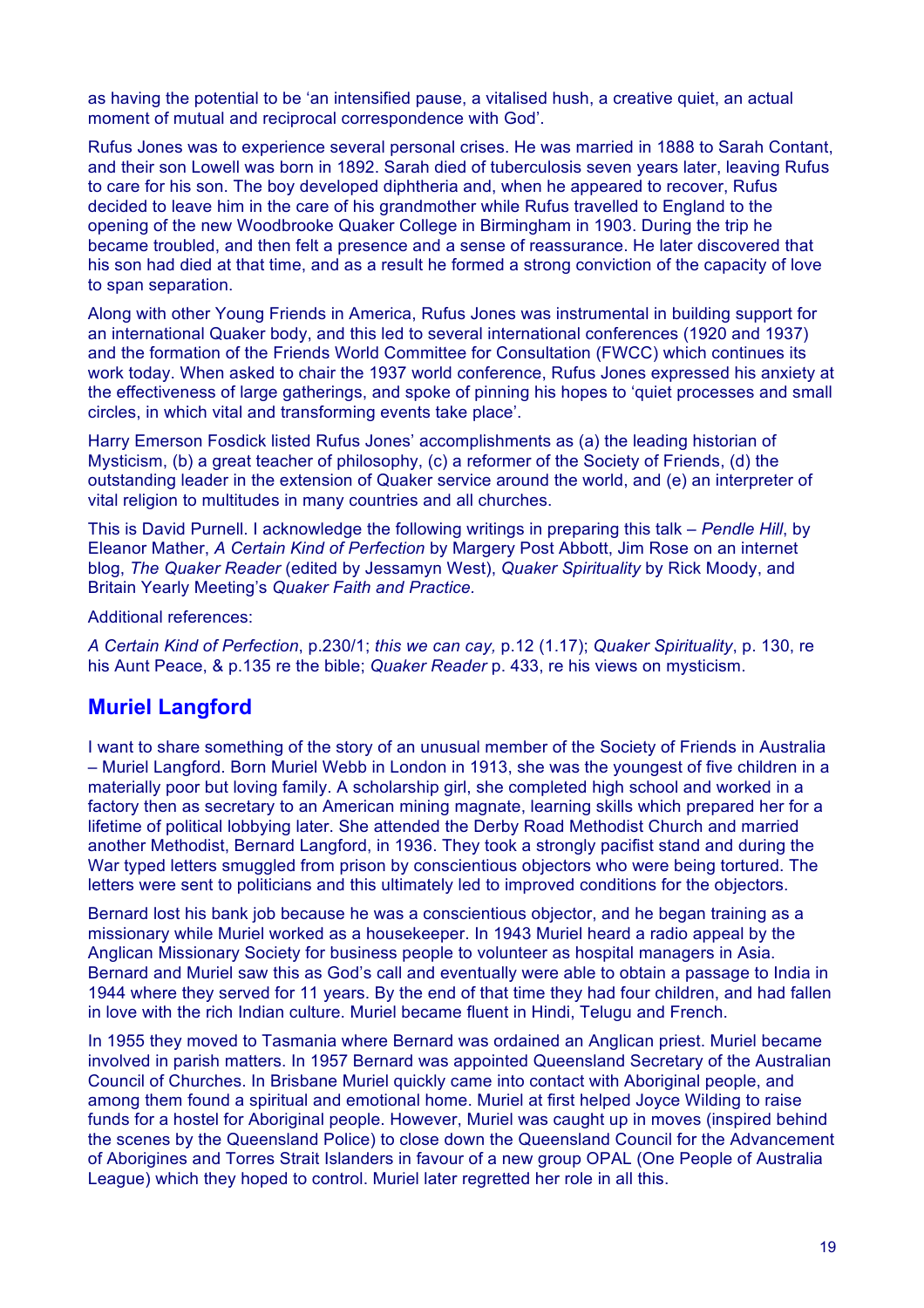It was at this stage that Muriel came upon the Society of Friends, which hosted many of the Aboriginal meetings in Brisbane. Muriel worked with others, including Neville Bonner and Jackie Huggins – both significant in the Indigenous movement – to help raise Indigenous confidence. She helped set up homework classes, organise housing, jobs and transport, and she attended courtrooms when asked. She was particularly active in the lead-up to the 1967 Federal Referendum which gave the Commonwealth Government power to include Aborigines in the census for the first time, and power to act in other ways on behalf of Aborigines. Muriel got publicity by personally visiting managers and editors of the media, and even got support from the Police Commissioner and State Governor.

In 1970 the OPAL organisation purchased a motel property on the Pacific Highway at Upper Mount Gravatt in Brisbane's outer suburbs and converted it into a home for Aboriginal children from ages 4 to 15. It was a successful venture and another example of Muriel's foresight.

Muriel made a deep place in her life for the presence of God, spending several hours each morning with her Bibles. She became dissatisfied with the hierarchy and sexism of mainstream churches and in 1982 joined the Religious Society of Friends. She served on the Quaker Race Relations Committee, was a member of the Fellowship of Healing, and edited the Queensland Friends newsletter. She also faithfully attended the fortnightly silent hour for peace sponsored by the Friends Meeting in the middle of Brisbane.

One of Muriel's legacies was the establishment of the Brisbane Aboriginal and Torres Strait Islander Independent Community School which began in 1986. It grew steadily from those beginnings. (Quote from *this we can say*, 5.24) In addition Muriel offered encouragement to many Aboriginal people to develop skills and pursue goals in business and political life. Her commitment was ongoing and solid over many years, and this was evident after her death when over 100 Aborigines attended her memorial meeting at the Friends Meeting House in Brisbane.

At the age of 65, Muriel graduated with a Bachelor of Arts degree, majoring in French and Anthropology, and began a part-time job editing a magazine and annual report for the Queensland Canegrowers Council.

Muriel Langford was passionate in her demand for justice. Her approach at times created difficulties for Friends and others, but she remained an adventurer in every way – geographically, culturally and spiritually. She suffered a stroke in 1998 and had a difficult few years without much movement and speech. She died in January 2003, after a long and remarkable life. (Quote from *this we can say*, 5.73)

This is David Purnell. In this talk I have used material mainly from the *Dictionary of Australian Quaker Biography*. I also referred to a report from the journal *New Dawn* in 1973.

# **Kathleen Lonsdale**

Until fairly recently, science was largely the province of men – now the situation has almost reversed. Kathleen Lonsdale was an exception in her day as a scientist of considerable note in Britain. Born Kathleen Yardley in 1903 in Northern Ireland, she was the youngest of 10 children, some of whom died in infancy. Her father Harry was a postmaster, and from him Kathleen developed a passion for facts. Her mother Jessie was a strong character, committed to the Baptist Church, and the children were brought up accordingly. The family moved to Essex in England because of the Irish 'troubles', and Kathleen attended a Girls School at Ilford, at the same time taking classes in physics, chemistry and higher mathematics at the nearby boys' school – the only girl to do so.

With a scholarship earned for her excellent studies in geography, Kathleen attended Bedford College of Women in London to study mathematics at the age of 16. She then obtained a university scholarship to focus on physics, and although she studied hard she also found time to cox a rowing crew and join a music society. Graduating top of her class in 1922 with Bachelor of Science honours, she found a place at the research group run by WH Bragg, a crystallographer, and her research concentrated on molecular structures. She subsequently moved to University College, London, where she met her future husband Thomas Lonsdale. They married in 1927 and moved to Leeds. It was there that Kathleen made her greatest scientific contribution by showing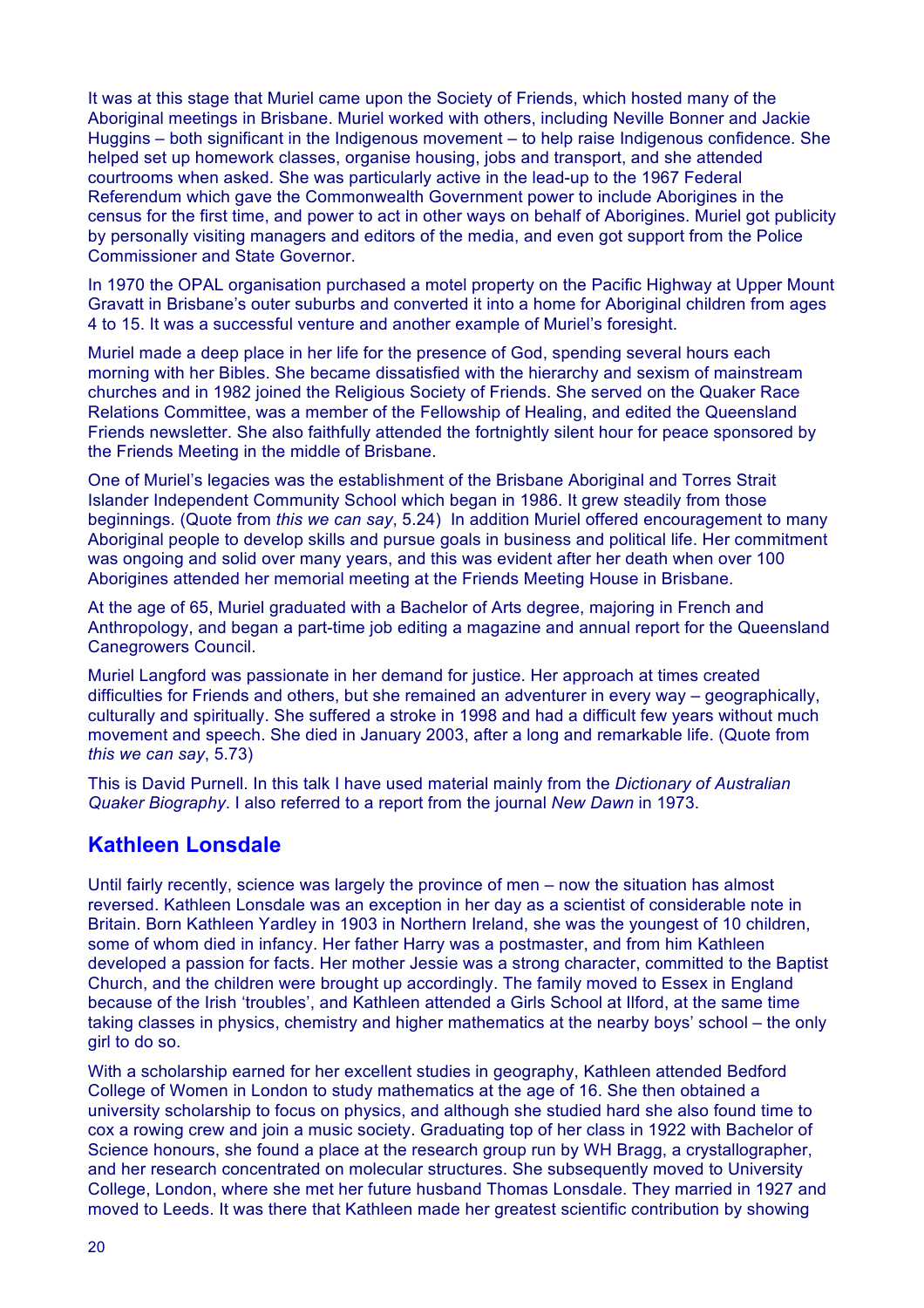that the benzene ring, a most important compound on organic chemistry, is flat, and she worked out its dimensions.

During her time in Leeds, Kathleen became attracted to the Quakers, being convinced that war was evil. This led her to refuse to register for civil defence duties in World War II, and as a result to be confined in Holloway prison for a month. This was a difficult time for her, with heavy work cleaning and scrubbing, but it was eased somewhat when the prison governor allowed her access to her scientific books to work on in her cell. After she left she became committed to improving prison conditions, and persuaded the authorities to make numerous changes. She also became a prison visitor. Reflecting later on her decision to take a stand, and the impact on her three children, she said:

I had wrestled in prayer, and I knew beyond all doubt that I must refuse to register, that those who believed that war was the wrong way to fight evil must stand our against it however much they stood alone, and that I and mine must take the consequences. The 'and mine' made it more difficult, but I question whether children can really suffer loss in the long run through having parents who are willing to stand by principles…

In the 1930s and 40s Kathleen worked at the Royal Institution in London. This led in 1949 to her appointment as Professor of Chemistry and Head of the Department of Crystallography at University College, London. During this period she worked on the constitution of bladder and kidney stones, and edited the International Atlas for X-ray Crystallography, the standard work in the field. She was one of the first women to be elected to the Royal Society (1945), was first woman president of the British Association for the Advancement of Science, and in 1965 was made a Dame Commander of the Order of the British Empire (OBE).

Kathleen took the view that, as a scientist, she had much more to understand, and that two apparently irreconcilable ideas indicated the opportunity for new knowledge about life.

Kathleen spoke at times of the difficulty that women had in balancing family responsibilities with the work of a scientist. She was a strong advocate for special support being given to women to return to the workforce after caring for children, just as soldiers were helped to return to civilian life after war.

Thomas and Kathleen worked together on many peace concerns over the years. Kathleen was articulate in her advocacy of a nonviolent approach, saying in 1953:

Christ was crucified. Gandhi was assassinated. Yet they did not fail. Nor did they leave behind them the hatred, devastation and bitterness that war, successful or unsuccessful, does leave. What can be claimed, moreover, is that this method of opposing evil is one of which no person, no group, no nation need be ashamed, as we may and should be ashamed of the inhumanities of war that are perpetrated in our name and with our support.

Kathleen became ill with leukaemia in 1970 and died in 1971. She is remembered in her home County Kildare in Ireland by the Lonsdale Prize awarded to the student obtaining the best first class honours degree in chemistry.

She was honoured further by the name Lonsdaleite being given to a rare form of diamond found in meteorites.

This is David Purnell. I acknowledge the writings of William Reville (University College, York) and the publication *Quaker Faith and Practice* for material presented in this talk.

Additional references: *Quaker faith & Practice*, 20.26 and 26.23; Howstuffworks entry about her scientific significance.

#### **Francis Mather**

Joseph Francis Mather was born in 1844 in Hobart, son of Quakers Joseph Benson Mather, a tailor, and his wife Anna Maria Cotton. He was educated in Hobart and then worked on his grandfather's country estates, had a brief period with an architect and was an agricultural apprentice at Ross before joining the family clothing business in Hobart, becoming a partner and then eventually the proprietor after his father's death in 1890. He married Margaret Lidbetter in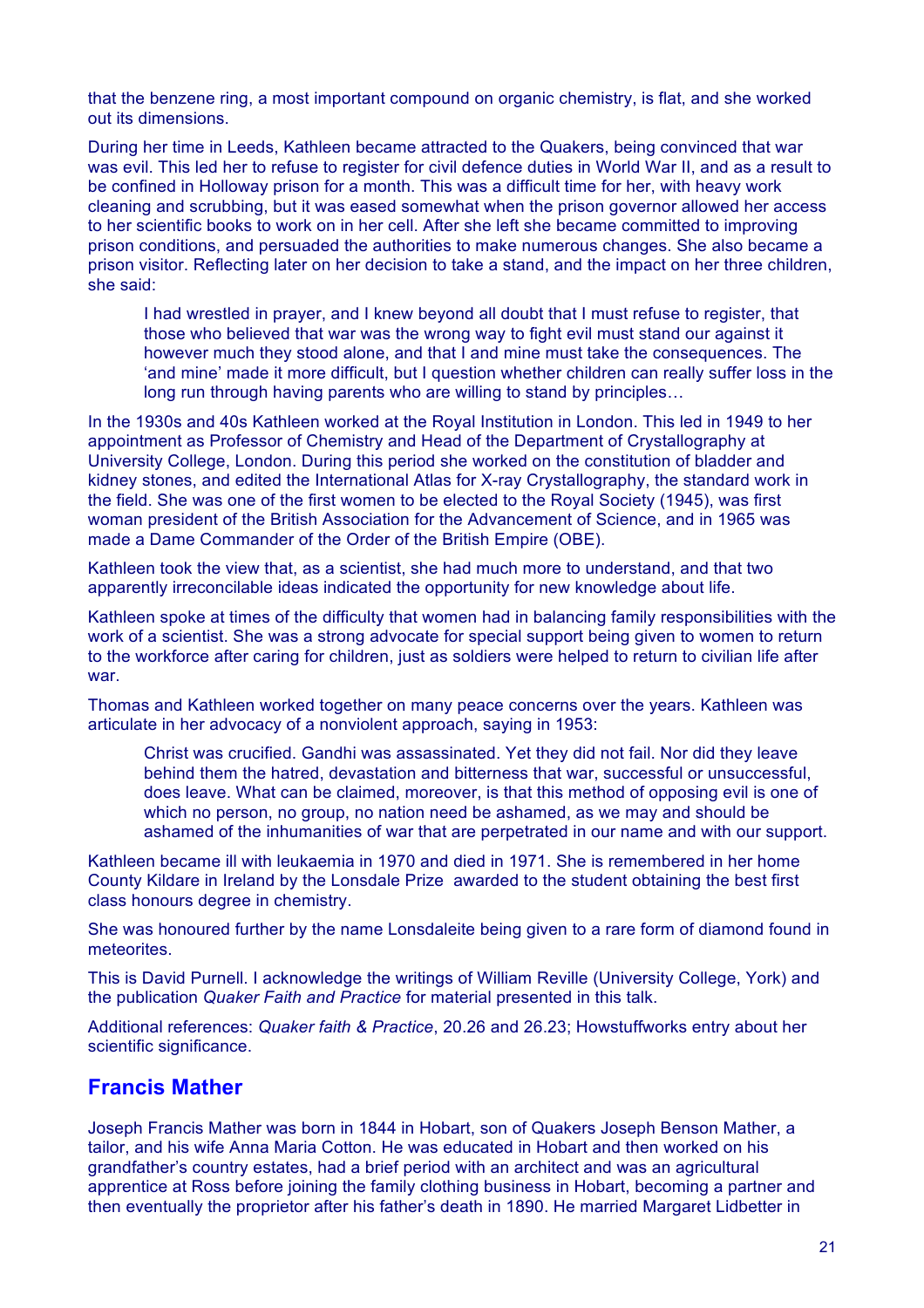1874, but sadly she died in 1876. He was a generous employer, and his character and integrity won great respect in the business community. He served on the Hobart Chamber of Commerce, the Savings Bank, the Tourist Association and the Sanitary Association which sought to conserve the natural beauty around Hobart. In keeping with his strong religious convictions, he represented Hobart Friends on the Council of Churches, and was for many years secretary of the Hobart branch of the British and Foreign Bible Society.

From its early days, the Australian Quaker movement had shown interest in education. The idea of setting up a school had been discussed, partly with the encouragement of English Friends who saw a need for a school in the colonies. An abortive attempt was made in Victoria, but this faltered as Friends saw the easy access of state schools and the likely expense of their own school. Joseph Mather, Clerk of the Hobart Quaker Meeting and father of Francis, then became the central figure in the move to establish a school. He started with a night school for boys, and supported other initiatives to help delinquent boys get training and education. He became concerned at moves by the Government to institute militia training for school students, and he saw this as against the peace testimony of Friends. The Hobart Quakers decided to set up a committee in 1885, with Francis Mather as secretary, and this led to close consultation with English Friends about appropriate funding and staff for a school in Hobart.

Samuel Clemes, a British Friend, was appointed Principal of the School, and his progressive ideas on education, including co-education and an opposition to homework, received strong support from Francis Mather as chair of the Committee. The object of the school was to 'secure a superior guarded and religious education for the children of Friends and others in accordance with the Christian principles of the Society of Friends'. Francis Mather himself had a clear commitment to a non-secular, non-sectarian institution which stressed both knowledge and character. The school had immediate success, attracting many non-Friend students. In his role as chair, Francis continued for many years to advise the School in a modest and self-effacing way. In many ways, the school was a living monument to his efforts.

An example of the way Francis Mather approached difficult issues was his response to a request from old scholars of The Friends School who wanted to erect an honour board for those former students killed in the First World War. Despite his own pacifist beliefs, he recognised the genuineness of the sentiment, and agreed to the board being placed in the School with the following inscription: 'They followed where their sense of duty led'. At the same time he ensured that the School made clear in its public image that it opposed war, did not have a cadet corps, and discouraged celebrations of victory.

Within the Friends Meeting, Francis Mather was an acknowledged minister, and he often spoke of the gradualness of religious growth. To him the Bible showed the unfolding of the righteousness of God. He was also very committed to nonviolence and peace, believing that 'war and all violence are contrary to the spirit and teaching of Christ'. Another area where Francis Mather made his mark was as the first editor of *The Australian Friend*, a Quaker journal that sought to link Friends across Australia. Through that vehicle he wrote extensively on such topics as education, militarism in schools, the history of Quakers in Australia, and contemporary issues. He combined the intellectual and the spiritual in his writings and throughout his life.

Francis Mather married Margaret Thompson, a cousin of his first wife, in 1905. There were no children from either of his marriages. He died in 1925. He was remembered in a leader in the Hobart *Mercury* as 'the good citizen' and for his 'nameless, unremembered acts of kindness and of love' (a phrase from Wordsworth).

References: *Australian Dictionary of Biography*, the *Dictionary of Australian Quaker Biography*, and William Oats' book *The Rose and the Waratah.* 

#### **Lucretia Mott**

Lucretia Mott was one of the outstanding figures of the  $19<sup>th</sup>$  century, in Quakerism and in the abolitionist movement, the peace movement, the women's movement, and the campaign for religious freedom.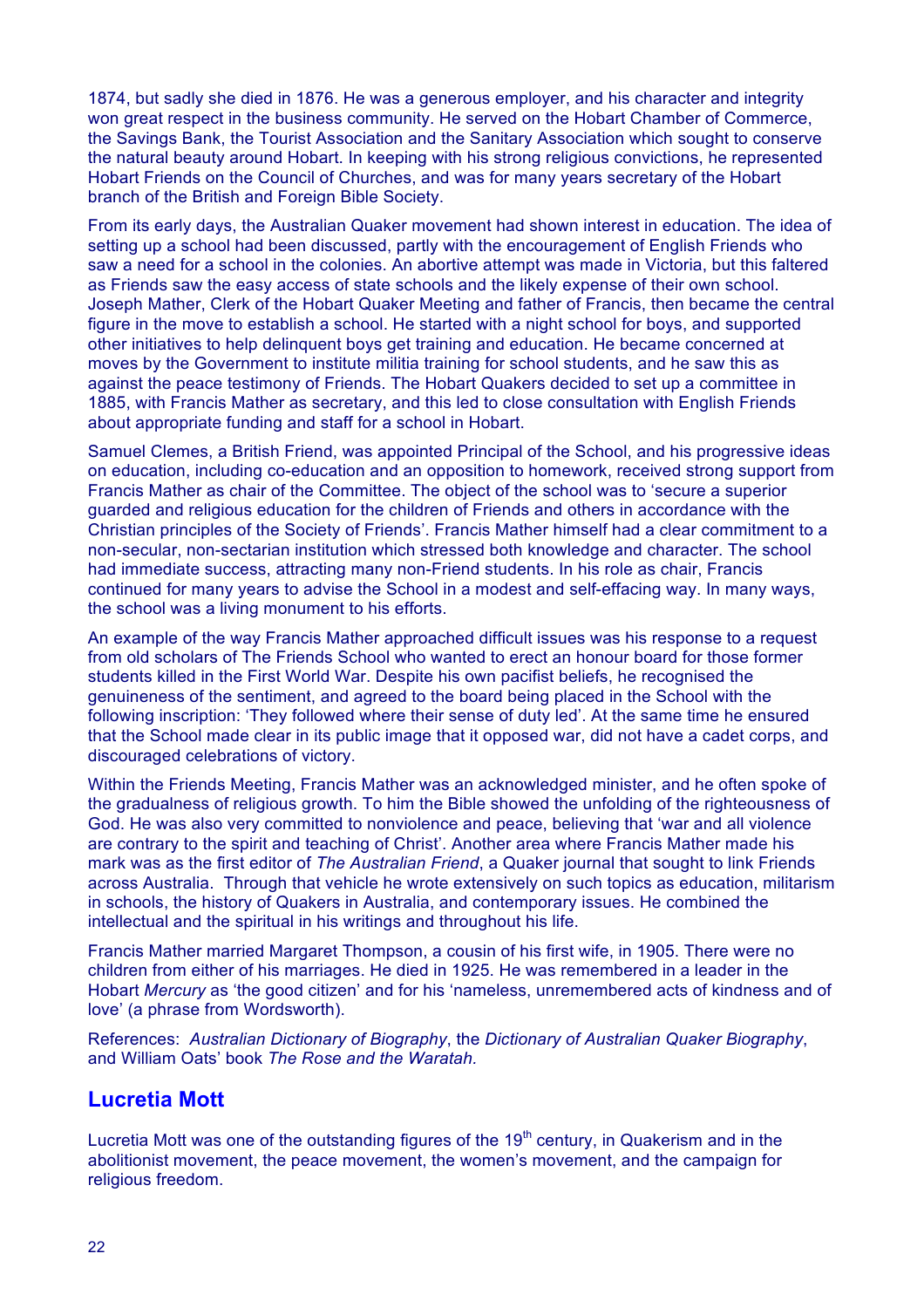Born in 1793 in Nantucket USA, Lucretia Coffin grew up in a family which was involved in the trade in oils and candles. She often helped her mother in the business when her father was away on a long voyage. Her parents had a high ideal of education and usefulness for a daughter. She spent her early school years in Boston, and was sent to a Quaker boarding school in New York State when she was14. She became a teacher and moved to Philadelphia, where she married James Mott who worked in the business with her father. Following the death of her father she and James had to assist her mother in the family responsibilities and they tried several different businesses. She had six children, and put more emphasis on helping them read than learn to sew.

Within the Quaker movement, Lucretia and James followed Elias Hicks during the split that occurred in 1827 from the evangelical Friends, and she became a minister for the Hicksite branch of Friends.

Lucretia's strong faith in the Quaker tradition led her to commit herself in a more public way to causes such as the support of women's rights. She said that 'The highest evidence of a sound faith being the practical life of the Christian, I have felt a far greater interest in the moral movements of our age than in any theological discussion'. She followed the ancient Quaker testimony of refusing to bow to the religious or secular institutions of her day, and took a prophetic stance which from time to time put her in danger from such quarters as pro-slavery mobs. She was even threatened with expulsion from the Society of Friends for heresy when she was seen as coming too close to Unitarianism, which had influenced her thinking.

Lucretia was committed to temperance, peace, and support for the poor. But perhaps her most passionate efforts were directed towards the abolition of slavery. She saw slaves as the most oppressed group in America, and set out to plead their cause and to gain their emancipation. She endeavoured to avoid products grown under slavery, and the family business sought to deal with cotton goods unstained by slavery. She and her husband sheltered runaway slaves. In 1834 the Philadelphia Anti-Slavery Society was founded, and Lucretia travelled many miles around the country to make clear the demand for the abolition of slavery throughout America. She also attended an Anti-Slavery Convention in London in 1840, but was shocked that women delegates were denied the right to vote, and this reinforced her ongoing concern for women's rights.

In a talk she gave to the Philadelphia Anti-Slavery Society in 1860, Lucretia reflected on her role and said the following:

I have no idea, because I am a non-resistant, of submitting tamely to injustice inflicted either on me or on the slave. I will oppose it with all the moral powers with which I am endowed. I am no advocate of passivity. Quakerism, as I understand it, does not mean quietism. The early Friends were agitators, disturbers of the peace, and were more obnoxious in their day to charges, which are now freely made, than we are.

Lucretia Mott was instrumental in the development of a women's rights convention at Seneca Falls, USA in 1848. The resulting *Declaration of Sentiments* was written primarily by Lucretia Mott and Elizabeth Cady Stanton, and included a deliberate parallel to the Declaration of Independence by saying: 'We hold these truths to be self-evident, that all men and women are created equal.'

At the end of the Civil War, Lucretia Mott became first president of the American Equal Rights Convention, and strove to reconcile the two factions that split over the priorities between woman suffrage and black male suffrage. She continued her activist role in search of peace and equality until her death in 1880.

This is David Purnell. I acknowledge material published by John Johnson Lewis, Margaret Hope Bacon and Chris Faatz in preparing this talk.

Additional References:

Extracts from *Quaker Faith & Practice* (UK) – 23.39 and 23.41 (oppression).

Pendle Hill pamphlet 234 (Margaret Hope Bacon).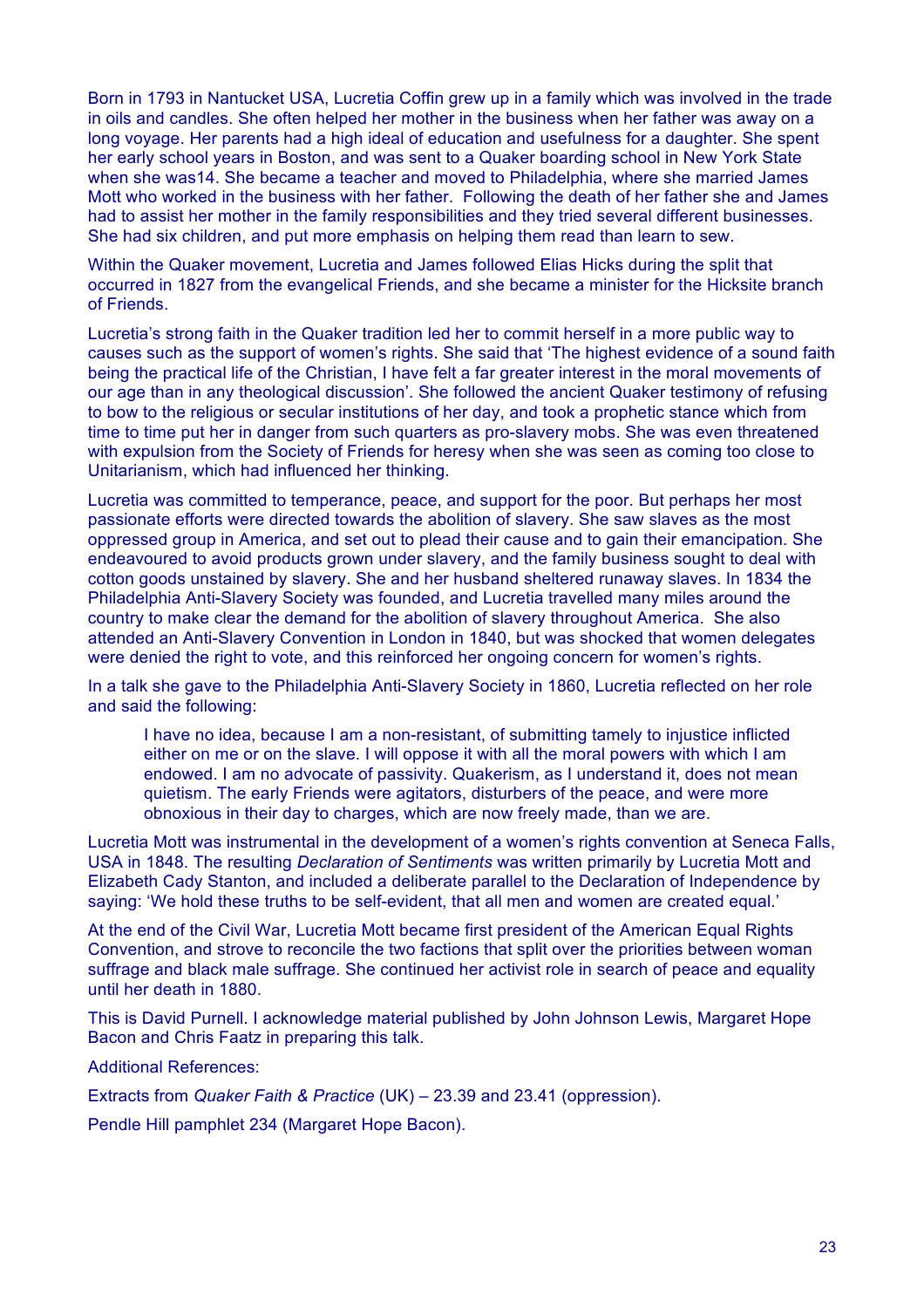# **Valerie Nichols**

One of the 20<sup>th</sup> century's most inspiring Quakers was Valerie Nichols, who for many years provided leadership as director of Quaker Service Australia. Born in Hobart in 1920, Valerie Pitfield was educated at The Friends School, whose motto 'no one is born for self alone' became part of her philosophy of life. She did very well academically and artistically, and also on the sporting field. Her literary skills were evident in poems, stories, and plays. Val attended the Memorial Congregational Church with her family, and became a keen girl guide in the church's company.

Val attended university, had time in the air force and as a nurse, then went to Parkin Theological College in Adelaide, planning for service in the Congregational Church. She was active in the Student Christian Movement and there met Ian Nichols, a young law student. They married in 1948 and came to Hobart where Ian continued his legal studies. Ian was blind, so Val assisted him by translating much of his study material into braille. They had five children, and enjoyed a full and energetic family life.

In 1949 Val and Ian joined the Friends Meeting and became actively involved. Val was noted for her deep vocal ministry in worship and for her creative leading of children's meetings. She pursued concerns for peace and social betterment, and became secretary of the Women's International League for Peace and Freedom. She wrote excellent submissions on such topics as education for peace, and the value of Aboriginal schools.

Val became very committed to the work of Quaker Service Council of Australia, the overseas aid arm of the Society of Friends. QSCA had emerged in 1959 after earlier efforts by Australian Friends to assist those suffering from the effects of World Wars and the Nazi occupation of Germany. Under Val's influence as administrator the scope of QSCA broadened from a fundraising body to one administering projects internationally, especially in Southern Africa and South East Asia. She visited projects and carried on an extensive correspondence throughout the world in letters that were both practical and informative. Of particular note was her concern for the suffering people of Cambodia, and she expressed this as follows:

'I could cry for these people. But tears will not come. So many things destroyed, so many people, so many pillars of dead houses standing like naked, begging, agonised fingers clutching at empty air.' And further – 'It was a so blessed relief, a merciful return to sanity, to find a group of children at the gate, just a knot of giggling, peeping, curious kids ready to burst out laughing at a foreigner, given the slightest chance. God's good gift of young green grass springing in a desert place'.

Her deep compassion led to a significant range of QSCA work in that country, including a mobile sawmill, prostheses for amputees, and an English language training program. Her approach was to work with rather than for people. When the American Friends Service Committee found it difficult to send supplies to Cambodia because of limitations imposed by the American Government, QSCA was able to fill the gap.

After some years, the Australian Government aid agency offered financial support for QSCA projects, and this enabled the administration costs to be covered more easily rather than be dependent on the voluntary efforts of Val Nichols and others.

Sadly, Val was stricken by a debilitating illness which robbed her of every form of communication except the most basic. She struggled to continue communicating as best she could, and with the help of others she published a book of poems under the title *A Kind of Therapy*. She said during this time:

Life is become a canyon. The harsh rocky walls of my disablement press ever closer on me. There is less sky; and the opening so very far ahead.

Yet her faith shone through:

But I must summon courage, patience. I can enjoy a joke; I can direct my mind to tackle problems, wrestle with fears, and face my challenges, or browse at will among memories and pleasant thoughts, to work the present transient moment into perspective. I can get outside my canyon, and think of others, though I can give them little more than passed-on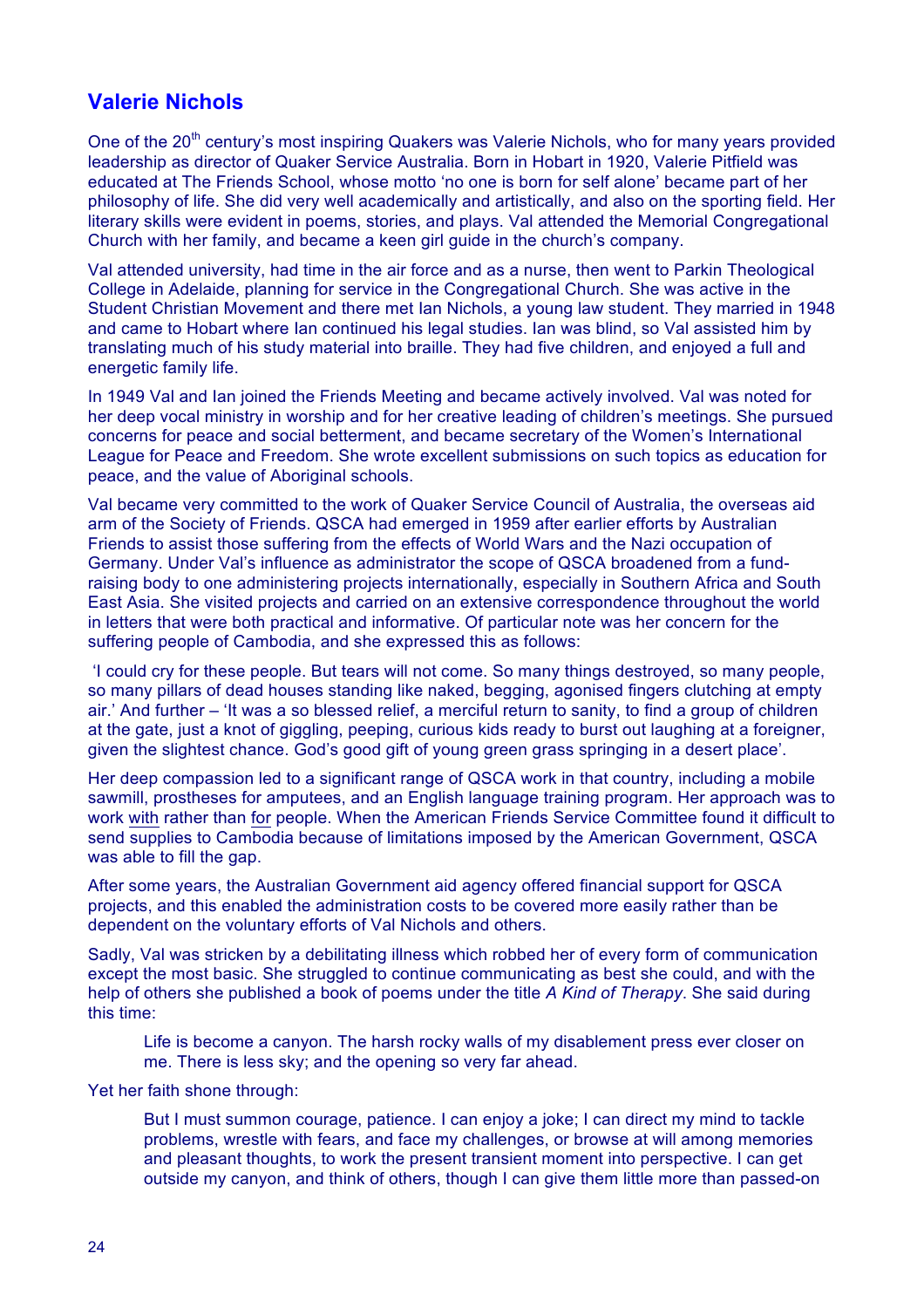love. I can delight in music; I am not as isolated as the very deaf. Count your blessings, fool.

She appreciated the love and caring from staff at a rest home where she stayed in her final years. She died in 1990 at the age of 70. She was an inspiration to those who visited her, as her serenity shone forth. Her life was an embodiment of faith, hope and love.

References: *Friends in Deed* by Heather Saville, *Dictionary of Australian Quaker Biography* and *this we can say* (Australia YM), as well as the book by William Oats *I Could Cry for These People*.

### **William Oats**

If we are looking for a Quaker who contributed in a wide range of concerns, we need look no further than Bill Oats. He was someone who had a global perspective, and showed great integrity in his personal and professional life. This was demonstrated at a gathering of over 700 at the thanksgiving meeting held after his death.

Bill Oats was born in Kapunda, South Australia, in 1912, and educated in Kapunda and Adelaide, completing a Bachelor of Arts degree with first class honours at the University of Adelaide in 1934. He taught at Adelaide High School and then moved to the International School in Geneva, Switzerland, from 1938 to 1940. Being in Europe at that time, he was confronted by the growing threat of war. He had become involved with the Quakers by then and this encouraged in him a strongly pacifist response. (Quote *this we can say* 3.91). He helped set up an international school in southern France for British children evacuated from Geneva, and then escorted 477 children on a ten-week ship voyage to Australia in 1940. This task showed his love of children and his creative skills as a teacher, as he helped keep them occupied and positive during the trip.

When he returned to Australia however he was faced with a requirement to register for military service. He wrote to the authorities explaining what he had been involved in during his time overseas and expressing his wish to be of service to his country without taking up arms. The authorities accepted this and ordered him to undertake service in the area of education. In later years he reflected on the many dilemmas facing people throughout life and on the need to make choices based not only upon principles but also upon as much information as possible about options.

Focusing on his teaching career, Bill Oats taught in Victoria and then became headmaster of King's College, Adelaide in 1942. His deputy at that school later remarked that Bill showed great vision as an educator, and an understanding of the relationship between freedom and responsibility. He also displayed a strong belief in co-operation not competition, and a great sense of humour. He continued his own academic education by obtaining a Bachelor of Education degree from the University of Melbourne in 1948, and was awarded the Jacobs Prize for Education for his thesis on the International School in Geneva.

Bill married Marjorie in 1941 and they were together for 57 years. He described this as the 'deepest experience of my life … and the most rewarding'. They had three children, one of whom (Stephanie) became a co-principal of The Friends School with her husband Lyndsay Farrall in the 1990s. (And, of course, we have his grandson Jeremy Farrall amongst us in Canberra Meeting).

In 1945 Bill Oats began what became a very long term as headmaster of The Friends School in Hobart. He quickly became a positive influence on the School community, staff, students and parents alike, especially through his emphasis on the principles of self-worth and service. As one scholar observed later, 'He encouraged the best in you without expecting you to be the best'. During his term as headmaster he oversaw the renewal of many buildings and the significant increase in enrolments to over 1000 students. Even after he retired in 1973, he continued to give active support to the School. In 1970 he was awarded the OBE for his services to education.

Outside the School, Bill Oats was Australian President of the New Education fellowship, a frequent broadcaster on educational, social and religious topics, a teacher at the University, a member of the Parole Board of Tasmania, a lifetime member of Rotary, a Fellow and also President of the Australian College of Education, member of a number of Commonwealth enquiries—into independent schools, teaching of Asian languages, and school libraries. Not content to rest on his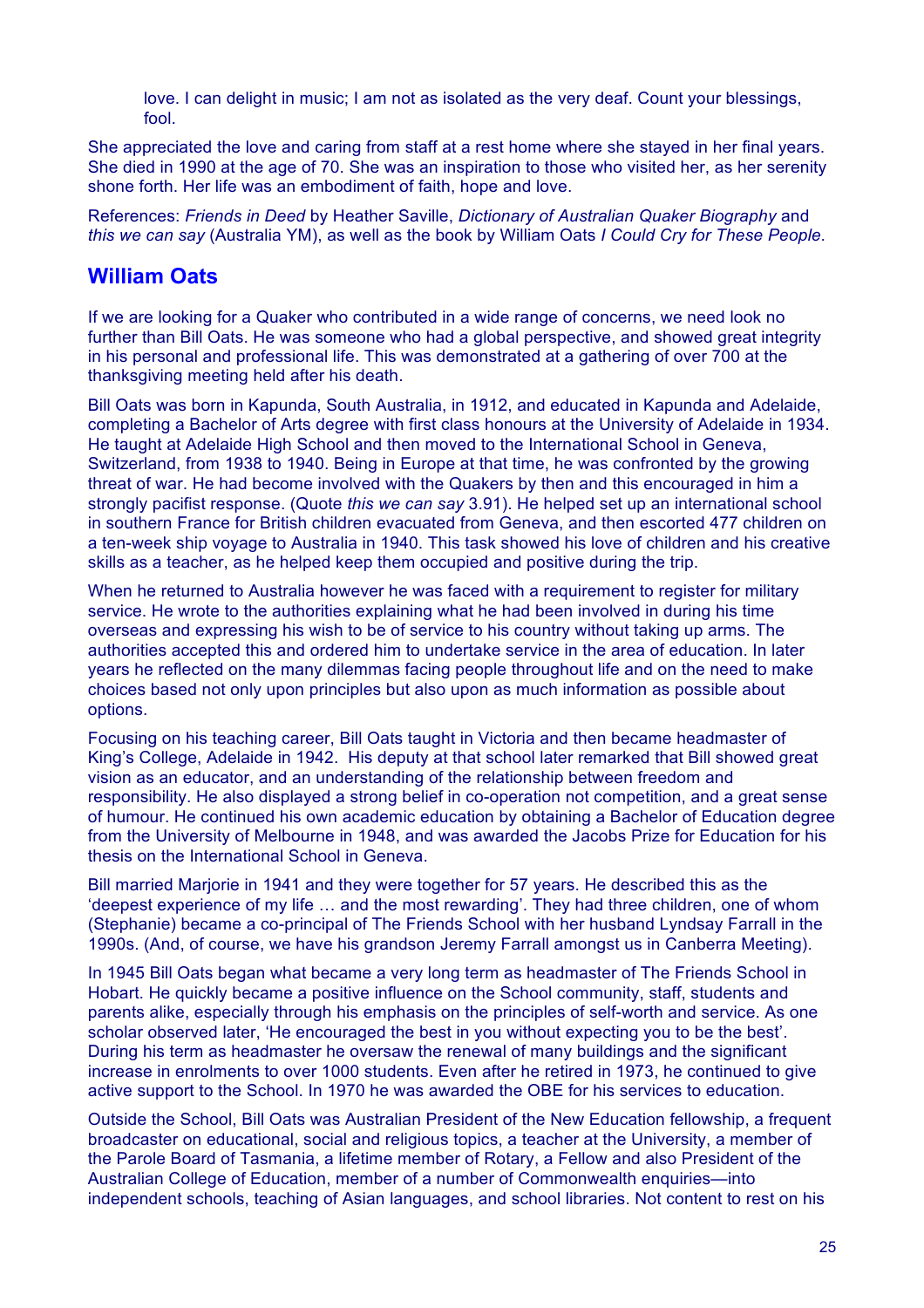laurels, he also completed a Masters degree in education in 1978 and a Doctoral degree in history in 1983, both at the University of Tasmania.

In the Quaker world, Bill Oats served for some time at the Quaker United Nations office in New York, chaired Quaker Service Australia, was Presiding Clerk of Australia Yearly Meeting, as well as serving the Hobart Friends Meeting in various roles including Clerk and Elder. He spent time studying at the Quaker colleges of Woodbrooke in England and Pendle Hill in USA.

As a writer, Bill Oats published a remarkable range of books, especially focusing on Quakerism in Australia. He wrote a history of The Friends' School, a book about the beginnings of Quakerism in Australia, books about his teaching experiences, stories about the work of Quaker service, and a book about international challenges to peacemaking. Along with his wife Marjorie, he created the *Dictionary of Australian Quaker Biography* to ensure the appropriate recording of historical records of the Society of Friends. This Dictionary has been placed in the National Library in Canberra, as well as the Friends House Library in London.

Music played a central role in Bill's life, and he was especially valued for his skill in leading choral groups in the School and beyond.

This is David Purnell. I have used material from the *Dictionary of Australian Quaker Biography*, Bill Oats' book *Choose Your Dilemma*, and newspaper cuttings in the preparation of this talk.

Quotes from *this we can say* – 1.65 on Quakerism, 1 76 on Jesus,

#### **William Penn**

William Penn, who became the first hero of American liberty, was born in 1644 in London. His father was a naval admiral who had a good personal relationships with the Stuart kings and even served under Oliver Cromwell for a time. William Penn's mother did most of the child-rearing. From an early age he was interested in religion, and heard a talk by a Quaker Thomas Loe which excited his interest. He was impressed by the simplicity and directness of the Quaker approach, and their rejection of meaningless ceremony and creeds. When he went to Oxford University, William studied classics but became something of a rebel by defying Anglican traditions (including attendance at chapel) and siding with humanist scholars. He was expelled. His parents sent him to France where he studied with humanist Moise Amyraut who supported religious toleration.

Back in England in 1664, William studied law and learned more about civil liberties. He then served with his father as a personal assistant and courier, and thus became known to King Charles II and the Duke of York. He resumed his contact with Quakers and was arrested along with others because Quaker meetings were illegal. He insisted on being treated like the others, even though the authorities wanted to release him as an aristocrat. His legal skills came in handy as he prepared a defence. His father disowned him and he lived among Quakers. He began writing pamphlets to help the cause. He married Gulielma Springett, a Quaker, in 1672. They had seven children, four of whom died in infancy.

He was imprisoned in the Tower of London for attacking the Catholic/Anglican doctrine of the trinity, and when asked to recant declared that he owed his conscience to no mortal man. He wrote extensively while imprisoned, including his most well known work *No Cross No Crown*, a plea for religious toleration. After his release, he used his skills to help Quakers (including himself) who were arrested under the Conventicle Act for expressing non-conformist views, and the jury acquitted all defendants. The Lord Mayor locked up the jury and this led to a famous legal precedent whereby the Chief Justice and his associates ruled that juries could not be coerced or punished for their verdicts.

Convinced that religious toleration could not be achieved in England, William Penn went to the King and asked for a charter enabling him to establish an American colony. The King agreed (possibly because he owed a debt to Penn's father) and named the area Pennsylvania. William sailed to America in 1682 and founded Philadelphia with other Friends. He developed a legal basis for a free society in which the rights of individuals would be respected. He became governor and worked with a council of 72 which proposed legislation, and a General Assembly of 500 which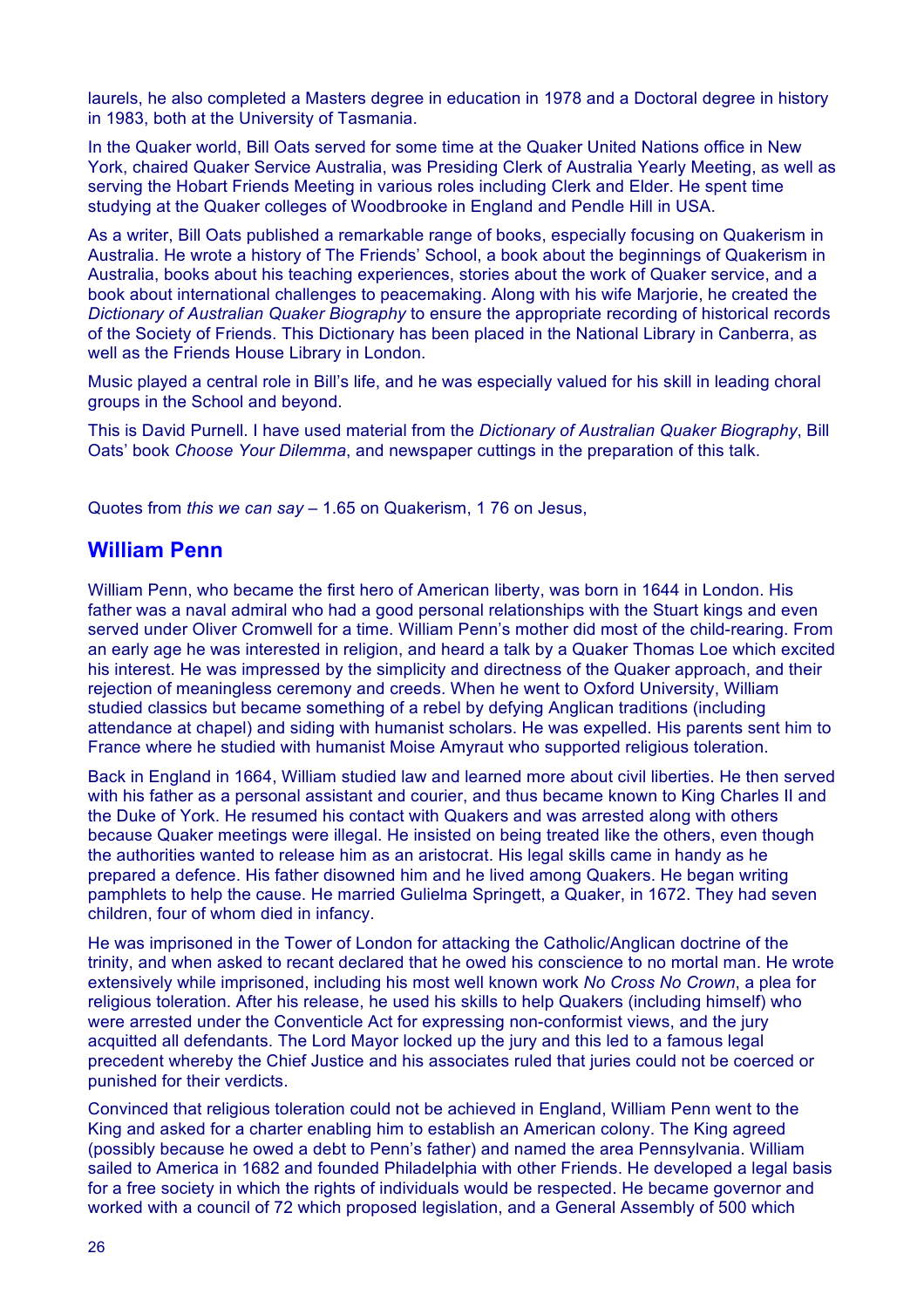approved or rejected it. Members were elected for three-year terms. The 'Holy Experiment' as Penn called it, ensured secure private property, free enterprise, free press, trial by jury, and religious toleration. The death penalty was reserved for murder and reason (whereas in England it applied to over 200 crimes). In contrast, the Puritan colonies despised liberty and made political dissent a crime. Quakers were at risk of assault or death if they ventured to New England.

Perhaps Penn is most well known for his treaty with the Indians of Pennsylvania. He learned Indian dialects and acquired land through peaceful exchange. His famous Great Treaty with the Indians was hailed by Voltaire as 'the only treaty between those people (Indians and Christians) that was not ratified by oath, and that was never infringed'. The good intentions of the Treaty were, however, undermined to some extent by later colonists who sought to remove Indian control of remaining land.

Back in England William Penn defended many Quakers and others threatened with persecution for their beliefs. He persuaded King James II to proclaim the Acts of Indulgence which released more than a thousand Quakers. He fell out of favour when William of Orange became King, and his fortunes began to decline. He was cheated out of money and also out of control of Pennsylvania. By the time he died in 1718 Pennsylvania had ceased to be dominated by Quakers, but it remained a melting pot of immigrants from Europe who had been persecuted at home. Philadelphia became a major trading port and an intellectual centre.

Penn's legacy was enormous, as he showed the value of a free society and the capacity of people from different races and religions to live in harmony. Here is a sample of something he wrote in 1699:

Love silence, even in the mind… Much speaking, as much thinking, spends; and in many thoughts, as well as words, there is sin. True silence is the rest of the mind; and is to the spirit, what sleep is to the body, nourishment and refreshment.

Let me close with a favourite story of William Penn. It is said that he asked George Fox's advice on whether he should continue to wear his sword when among Quakers, as he had done in fashionable society. George Fox is reported as saying 'I advise thee to wear it as long as thou canst'. Not long after this, they met again and William had no sword. He told Fox 'I have taken thy advice; I wore it as long as I could'.

This is David Purnell. I acknowledge material prepared by Jim Powell.

Additional references:

Comments on Testimonies (*The Quaker Reader* p. 109).

Extracts from *The Quakers* by James Walvin –p 31 (plain dress), 41 (education).

4.35 of *this we can say* – on death.

Penn and the Indians by Tuomi Forrest – article.

Article on Penn by Jim Powell, section on Pennsylvania.

#### **Gerald Priestland**

One of the most prominent public figures in British broadcasting was Gerald Priestland, who for many years was involved in the BBC. He was born in 1927 and educated at Charterhouse and New College, Oxford. In his early life he was an Anglican, and then was confirmed in the Presbyterian Church. After a period of atheism, he later joined Quakers. He married Sylvia, a printmaker and photographer, and they had four children.

He began working for the BBC with a six-month spell writing obituary pieces for broadcast news. In 1954 he became the youngest person (at 26) to work as a BBC foreign correspondent, having been sent to New Delhi. Between 1958 and 1961 he was based in Washington DC where he covered the election of John F Kennedy as President. After that he went to the Middle East for four years. He later he recalled that when he arrived in Baghdad the authorities tried to confiscate his typewriter in case he might use it to circulate subversive propaganda. He pointed out it did not type Arabic, and so they admitted it on condition that it be granted its own visa, which they inscribed in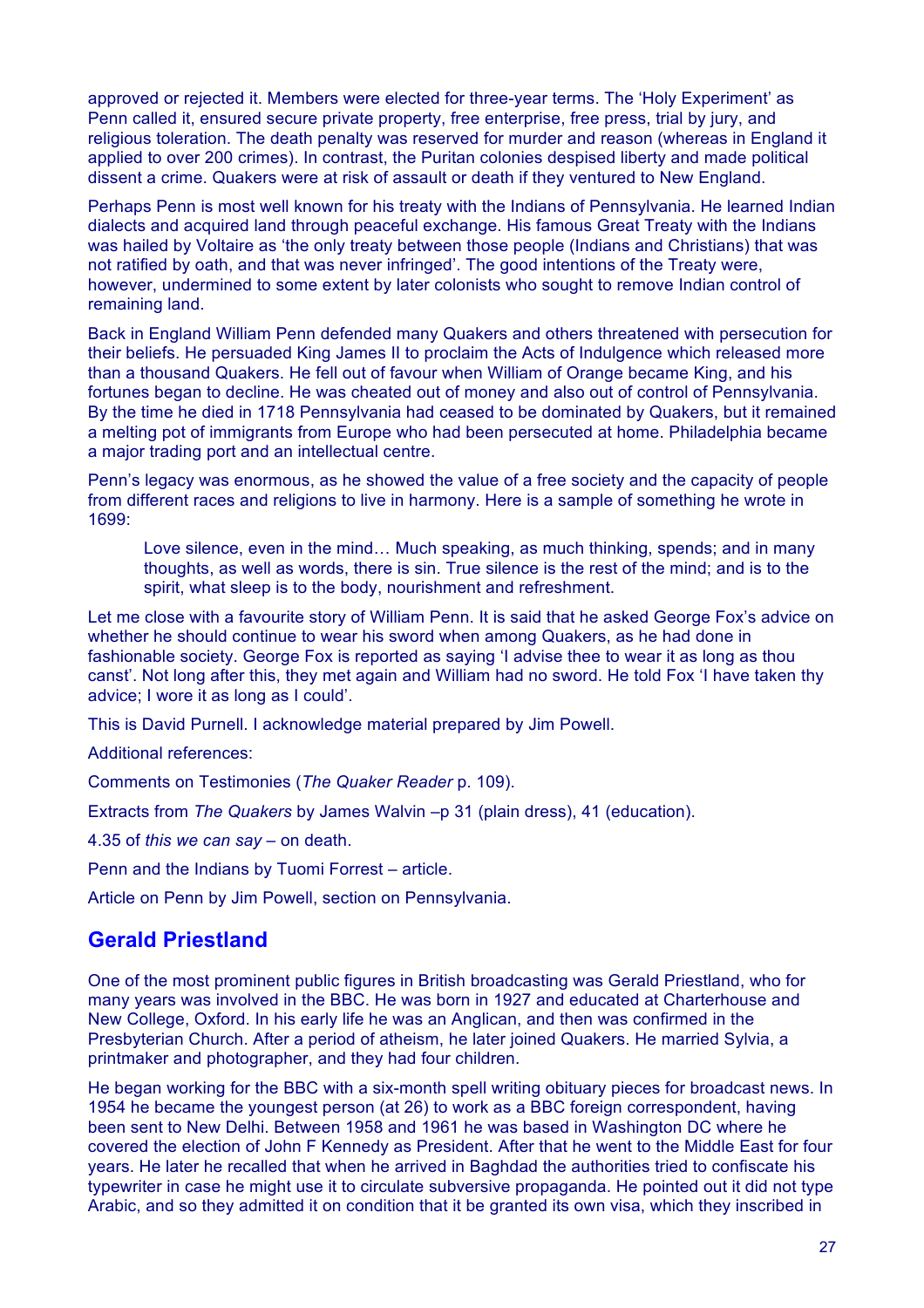the space labelled 'accompanied by his wife'. For months afterwards, immigration officers were demanding to see 'Mrs Olivetti Priestland'.

After the Middle East, Gerald then became a TV newsreader back in London. The opening night of the BBC 2 channel in April 1964 became memorable as it involved Gerald anchoring the evening's transmission from the newsroom following an extensive power failure across London. During the late 1960s he was back in the USA as chief American correspondent, covering such dramas as the assassinations of Martin Luther King and Robert Kennedy, the black ghetto riots and the student protests against the Vietnam War. After his return to England he suffered a nervous breakdown. During his recovery he became a devoted Quaker.

This led him in the direction of religious broadcasting in the BBC's religious affairs area from 1977 to 1982. He reported on the Papal elections in 1978 and introduced a Saturday program on Radio 4 called 'Yours Faithfully'. He also developed a 13-part guide to the Christian faith called 'Priestland's Progress'. He recorded a series of talks – called 'The Pilgrim Pope' - about Pope Paul II in 1982 to celebrate the Pope's visit to Britain. He retired from the BBC in 1982. In 1986 he published an autobiography called *Something Understood*. This title became the name of a program heard in later years on the BBC World Service – interviews with people on religious themes. He once said of his profession: 'Journalists belong in the gutter because that is where the ruling classes throw their guilty secrets'.

Gerald Priestland wrote a variety of other publications on topics as varied as – the future of violence, dilemmas of journalism, an introduction to Quakers, the case against God, and the changing face of America. He was a critical thinker about religious belief. For example, in one of his writings he drew attention to the Gospel of John where Jesus claimed to be the only way to God. He admitted this apparently arrogant proclamation had always been a stumbling block for his own progress, as he was aware of the variety of religious traditions around the world and could not believe God would be so narrow-minded.

Within the Quaker movement, Gerald Priestland delivered two major lectures. In Britain he gave the Swarthmore Lecture in 1982 called *Reasonable Uncertainty: A Quaker Approach to Doctrine*. He said Quakers are chary of doctrine, feeling that it seeks to limit our understanding of God and to shut people out rather than bring them in. Drawing upon his BBC experience talking with more than a hundred thoughtful church people, he found doctrine to be far more flexible and useful than many of us suppose. In his own words 'It is not a set of unreasonable certainties, but of reasonable uncertainties. It is a way of packaging and passing on information. It is a set of tools to work with, not a row of idols to worship'. Referring to Quakers he said they may be an experimental sect but they build upon the foundations laid over many centuries by the Church.

In Australia he gave the Backhouse Lecture in 1985 called *For All the Saints*. This latter lecture provided a good insight into his thinking. He spoke of the Society of Friends as owing its persistence to its saints, who reflect love, courage and intimacy with God. He believed that saints, by showing our common humanity at its best, encouraged others to feel like doing good. He said that George Fox, founder of Quakerism, exhibited many of the qualities of a saint – simplicity, openness, courage, and peacefulness.

Gerald Priestland died in 1991 at the age of 64.

In June 2010, Colin Hall, a teacher of media studies and a Quaker, wrote to *The Friend* (the weekly Quaker journal in Britain) on the theme of journalists being present at Yearly Meeting. He expressed concern at the generally negative view of journalists, and affirmed their role in investigative reporting. He referred to the life and work of Gerald Priestland 'whose path towards Quakerismn seems inextricably mixed with his work as a journalist, whose insights and skills as a communicator illuminated Quakerism so vividly'. Colin Hall said further: 'Journalists, as well as Quakers, may be counted as seekers and 'Friends of Truth', and it is right too that we should welcome them into our Meeting to share in the search'.

#### *References*:

Wikipedia reference to Gerald Priestland's life and work.

Gerald Priestland, *Reasonable Uncertainty* (Swarthmore Lecture 1982).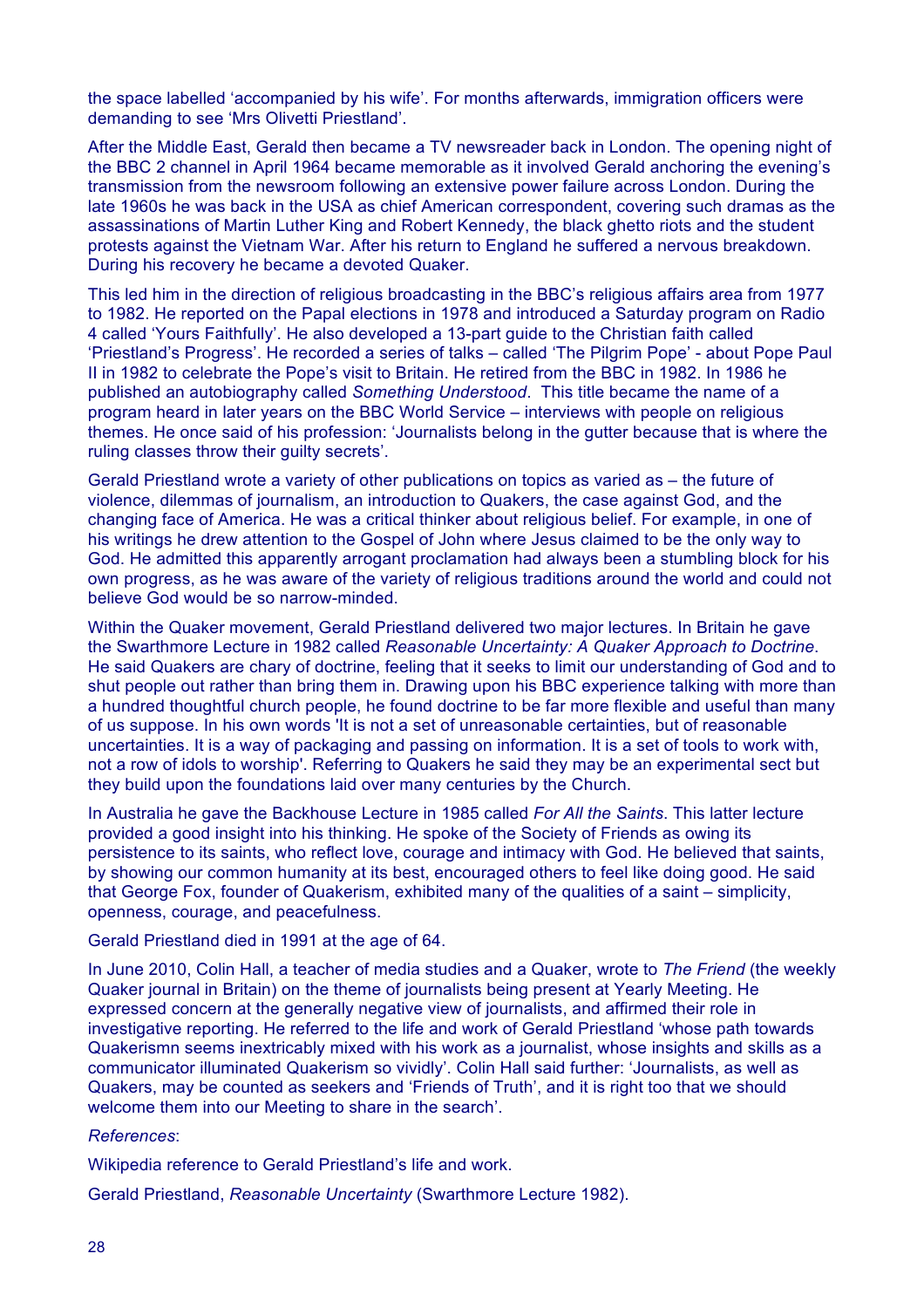Gerald Priestland, *For All the Saints* (Backhouse Lecture 1985).

Gerald Priestland, 27.18 of *Quaker Faith & Practice* (Britain Yearly Meeting, 1995).

# **Margaret Roberts**

Margaret Roberts was born in England, the only child of Sarah and Joseph Strongman. She was educated in Kensington, London, graduating from Kensington High School in 1926, then proceeding to a business college training. While employed at the national Bank of Australasia in London she studied for the matriculation examination of London University, and she later obtained a Diploma in Biology. Margaret had been influenced to attend Westminster Friends Meeting and the Adult School Movement by her friend Lexie Clarke who was also employed at the Bank. They shared a wish for travel to Australia, and arranged a transfer with the Bank in 1937 – the first time women had been given such an opportunity.

When Margaret and Lexie arrived in Melbourne they were welcomed into the Friends Meeting, and there they met two brothers – Ernest and Galer Roberts. Lexie soon married Galer and later (1942) Margaret married Ernest. Margaret had become a member of the Society of Friends in 1938. She was immediately put on a committee to investigate what could be done to help the European refugees who were coming to Australia to escape oppression. She also assisted with the Elizabeth Fry Retreat, a home for women ex-prisoners incapable of fending for themselves.

Margaret had a great interest in the natural environment, and joined a walking club. She was a member of the Melbourne Women's Bushwalking Club and from 1937 to 1944 kept a diary of their trips into the bush. This diary is now held in the State Library of Victoria. She was also skilled in craftwork. Margaret and Ernest made their home a place of welcome for Friends from all over Australia and visitors from overseas. Then in 1946 they and their small daughter Faye travelled to England and Margaret spent two and a half years working at Friends House and getting a wider sense of the range of Quakerism.

On returning to Australia, Margaret and Ernest felt led to prepare the way for the Australian Friends movement to become independent of London Yearly Meeting. This eventually came about in 1964, and Margaret was appointed Presiding Clerk in 1976. Sadly, Ernest did not live to see this, as he died in 1954. Margaret continued to serve Melbourne Friends in many ways, and her work for Quaker service included making links with people in Asia and the Pacific. When her daughter Faye married in the late 1960s and moved to Perth WA, Margaret decided to transfer there also. She became an active member of Perth Meeting. She was especially remembered for her concern to help young children feel part of the Meeting, and for her ongoing care for individuals not easily able to get to Meeting.

Margaret Roberts travelled across Australia on many occasions by car, visiting among Quakers, with a strong leading to keep the contacts alive in outback areas especially. (Quote *this we can say* 2.65) She attended world conferences in USA and Canada and allowed time for visiting Friends there. She valued ecumenical links and represented Friends on the Australian Council of Churches and Australian Church Women. In 1978 following the annual meeting of Australian Quakers, held in Perth, she completed a 10,000-mile journey by coach across the country, visiting Friends and attending an ecumenical conference. She said it was 'a very rewarding time, so many friendships renewed, many new friendships made, and I returned home with a sense of mission accomplished'. She died suddenly soon afterwards (October 1978).

One the occasion of her return from attending a world gathering of Quakers in 1976, Margaret Roberts said:

In theory I had said that we all have greater potential than we realise. Through experience I now know this to be true, for I had done things I thought I was incapable of doing. You too are capable of something that is within and without and a part of all creation. We sometimes speak of the Oneness of life. I coined a new word for myself – the Allness of life, and we are all part of that Allness.

Many tributes were paid to Margaret Roberts. Here is one: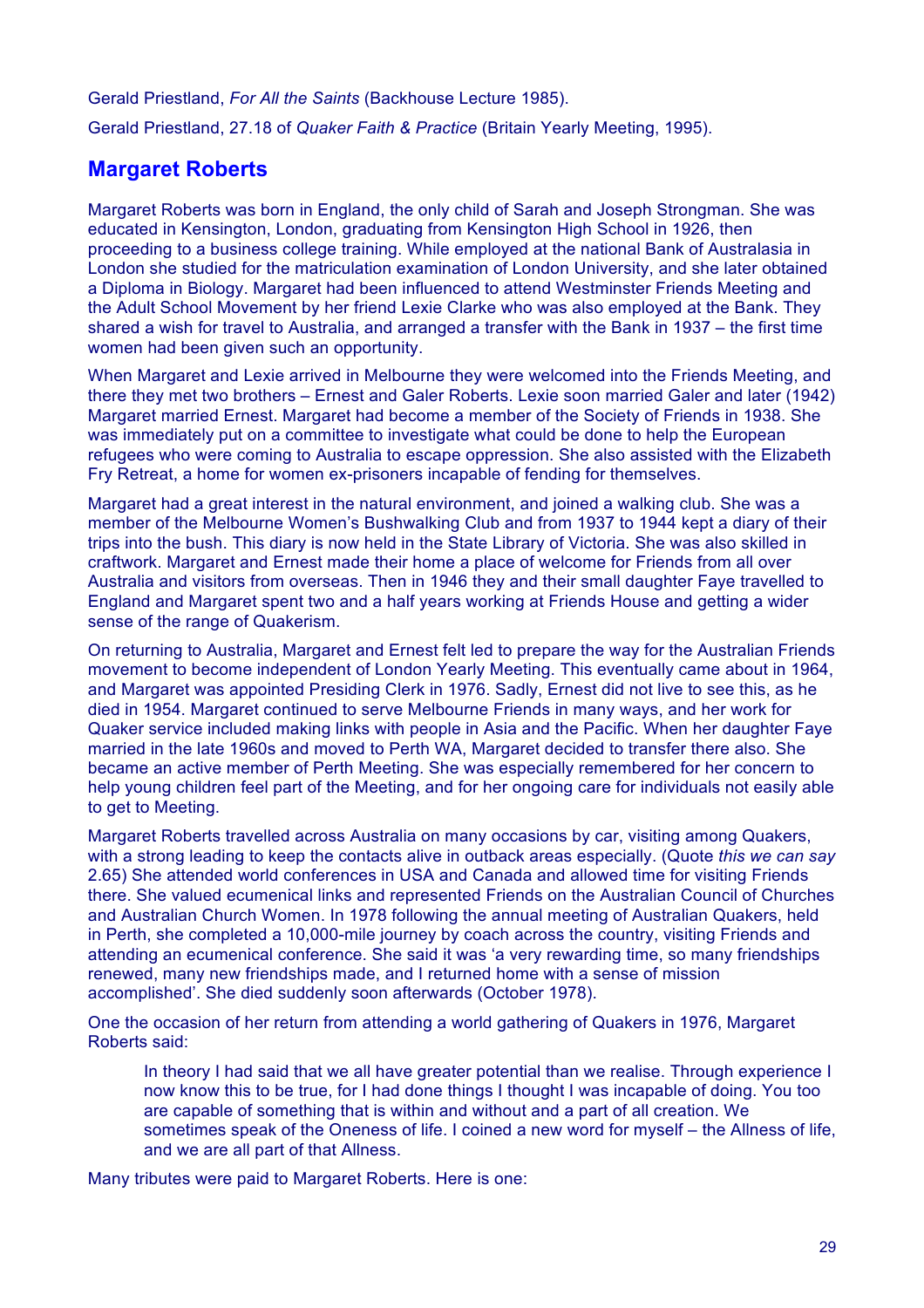She was completely faithful and honest; perhaps the words competent and diligent should be added. Faithfulness seemed to be her given quality and it stood strongly in her spiritual faith and understanding … she lived by her steady inner light.

The staff of the Friends World Committee for Consultation spoke of 'her willingness to assume responsibilities and to take part in our activities. She gave her time in such a calm, gentle and careful way'.

This is David Purnell. I have used material from the *Dictionary of Australian Quaker Biography* , and from the website of the State Library of Victoria, for this presentation.

### **Caroline Stephen**

The Society of Friends has had a long tradition of publishing written reflections on theological and practical matters. An outstanding example of a British Quaker writer was Caroline Emelia Stephen, who lived from 1834 to 1909. Her father, Sir James Stephen, was Regius Professor of History at Cambridge University, and her brother Sir Leslie Stephen was a brilliant writer of his time. Her first book, *The Service of the Poor* (1871) was a study of religious sisterhoods, institutions that held great appeal to her despite her commitment to the role of the family. When she joined the Society of Friends she did, nevertheless, adopt the plain grey dress style and spent much time on spiritual pursuits. In 1908 she wrote about the single life as follows:

… if it be our lot to stand apart from those close natural ties by which life is for most people shaped and filled, let us not be in haste to fill the gap; let us not carelessly or rashly throw away the opportunity of entering into that deeper and more continual acquaintance with the unseen and eternal things which is the natural and great compensation for the loss of easier joys … (we must) grasp the master key of life so as to be able to turn everything to good and fruitful account.

Caroline had a limited education, yet was able to write very effectively. In a sense she was free from literary conventions and created her own style of writing. In addition she found great freedom in the silence of Quaker meeting for worship, and valued greatly the ministry of women in those meetings. She had a strong conviction that she should follow her own moral leadings, and that women had a particular perspective to bring to a patriarchal environment. Her most famous book *Quaker Strongholds* was published in 1890 and is still seen as an excellent expression of the Quaker faith. In the book Caroline explained her approach this way:

The one corner-stone of belief upon which the Society of Friends is built is the conviction that God does indeed communicate with each one of the spirit he has made, in a direct and living in-breathing of some measure of the breath of his own life.

And further:

The Quaker ideal, as I understand it, requires a continual weighing of one thing against another – a continual preference of the lasting and deep over the transient and superficial …To my own mind this view seems to require …t he liberal use of whatever is truly helpful to our best life …

Of the worship experience she wrote:

It is a deep quietness of heart and mind, a laying aside of the preoccupation with passing things … a resolute fixing of the heart upon that which is unchangeable and eternal.

On a later occasion she added:

In the united stillness of a truly gathered meeting there is a power known only by experience, and mysterious even when most familiar.

Caroline was the sister of Leslie Stephen, who was the father of Virginia Woolf, and Caroline greatly encouraged her niece in writing. There seems to be clear evidence that the two had close contact, and that Virginia Woolf learned much from Caroline Stephen, not least from the fact that Caroline had suffered ill health from the stress of playing the role of dutiful daughter when her own mother was sick and then after she died. In addition. Leslie himself tended to belittle Caroline's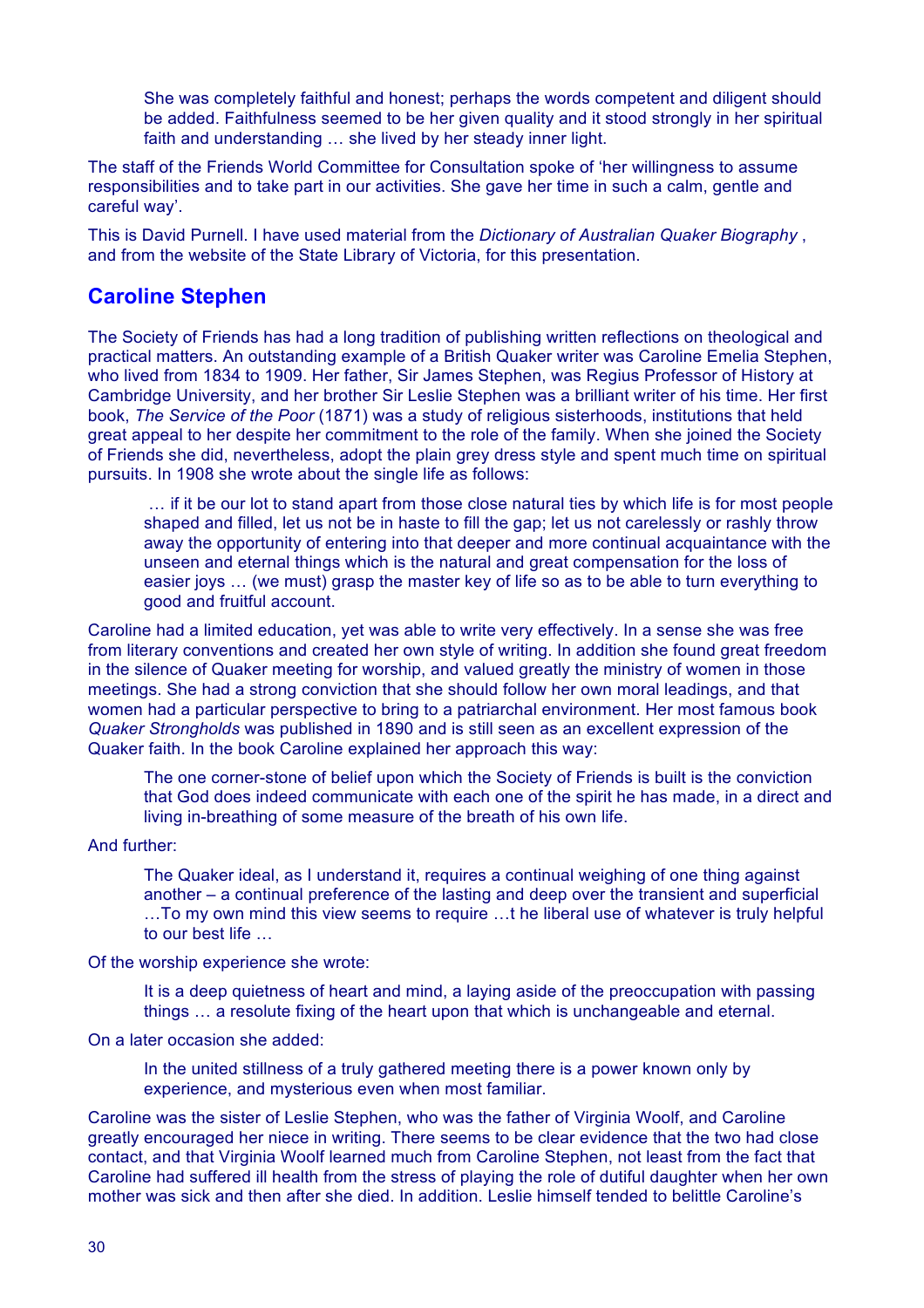writing and see her as a person blighted by a lost love affair in her youth (even though there was no evidence of any such person or event).

After Virginia's father Leslie (Caroline's brother) died, Virginia had an episode of mental disturbance and spent some time staying with Caroline and attending the Cambridge Quaker Meeting in England. She was apparently reassured by Caroline's awareness of inner voices as a source of inspiration for writing. Caroline supported Virginia in submitting her writing to *The Guardian*, and this led to her first published article in 1904. In Caroline, Virginia found the model of a woman taking control of her life and writing her own books. Caroline left a significant sum of money to Virginia in her will, and this helped Virginia to live a more independent life.

Caroline Stephen is credited with having influenced many young Quakers who visited Cambridge for study. She also was in contact with Young friends in the USA through her writings. Virginia Woolf wrote after Caroline died that 'the last years of her life among her flowers and with young people round her seemed to end fittingly a life which had about it the harmony of a large design'.

References: Alison Lewis 'A Quaker Influence on Modern English Literature' and *Quaker Spirituality* by Rick Moody.

Additional references: Quotes from 'Quaker Strongholds' in *Quaker Spirituality*, p. 121. Quote from 'The Vision of Faith' in *The Quaker Reader*, p. 450. Quote on bereavement from 22.93 of *Quaker Faith & Practice*. Quote from Smith College extract and photo.

### **Marjorie Sykes**

It is not uncommon for Quakers to feel called to work and live in a different environment from their own. One such Friend was Marjorie Sykes, an English Friend who was attracted by the cause of new education espoused by Mahatma Gandhi for India. Born in Yorkshire in 1905, Marjorie was the daughter of a village schoolmaster. When she was studying at Newnham College, Cambridge in 1923 she heard of Gandhi from the many Indian students she met. Marjorie progressed to the Cambridge teaching diploma, and then opted for overseas service, accepting a position at Bentinck School for Girls in Madras. She arrived there in 1928.

Soon after she arrived, Marjorie became part of the group called International Fellowship that was inspired by Gandhi. At a special conference arranged by the Fellowship, Marjorie heard Rajaji speak of Gandhi's constructive program. This led her to visit the Tiruchengodu ashram and learn spinning. She also learned local languages – Tamil, Hindi and Bengali. By now she was principal of the girls' school, and this enabled her to take steps towards making it a real community using Gandhian principles. She challenged the competitive culture by abolishing prizes for the best students. Above all she adopted the approach that education through active work was the basis of a new society.

In 1938 Marjorie had the great experience of meeting both Gandhi and Tagore and seeing firsthand their work in local communities. In 1939 she worked with Tagore at Santiniketan, and became acquainted with the Englishman C.F. Andrews who had supported Gandhi since his days in South Africa. She taught English at the Women's Christian College in Madras and lived in the slum area, starting a nursery school for children of working mothers. Gandhi himself invited Marjorie to become head of his new education team at Sevagram, but by the time she got there he had been assassinated.

Donald and Erica Groom, British Quakers who came to India in the 1940s with a similar commitment to support non-violent principles, spent some time with Marjorie, who was translating some of Tagore's plays. They recognised her strong commitment to India's development and her focus on the common ground between faiths. From her they learned the relevance of the Quaker approach of acceptance in the Indian environment.

Marjorie joined with Horace Alexander (another British Quaker) and Donald Groom to help form an interfaith committee in which people of different faiths could meet together to practice the truth of God in the world. As a result, she helped organise a meeting of World Pacifists. The 100 delegates included members of parliament, intellectuals and peace campaigners from many countries. Indian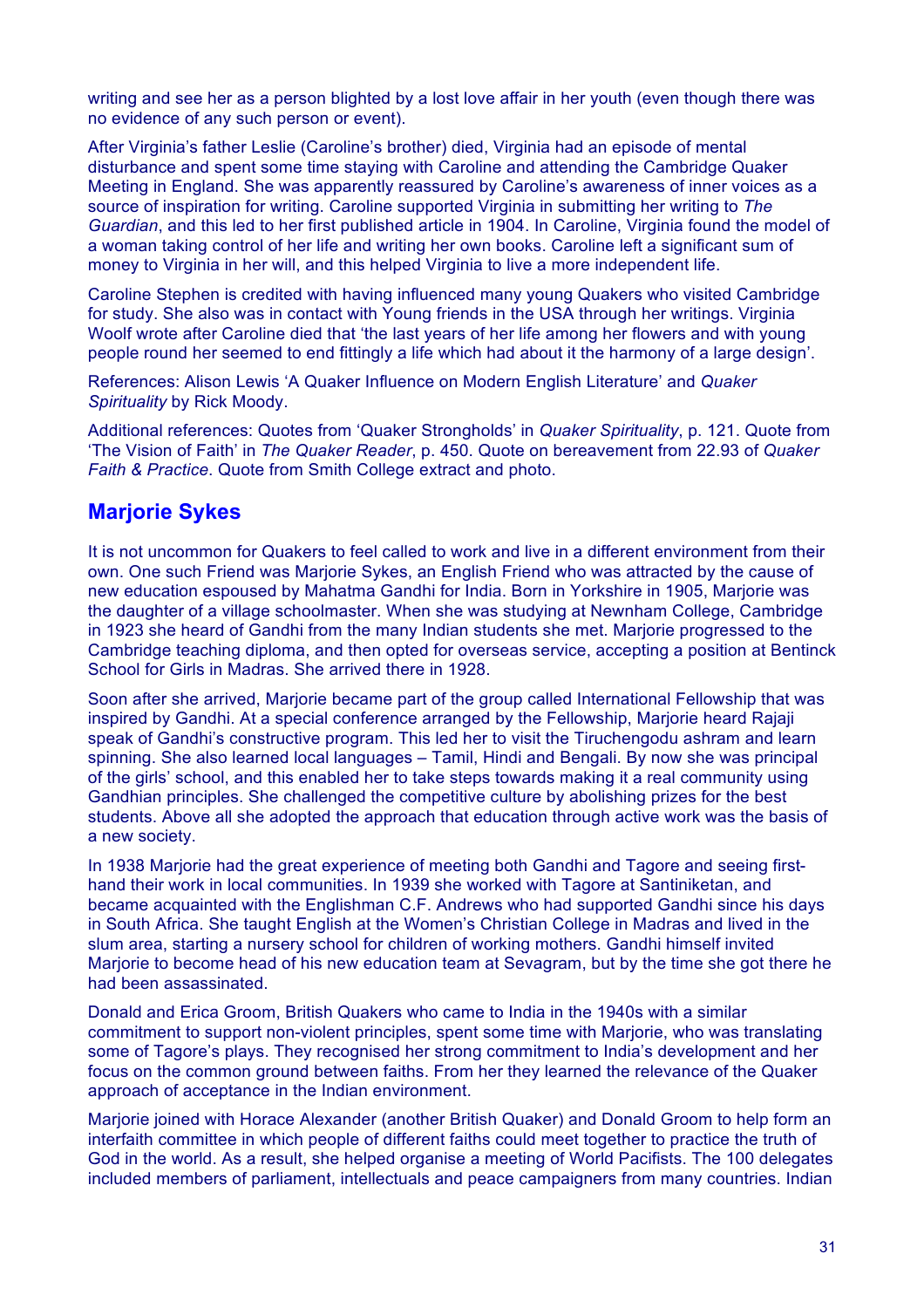Prime Minister Nehru visited the meeting. It was seen as a fitting tribute to Gandhi and his principles.

In 1957 Marjorie Sykes wrote as follows:

We are truly loyal to Jesus when we judge the religious systems of the world by the standard which he himself used….Every tree is to be known by its fruits: not by its dead wood or thorns or parasites, but by the fruit of its own life and nature. We all know the fruits of the Spirit and recognise the beauty of holiness in our own ancestral tree.. The flowers of unselfish living may be found growing in other people's gardens and rich fruits of the Spirit may be tasted from other people's trees. They spring from the same Holy Spirit of Truth, the same seed of God, whose power moves through Christ (*Quaker Faith & Practice*, 27.11)

In the 1960s Marjorie Sykes became part of a peace mission that spent several years in Nagaland (north-east India) helping implementing a cease-fire between Naga rebels and the Indian Government. Through personal contacts with people on both sides, she was able to help create a peaceful atmosphere.

In her later years, Marjorie worked among Quakers in India, helping establish the Rasulia rural development centre in Madya Pradesh. She also conducted training groups in non-violence. She published a number of books, including *An Indian Tapestry, Moved by Love* (a memoir of Vinoba Bhave), and *Quakers in India*. Finally she moved back to England and lived in a Quaker retirement home in Buckinghamshire for her last few years. She died in 1995 at the age of 90.

References:

La. Su. Rengarajan, Gandhian scholar, *A Gandhian Life* (2005)

*Quaker Faith & Practice* (Britain YM), 27.11

Victoria Rigney, *Peace Comes Walking* (biography of Donald Groom), 2002.

#### **Hendrik van der Merwe**

One of the most significant South African Quakers was Hendrik van der Merwe.

He was born in 1929 in rural South Africa and grew up in a conservative Calvinistic environment. After finishing school he became a farmer, and then from the age of 19 to 21 he was superintendent of African schools in the Dutch Reformed Church Mission in Southern Rhodesia (now Zimbabwe).

His strong Afrikaaner heritage gave him a prejudiced view of other groups, and he initially welcomed the election victory of the nationalists in 1948 as a way to control the English and keep the blacks in their place. His approach gradually changed as he came to see all people as equally human.

He studied sociology at the University of Stellenbosch and obtained a Masters Degree in 1957. He then went to America and was awarded a PhD in Sociology in 1963 from the University of California in Los Angeles. He returned to South Africa to lecture in sociology at the Rhodes University in Grahamstown.

In 1968 Hendrik became founder of the Centre for Intergroup Studies in Cape Town, and he remained head of that centre until 1992. The aim of the centre was to carry out research and education in the broad field of race and language group relations. The primary areas of focus were English/Afrikaaner relations and white/coloured relations. In 1976 the Centre launched its Constructive Program for Sound Intergroup Relations as an attempt to make a practical contribution towards understanding and improving relations among members of different population groups. It began by analysing the impact of race discrimination on all aspects of South African life.

From his base as head of the Centre, Hendrik van der Merwe played a pivotal role in demonstrating the potential for better race relations, through training programs in handling community conflicts, and through advocating integrated models of association. For example, in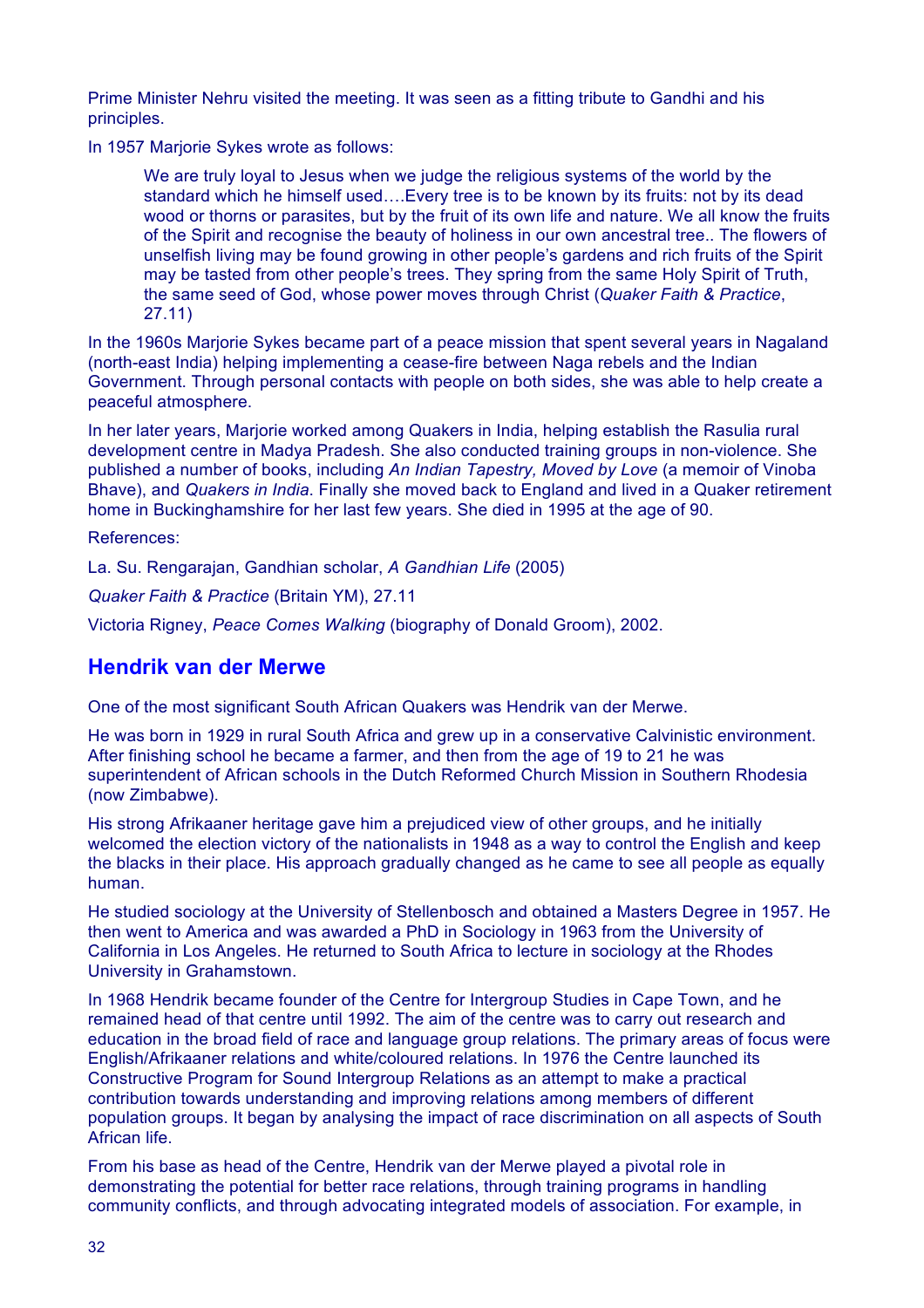1976 he persuaded the South African Sociological Society to become integrated. He organised regional, national and international workshops where he brought together political opponents who otherwise did not meet. He arranged the first meetings between government supporters and the African National Congress (ANC) in 1984. He developed strong links with the Mandela family and visited Nelson Mandela in prison. He arranged the first meetings between the ANC and the Afrikaaner Freedom Movement in 1992.

Hendrik maintained a balance between academic work and writing, and active peacemaking. He published 'Peacemaking in South Africa' (2000), in the foreword of which Nelson Mandela said: 'These memoirs tell the story of the gradual development of a Calvinist dissident to an antiapartheid activist and a Quaker peacemaker whose religious commitment and academic insights enabled him to reach out to all sides of the conflict in South Africa'. He also published on issues such as revenge and forgiveness, ways of communicating between adversaries in South Africa, and race and ethnicity.

By the end of the 1980s the Centre for Intergroup Studies was doing more work in training people in conflict resolution skills and facilitation. An excellent example of its influence was its mediating between warring taxi associations in Cape Town. It was also publishing regular newsletters to share knowledge and insights on the changes taking place in the country. In 1992 Hendrik moved to a role as consultant to the Centre, which changed its name to Centre for Conflict Resolution in1994. Hendrik took a number of visiting academic positions in Britain, Europe and North America. In 1999 he received the Common Ground Award for an extraordinary lifetime as Peacemaker.

Hendrik did not become a Quaker until his forties. His local group was the Cape Western Monthly Meeting. He was Clerk of South Africa General Meeting for six years, and a Friend in residence with his first wife Marietjie at Woodbrooke Quaker College in Birmingham, England. Marietjie died in 1992 and he later married Elsbeth Woody, an accomplished sculptor, and they spent time at the Pendle Hill Quaker Centre near Philadelphia in USA. They then retired to a farm in the far south of South Africa.

In January 2001 Hendrik van der Merwe delivered the James Backhouse Lecture to Australian Quakers at their annual gathering. The Lecture was called *Reconciling Opposites: Reflections on Peacemaking in South Africa*. In the Lecture he outlined the history of South African Quakers, a small but very active group. He drew attention to the fact that James Backhouse, the English Quaker who founded Quakerism in Australia, had visited South Africa between 1838 and 1840 and helped establish a school for the poor in Cape Town. Further visits by British Quakers helped focus the emerging South African Quaker group on playing a reconciling role in the community. Hendrik pointed out that during the apartheid era Quakers took firm stands against various manifestations of race discrimination, economic inequality and political injustice. It was this that attracted Hendrik to join Quakers, and reinforced his own approach towards achieving change through a mediating role as bridge-builder and peacemaker.

In summing up at the end of his Lecture, Hendrik said:

As an intellectual, I continue to remain critical of the establishment and I abhor and expose abuse of power. As a Quaker I continue to side with the weak, the poor and the minority. As a peacemaker, I continue to search for common ground between adversaries and apparently-irreconcilable forces.

Hendrik van der Merwe was in poor health when he visited Australia, and he died two months later at his farm in South Africa in March 2001.

References:

International Peace Research Assocn: Tribute to Hendrik van der Merwe, 2001.

Centre for Intergroup Studies: Objectives and History (Wikipedia).

Hendrik van der Merwe: Backhouse Lecture 2001 on 'Reconciling Opposites'.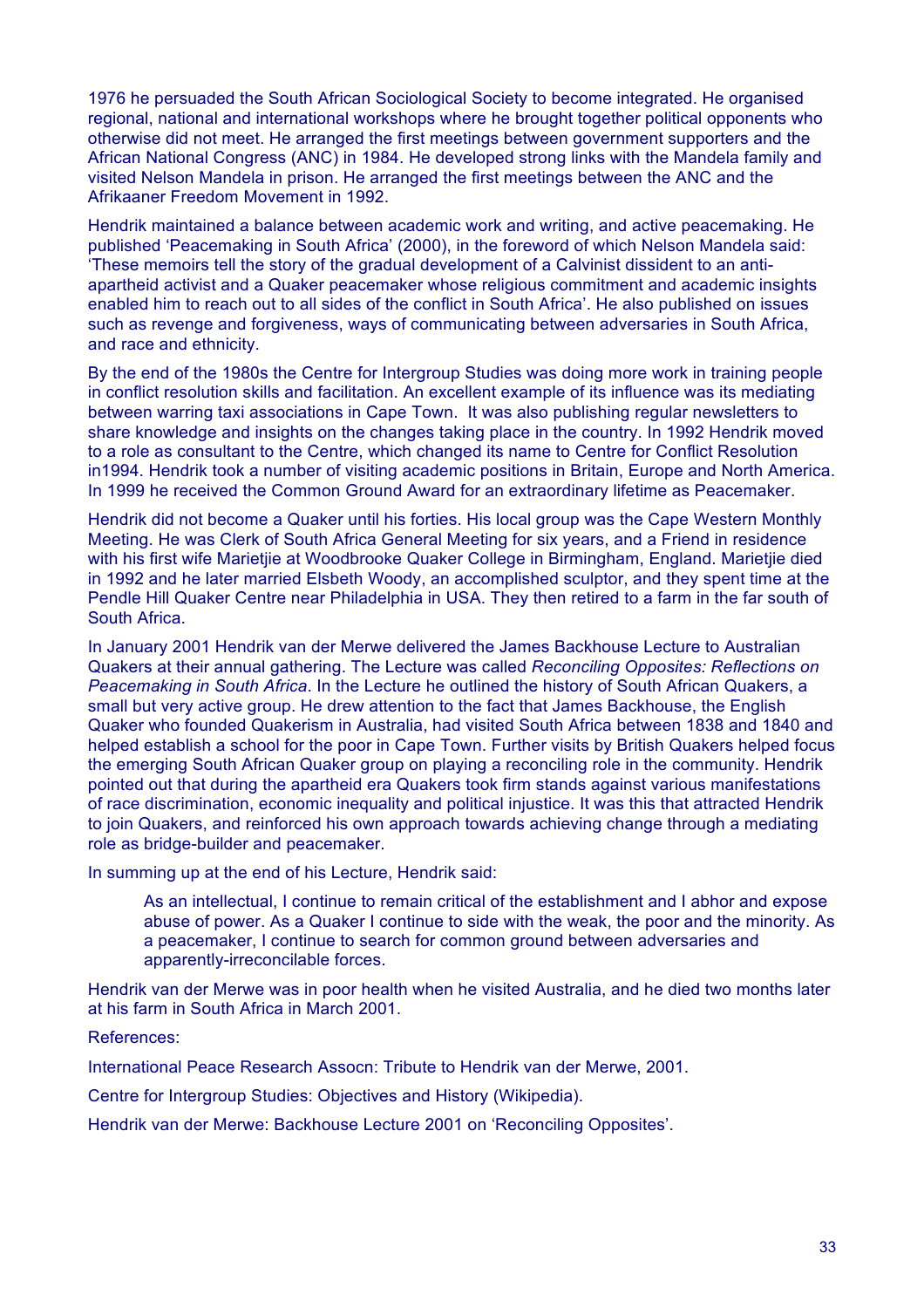# **Elizabeth Gray Vining**

A remarkable author, Elizabeth Gray Vining, was born Elizabeth Gray in 1902 in Philadelphia, Pennsylvania, USA. Her father John was Scottish, whereas her mother Anne came from a Quaker family that had come to America even before William Penn. From both sides of the family came a tradition of song and stories. She attended Germantown Friends School and Bryn Mawr College. She then obtained a degree in library science from Drexel Institute, and became a librarian at the University of North Carolina at Chapel Hill. In 1929 she married Morgan Vining, but the marriage was abruptly ended when he was killed in a car accident in New York in 1933. Elizabeth was left severely injured in the same accident. Her recovery was slow. Forty years later she wrote of 'the long slow assimilation of grief'.

It was in the aftermath of this terrible experience that Elizabeth left her Episcopal background and joined Quakers. She wrote that 'my search for meaning had taken me into many lanes and some blind alleys. In the end it was the silence that drew me, that deep healing silence of the Quaker meeting at its best, when the search of each is intensified by the search of all'.

She became a writer, primarily of children's books, and was awarded the Newbery medal in 1943 for her book *Adam of the Road*. By the end of the war she had written eleven books. Here is a comment by a reader about Adam of the Road:

Adam of the Road is about an eleven year old boy in Medieval England. Adam wants to grow into the same profession as his father a minstrel. In the middle of the night another minstrel comes and steals Adam's beloved dog Nick and Adam and his father set out in search of the pet. Along the way they are separated and Adam's quest doubles to find both the dog and his father. The book is an interesting look into peasant life in olden times of England as most of the history people read of is about kings and nobles. I found it informative and exciting. I could use the book to bring understanding of how music and stories originally began as minstrels were storytellers through musical means.

During the Allied occupation of Japan after the war, Elizabeth Gray Vining was invited by Emperor Showa in 1946 to become a private tutor to Crown Prince Akihito, heir apparent to the Imperial House of Japan. As part of her teaching program, she arranged for closely-supervised occasions when four Western teenage boys in Tokyo would get together to help the prince practice English conversation. She also introduced the children of the Imperial Household to Western values ands culture, and lectured at Gakushuin University. As a result of her work she was awarded the Order of the Sacred Treasure for meritorious service. She returned to the USA in 1950.

Elizabeth wrote several books about her Japanese experience, the most famous being *Windows for the Crown Prince* which was a best-seller. The prince clearly was greatly impressed by her, and kept in touch in her later years. She once spoke of the prince as a sincere boy whose eyes expressed a lively sense of humour within. He had been transformed from an isolated person into a poised young man. She was the only foreign guest at his wedding ceremony as emperor in 1959. As a result of her influence, the emperor and his wife changed Japanese tradition by raising their own children themselves.

Back in the USA, Elizabeth spent most of her time in the Philadelphia area –attending Germantown Friends Meeting, participating in the American Friends Service Committee programs, and visiting the Pendle Hill Study Centre. Eventually she joined the Quaker retirement community at Kendal, west of Philadelphia. Her writings continued throughout this time. She wrote biographies of several prominent Quakers including Rufus Jones, John Greenleaf Whittier and William Penn. However she had a modest view of herself, as reflected in this comment:

That I have never been the writer that I wanted to be has not greatly diminished my satisfaction in the work of writing. Every book has fallen short of my vision for it, (but I) would rather write than do anything else.

She wrote over 60 works of fiction and non-fiction during her lifetime.

Elizabeth Gray Vining was a member of the committee that chose the writers to be included in the regular series of Pendle Hill pamphlets. She emphasised that the choice of authors reflected a desire that they present views that realise the eternal behind the temporal. In due course she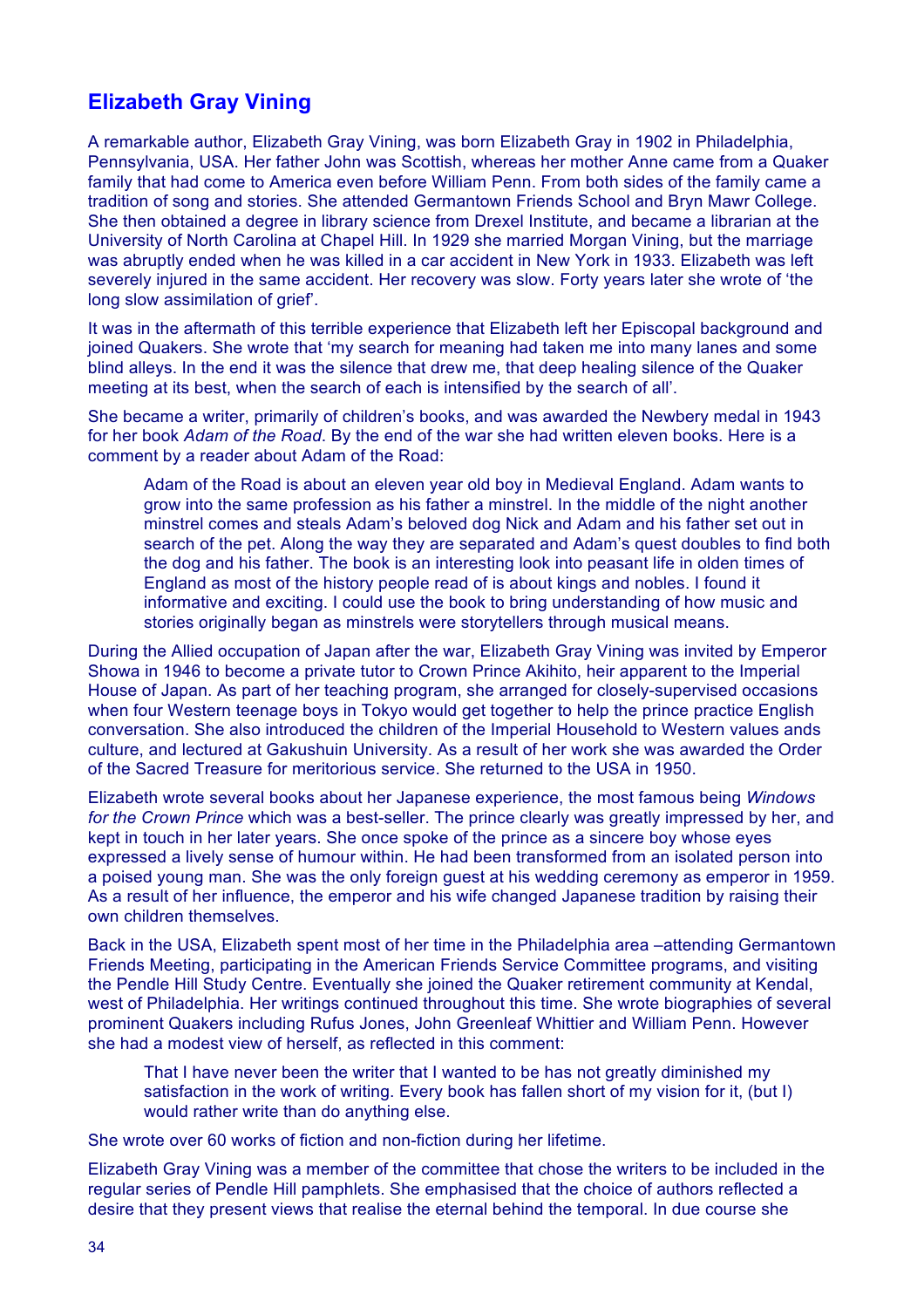became responsible for all the publications from Pendle Hill. She was also a mentor for the development of the artistic side of Pendle Hill's program of courses.

Elizabeth Gray Vining died at the age of 97 in 1999.

References:

Wikipedia entry on Elizabeth Gray Vining.

Chuck Fager (Journal of Fellowship of Quakers in the Arts), Appreciation (1999).

Masaomi Terada, *The Daily Yomiuri* (30 Nov 1999).

*Friends Journal* obituary, March 2000.

Eleanor Price Mather, book on history of Pendle Hill (1980).

# **Elizabeth Watson**

Elizabeth Grill Watson (1914-2006) was known among Quakers as a teacher, writer, activist, and lecturer for many years. Elizabeth Grill was born in 1914 in Cedar Rapid, Iowa, USA, and grew up in Ohio. As a child she was inspired to the preaching ministry especially by her maternal grandfather, a Methodist minister in South Dakota. She began her career as a speaker when she was in her teens.

Elizabeth graduated from Miami University in Ohio in 1936. During her college years she joined a Speakers Bureau and preached in small churches which could not afford a minister. She was in due course offered a scholarship to study at the Chicago Theological Seminary and the University of Chicago Divinity School. She was drawn to urban ministry, and met George Watson. They married in 1937, using as part of their vows Walt Whitman's idea of becoming 'a union of equal comrades', and together they made the transition to Quakers when they joined the 57<sup>th</sup> Street Meeting of Friends in 1938.

During World War II they became deeply involved in activities of the American Friends Service Committee (AFSC), such as the relocation of Japanese-Americans. After the War, George taught at Roosevelt University in Chicago, and Elizabeth worked for AFSC and the Hyde Park-Kenwood Community Conference. Elizabeth became known for her workshops on race relations and was an advocate for equality for homosexual people. She spoke of the importance of caring in any relationship.

During this time, they raised four children and four foster daughters. The death of their oldest daughter, Sara, in 1964 in a road accident led Elizabeth in 1978 to write *Guests of My Life*, about six writers whose writings supported her through the grieving process. She said in the foreword 'They helped me to see that my personal tragedy was part of the universal human experience, so that I could move through it and beyond it'. The writers were Emily Dickinson, Rainer Rilke, Katherine Mansfield, Rabindranath Tagore, Alan Paton, and Walt Whitman. In 1980, Elizabeth wrote that 'a family should be a learning community in which children not only learn skills and values from parents, but in which adults learn new ways of experiencing things and seeing things through young eyes'.

The stories in another of her books, *Wisdom's Daughters*, began taking shape in 1984 and were published in 1997 after a long process of Gospel reading, biblical research and imagining, and collaborative efforts with many friends and Friends. One of the stories, 'The Woman Who Anointed Jesus,' was published under the title *The Crone* by the Wider Quaker Fellowship in late 1990, after it was given as one of the Bible half-hour lectures at New England Yearly Meeting sessions in August of that year.

In *The Mother of the Sons of Zebedee*, published in 1997, Elizabeth Watson constructs a scenario in which the mother of James and John seeks special consideration for them from Jesus. Elizabeth says of this story:

I'm confident, however, that in the end she did understand what the community Jesus wanted to establish was all about and entered the new movement whole-heartedly.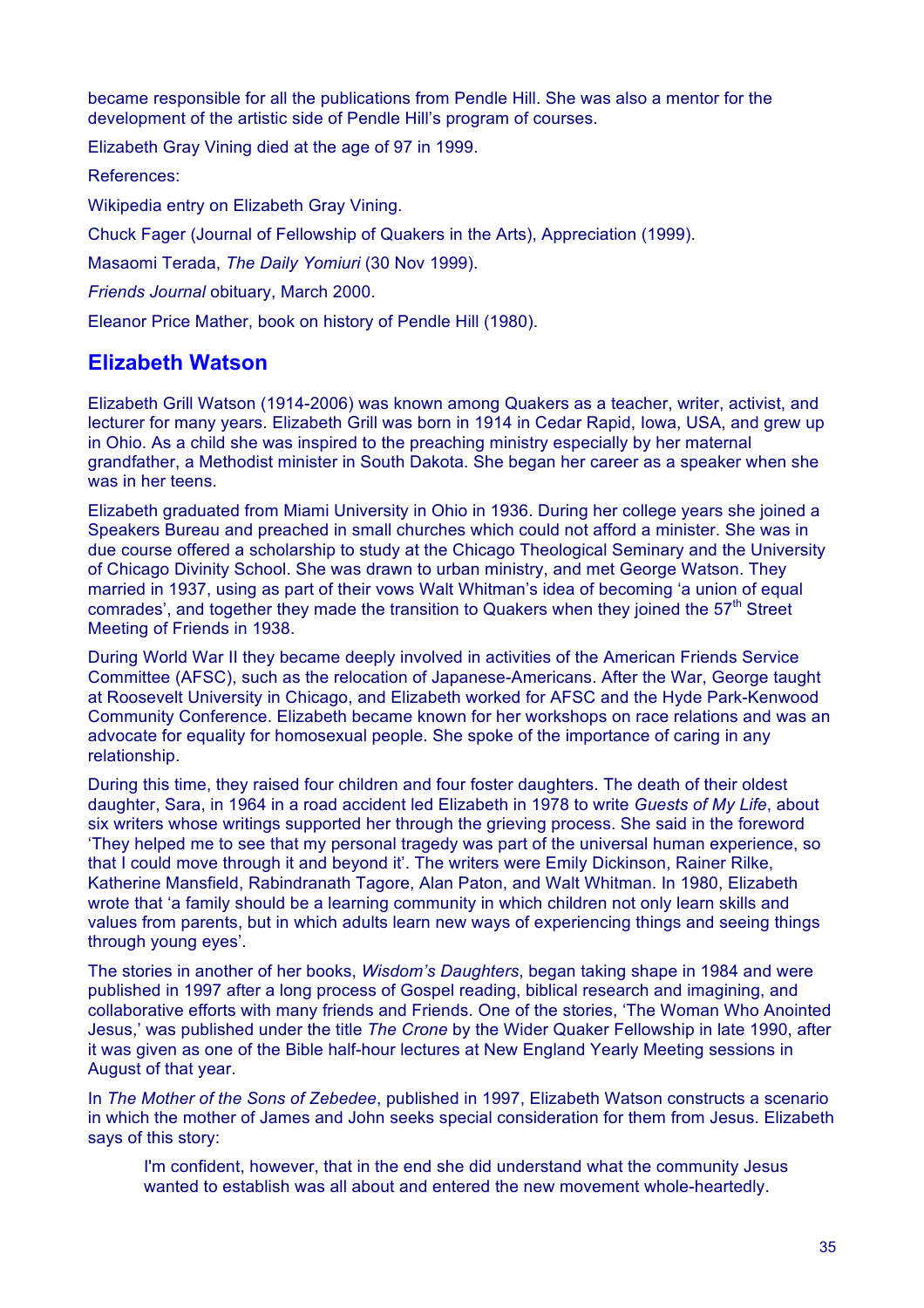Matthew includes her in the group of women present at the crucifixion. She did make the long trip to Jerusalem.

Elizabeth spent much time studying women in the Bible and became interested in liberation theology and the empowerment of minorities and women. She stressed that Quakers were not living simply enough and were not living the idea that God existed to benefit the powerless and the poor. In a talk given in 1990 she spoke of the spiritual roots of humans' ecologically destructive behaviour, and demonstrated that earthcare requires not only a new manner of living but a transformed consciousness about our place in Creation.

George and Elizabeth became active members of the Friends World Committee for Consultation (FWCC), and expanded their awareness of Friends in many parts of the world. In 1972 George became head of Friends World College in Long Island, New York. Elizabeth was prominent as a liberal Quaker preacher and also worked as curator of the Walt Whitman birthplace in Huntington NY. In 1973 Elizabeth was a speaker at the Friends General Conference in Earlham College, Indiana. In 1980 George retired and they travelled extensively in USA and Canada, and were Fellows in Residence at Pendle Hill, the Quaker study centre near Philadelphia. In 1991 they moved to Minneapolis and became active in the Friends Meeting there.

Elizabeth Watson died in 2006 at the age of 92. She is remembered as a Quaker minister, feminist theologian, Bible scholar, and writer.

References*:*

Wikipedia entry about Elizabeth Watson.

Elizabeth Watson, *Guests of My Life* (Friends General Conference1979).

Elizabeth Watson, *The Mother of the Sons of Zebedee* (Pilgrim Press 1997).

Quaker Books (USA), listing of Elizabeth Watson's publications.

#### **Margaret Watts**

One of the most prominent Australia Quakers was Margaret Watts. Margaret was born in 1892 in Liverpool England, daughter of James Herbert Thorp, a medical practitioner, and Anne Sturge. Her family was steeped in the Quaker tradition, and her parents kept open house for many visitors. She had a happy childhood and attended a Quaker school, where she developed a particular interest in archaeology and astronomy. She was encouraged to think for herself, and whilst she developed a strong faith within the Quaker movement she explored the faith of others also. She went to peacemaking classes at Woodbrooke College, the Quaker centre in Birmingham. She became an ardent believer in social equality and socialism, although she did not condone violence.

In 1912 Margaret Thorp travelled to Australia with her parents. She became very involved in the peace movement, and was active in the anti-conscription campaigns during the first world war. It was a volatile time, with the community seriously split about conscription. At one public meeting in Queensland, she was knocked down, and thrown out. But she returned by another door and mounted the platform to voice her convictions. (Quote from Harry Throssell's commentary). Her continued dedication to the cause and her public advocacy led her into conflict with those clergy who supported the war. Someone asked her not to make YWCA girls disloyal to King and country. She replied that her goal was to make them supremely loyal to the Kingdom of God. She earned much respect from political opponents as well as supporters.

After the war she travelled to Europe to undertake post-war relief work with the Society of Friends. This included working with Quaker teams feeding the hungry children in Russia after the Revolution.

On her return to Australia, Margaret was appointed the first welfare superintendent of Anthony Hordern's department store in Sydney. She also helped form the City Girls Amateur Sports Association and was the first president. The idea arose when the female employees of six city businesses attempted to hold an Inter Firm Sports Meeting. The Association became a vehicle for women to participate in team games and improve their health and fitness. Up to 50 clubs were affiliated during the lifetime of the Association, which wound up eventually in the Depression.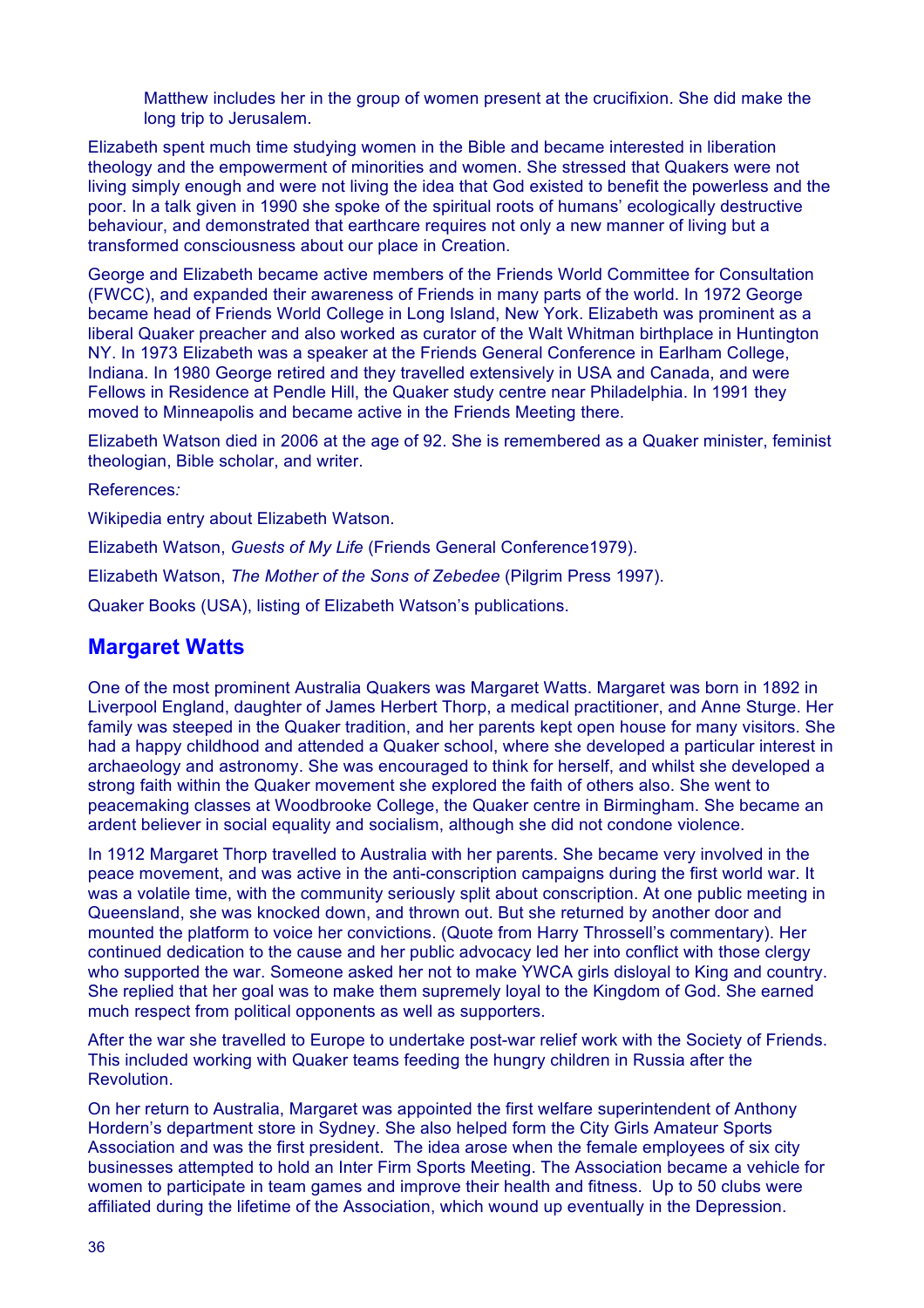In 1925 Margaret married Arthur Watts, who had worked in Russia for Save the Children Fund, but they had very different views of trends in Russia and the marriage ended after six years. In 1930 Margaret became welfare officer to the NSW Society for Crippled Children, and this position lasted until 1946. In 1947 Margaret Watts helped raise funds in Australia for the British Red Cross, and volunteered for service with the Quakers in the post-war reconstruction of Europe (especially Germany).

On her return she did a lecture tour promoting awareness of the United Nations and helped ensure Australia's first contribution to UNICEF, the UN Children's Fund. She became executive secretary of the Good Neighbour Council, working with migrant groups around Australia. This led in 1957 to her being awarded the MBE for her work in helping new settlers. In 1975 she was chosen as Senior Woman of the Year.

After her retirement, Margaret Watts spent much time and energy raising funds for the victims of war, notably Vietnamese war orphans, and child and adult amputees in that country. She offered hospitality to many at her home, especially Asian students. The meeting for worship remained central to her life, and she ministered vocally in a simple but most moving way. She knew her Bible well and also read modern religious books, but her emphasis was on the heart rather than theology. She died in 1978 at the age of 86.

Margaret Watts was an exemplary pacifist, someone who was clear about the underlying religious basis for her peace work. She was courageous and persistent in her commitment, but modest in her manner. On one occasion she wrote:

Who are the real national heroes? Surely they are the men and women who do the little things of life in a big way, putting their best energies and interests into their work, and whose friendship has no boundaries.

This is David Purnell. I acknowledge material published in the *Australian Dictionary of Biography*, in the *Dictionary of Australian Quaker Biography*, on the website of *Australian Women*, and in an on-line review by Harry Throssell of the book *Peace Angel* by Hilary Summy

### **John Woolman**

It has been common among Quakers for John Woolman to be described as 'the quintessential Quaker', and there is a book of that title written by David Sox. Another writer, Harold Loukes, spoke of John Woolman as 'the purest and sweetest flowering of the Quaker spirit'. The reason for these expressions may be found in Woolman's gentle and determined approach to life.

Born into a Quaker family in New Jersey, USA, in 1720, John Woolman was fourth child in a family of thirteen. His father was a farmer, but John became a clerk and then a tailor. His writing skills made him popular in drawing up important documents for his employer and others. He found that his conscience troubled him when he was asked to write a bill of sale for a slave. Although he did write it on the basis that he thought the new owner would be kind, he later decided to confront a neighbour when drafting his will which included giving his negro slave to one of his children. By explaining his reservation about writing a document which enslaved a human being, John Woolman convinced his neighbour to omit that part of the will.

John Woolman was a faithful member of his local Quaker Meeting for all his life. He wrote a *Journal* of his experiences, and this included very little reference to his wife and children or to his ongoing business as a tailor. This reflected his focus on the spiritual tasks he felt called to do. But some of his writings indicate that he was deeply concerned about the spiritual nurture of children, and saw parents as having a significant responsibility to instruct them in matters of faith.

He was aware that some Quakers held slaves, and that the movement as a whole had no testimony against this. He set about persuading his fellow Quakers of the inconsistency of holding slaves with their understanding of the humanity of all people. He sought by example to encourage others to reflect on their own decisions. The following words give some idea of the way Woolman linked his faith with its practical expression:

Oppression in the extreme appears terrible; but oppression in more refined appearances remains to be oppression; and where the smallest degree of it is cherished it grows